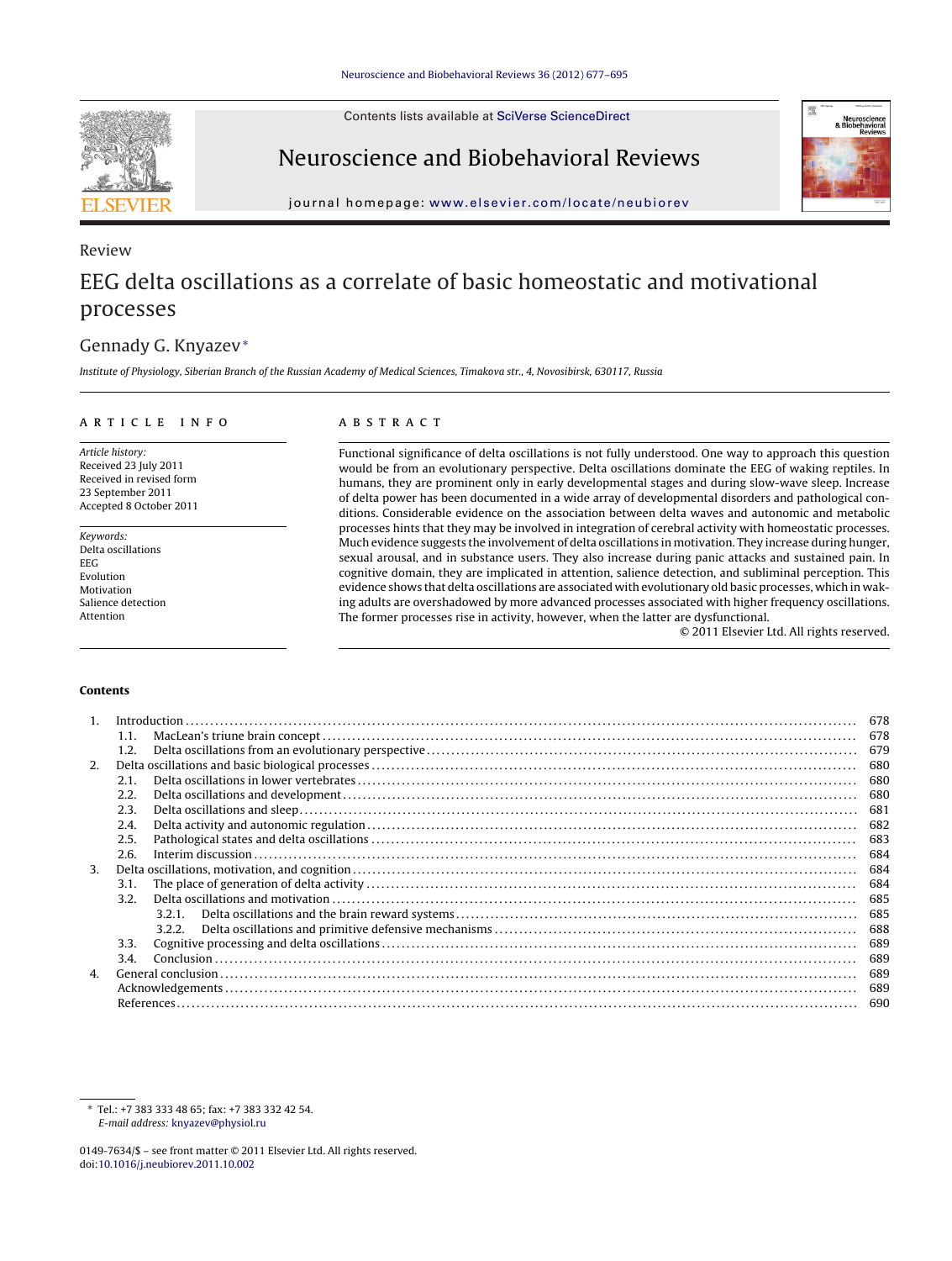#### **1. Introduction**

Some time ago electroencephalogram (EEG) was considered to be useful only for making inferences about global states of sleep and wakefulness (e.g. [Duffy,](#page-14-0) [1962;](#page-14-0) [Thayer,](#page-14-0) [1989\).](#page-14-0) The recent resurgence of interest in neuronal oscillations is a result of several developments, which showed that mammalian cortical neurons form behavior-dependent oscillating networks which bias input selection, temporally link neurons into assemblies, and facilitate synaptic plasticity ([Buzsaki](#page-13-0) [and](#page-13-0) [Draguhn,](#page-13-0) [2004\).](#page-13-0) The synchronous activity of oscillating networks is now viewed as the critical "middle ground" linking single-neuron activity to behavior. Growing body of evidence suggests that different levels of cerebral integration mediated by spatial and temporal synchrony over multiple frequency bands could play a key role in the emergence of percepts, memories, emotions, thoughts, and actions [\(Cantero](#page-13-0) [and](#page-13-0) [Atienza,](#page-13-0) [2005;](#page-13-0) [Nunez,](#page-13-0) [2000;](#page-13-0) [Varela](#page-13-0) et [al.,](#page-13-0) [2001\).](#page-13-0) This understanding implies that different frequency oscillations must be associated with different processes.

Ongoing and event-related oscillations are usually categorized into five frequency bands: delta (0.5–3.5 Hz), theta (4–7 Hz), alpha (8–12 Hz), beta (13–30 Hz), and gamma (>30 Hz). These five bands could be meaningfully divided into two categories. Delta, theta, and alpha oscillations are examples of the so-called global processing modes which span relatively large cortical regions and have been hypothesized to serve the purpose of integration across diverse cortical sites by synchronizing coherent activity and phase coupling across widely spatially distributed neural assemblies. Oscillations of beta and gamma ranges, or local EEG modes, are higher in frequency, lower in amplitude, and distributed over a more limited topographic area [\(Nunez,](#page-16-0) [1995\).](#page-16-0) It is suggested that dynamic coordination at a timescale of hundreds of milliseconds (such as delta oscillation) may be essential for optimization of distributed representations in the brain, whereas patterns of synchronous local interactions may be coordinated dynamically on a faster timescale. Processes occurring at these two timescales can mutually constrain each other through mechanisms of time-dependent plasticity and experience-dependent consolidation of architectures selected by synchronization [\(Engel](#page-14-0) et [al.,](#page-14-0) [2010\).](#page-14-0) Fast oscillations (beta and gamma) are essential for coordination of computations in tens of millisecond range in specific cognitive processes. Slow oscillations modulate fast oscillations on a higher level of hierarchy and thus determine the general mode of processing. Highly localized computations may be able to oscillate at higher frequencies while more complex,integrative, or inherently slower computationsmay result in slower oscillations [\(Engel](#page-14-0) et [al.,](#page-14-0) [2010\).](#page-14-0) Therefore, oscillations are hierarchically organized with slower oscillations being at higher levels of the hierarchy (meaning they are linked to more basic and general classes of processes).

A large body of evidence suggests that oscillatory activity in all frequency bands is linked to a broad variety of perceptual, sensorimotor, and cognitive operations [\(Singer,](#page-17-0) [1999;](#page-17-0) [Basar](#page-17-0) et [al.,](#page-17-0) [2000;](#page-17-0) [Klimesch,](#page-17-0) [1996;](#page-17-0) [Palva](#page-17-0) [and](#page-17-0) [Palva,](#page-17-0) [2007\).](#page-17-0) This evidence, however, yields a rather complex picture. While it provides clear cases of task- or context-related modulation of different frequency bands, it does not yet allow making conclusions regarding functional significance of these bands. One way to approach this difficult question would be from an evolutionary perspective [\(Knyazev](#page-15-0) [and](#page-15-0) [Slobodskaya,](#page-15-0) [2003;](#page-15-0) [Knyazev](#page-15-0) et [al.,](#page-15-0) [2004\).](#page-15-0) Such approach is inevitably speculative, but having considerable explanatory value it allows unifying data coming from different research domains. The evolutionary interpretation of brain oscillations mostly considers the global mode oscillations of delta, theta, and alpha ranges. It suggests that these three oscillatory modes are associated with brain systems that have different significance at different evolutionary stages. Specifically, delta oscillations are associated with

the most ancient system, which was dominant in the brain of lower vertebrates (reptilian, amphibian, and fish). Theta oscillations dominate in lower mammals. Alpha oscillations are associated with the most advanced system, which dominates in adult humans ([Knyazev](#page-15-0) [and](#page-15-0) [Slobodskaya,](#page-15-0) [2003\).](#page-15-0) This idea is clearly reminiscent of the well known triune brain concept by Paul MacLean ([MacLean,](#page-16-0) [1990\),](#page-16-0) but [Knyazev](#page-15-0) et [al.](#page-15-0) [\(2004\)](#page-15-0) emphasized that the triune brain concept was used more as a metaphor and the three oscillatory systems do not have to exactly correspond to the anatomical borders of the three brains of the MacLean's model. This review will concentrate on delta oscillations. First, predictions derived from the evolutionary point of view will be formulated. Next, available empirical evidence will be matched against these predictions. But I begin by discussing the viability of the triune brain concept.

#### 1.1. MacLean's triune brain concept

MacLean originally formulated his model in the 1960s and propounded it at length in his 1990 book ([MacLean,](#page-16-0) [1990\).](#page-16-0) It posits that evolutionary processes have endowed humans with essentially three brains: the reptilian complex, the paleomammalian complex, and the neomammalian complex, viewed as structures sequentially added to the forebrain in the course of evolution. The reptilian complex was the name MacLean gave to the set of brain structures comprising the brain stem including much of the reticular system and basal ganglia. MacLean contended that the reptilian complex was responsible for species typical instinctual behaviors involved in aggression, dominance, territoriality, and ritual displays. The paleomammalian complex consists of the septum, amygdala, hypothalamus, hippocampal complex, and the cingulate cortex. Most of these structures are parts of the so-called limbic system (the term coined by MacLean), and MacLean maintained that these structures were responsible for the motivation and emotion involved in feeding, reproductive behavior, and parental behavior. The neomammalian complex consists of the cerebral neocortex. MacLean regarded its addition as the most recent step in the evolution of the human brain, conferring the ability for language, abstraction, planning, and perception. Subsequent findings have invalidated the traditional neuroanatomical ideas upon which MacLean based his hypothesis. The model of evolution characterized by accretion of parts that MacLean proposed has been entirely replaced by another model that emphasizes conservation of fundamental segmental structure [\(Rubenstein](#page-17-0) et [al.,](#page-17-0) [1994,](#page-17-0) [1998\).](#page-17-0) For instance, most areas of neocortex (the neomammalian complex in the MacLean's model) have homologues in amphibian and other vertebrate brains, suggesting that the mammalian neocortex was not added like icing onto an already baked cake, but was radically transformed from a series of precursors ([Striedter,](#page-18-0) [2005\).](#page-18-0) Moreover, [Striedter](#page-18-0) [\(2005\)](#page-18-0) observes that "brains are like companies – they must reorganize as they increase in size in order to stay functional" (p. 127). Firstly, the brain's average connection density must decrease with increasing brain size; otherwise the number of axons would increase explosively with neuron number, racking up enormous costs in terms of space and metabolic energy ([Striedter,](#page-18-0) [2005\).](#page-18-0) This decrease in average connection density implies that brains become more modular, both structurally and functionally, as they increase in size [\(Jacobs](#page-15-0) [and](#page-15-0) [Jordan,](#page-15-0) [1992\).](#page-15-0) Local connections alone place major constraints on global synchrony in growing brains. The densely connected local neuron networks are supplemented by a small fraction of long-range connections [\(Braitenberg](#page-13-0) [and](#page-13-0) [Schutz,](#page-13-0) [1998\).](#page-13-0) Despite the progressively decreasing fraction of long-range connections in larger brains, synchronization of local and distant networks can be readily accomplished by oscillators because of the low energy costs involved in coupling rhythms [\(Buzsaki](#page-13-0) [and](#page-13-0) [Draguhn,](#page-13-0) [2004\).](#page-13-0) That means that significance of oscillations must increase in large brains. Available evidence shows that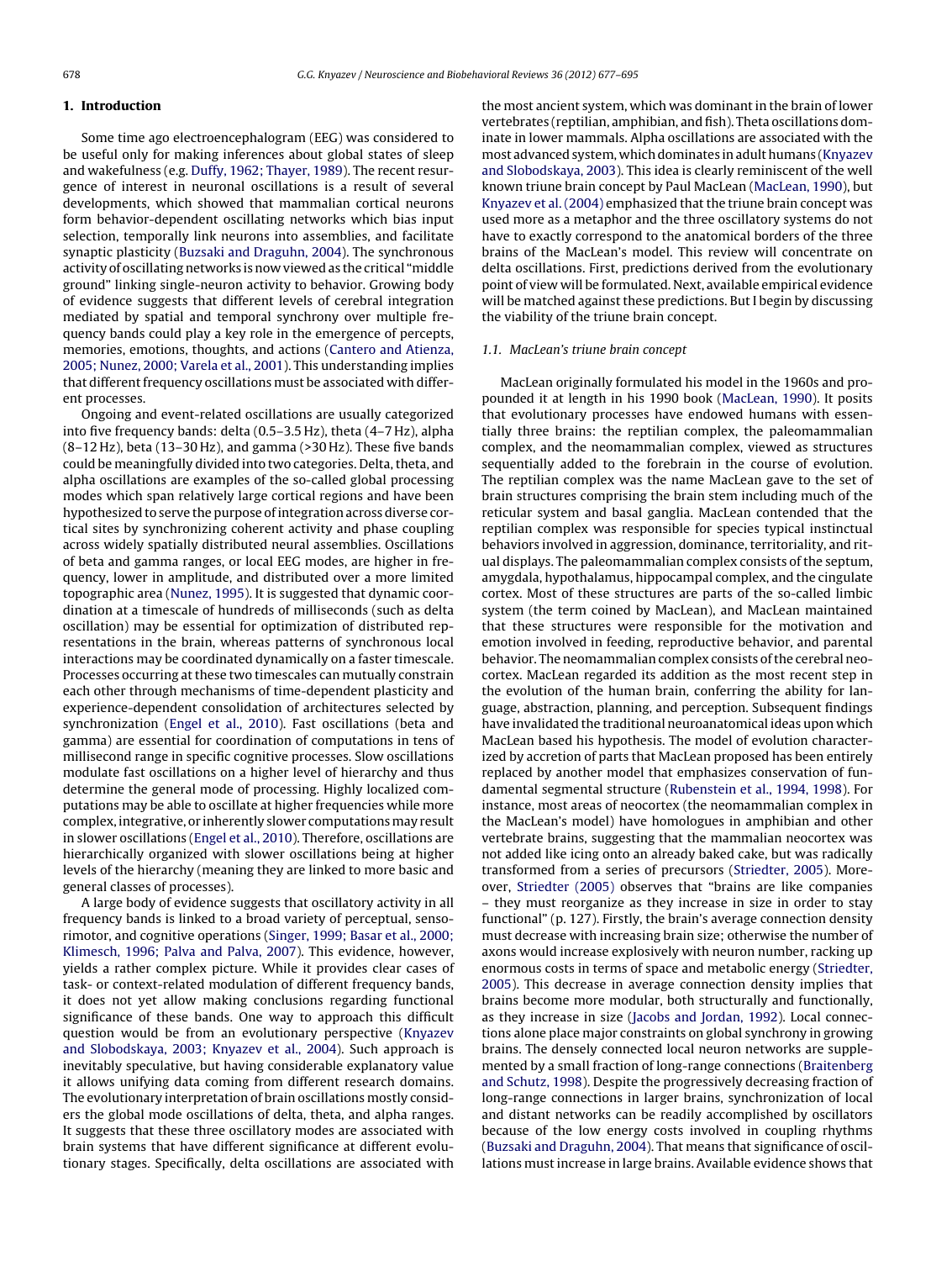this is indeed the case. Invertebrates have much more obvious unit spiking than vertebrates, but much less relative amplitude of slow (<50 Hz) waves ([Bullock,](#page-13-0) [1993\).](#page-13-0) EEG-like activity could be recorded in the octopus brain but not in other, less developed invertebrates ([Bullock,](#page-13-0) [1984;](#page-13-0) [Bullock](#page-13-0) [and](#page-13-0) [Basar,](#page-13-0) [1988\).](#page-13-0) Among vertebrates the degree of synchronization also increases during evolution. There is evidence of less synchrony or more rapid coherence decline with distance in reptiles, amphibians, and fish than in mammals ([Bullock,](#page-13-0) [1997,](#page-13-0) [2002\).](#page-13-0)

Secondly, the principle 'late equals large' causes late-born regions, such as the neocortex, to become disproportionately large as absolute brain size goes up [\(Striedter,](#page-18-0) [2005\).](#page-18-0) As brain regions increase in absolute and/or proportional size, they frequently change in internal organization. Another principle that helps explain some variation in neuronal connectivity is [Deacon's](#page-14-0) [\(1990\)](#page-14-0) displacement hypothesis, which [Striedter](#page-18-0) [\(2005\)](#page-18-0) calls the rule of'large equals well-connected.' It holds that, whenever a brain region increases in proportional size, it tends to receive more inputs and project to more targets than it did ancestrally. The human neocortex projects directly to and throughout the brain stem and spinal cord [\(Barret](#page-13-0) et [al.,](#page-13-0) [2007\).](#page-13-0) As a result, humans (and other great apes) have greater direct and indirect cortical control over the subcortex and spinal cord than do rats, allowing greater autonomic and behavioral diversity and flexibility.

All these recent developments largely invalidate evolutionary ideas that were put in the base of the MacLean's triune model. However, this model continues to hold interest for some psychologists and members of the general public because of its focus on the recognizable differences between most reptiles, early mammals, and late mammals. Reasons for the success are its simplicity; the theory in this form recognizes three major evolutionary periods in the development of the brain that are characterized by three recognizably distinct ways of solving adaptive challenges. The three functional domains described by the original triune model, wherever located, remain useful organizing themes and concepts. Indeed, it is difficult to deny that evolution tends to preserve devices that proved to be useful at a certain stage, and late-born more advanced devices do not usually replace the old ones but coexist with them. Thus, neurobiologically, mammals are distinguished mainly by their neocortex, which has non-mammalian precursors but is highly modified and genuinely new. Looking beyond the neocortex, we find that mammal brains are similar, though not identical, to reptile brains ([Striedter,](#page-18-0) [2005\).](#page-18-0) These 'old' devices that are preserved in the mammal brain continue to do their job in much the same way they did it in lower vertebrates, though closely supervised by advanced 'new' devices. Much evidence shows that late-born advanced brain mechanisms are last to appear and first to extinct in the course of individual development and are more vulnerable to detrimental environmental influences. As [Jackson](#page-15-0) [\(1958\)](#page-15-0) once famously noted, "The higher nervous arrangement inhibit (or control) the lower, and thus, when the higher are suddenly rendered functionless, the lower rise in activity". Hence, although modern advances in the field of evolutionary neuroscience show that the general picture is much more complicated than perhaps John Hughlings Jackson and even Paul MacLean once described, their core idea about coexistence in the human brain of functional domains that in the evolution were associated with distinct ways of solving adaptive challenges is still viable and productive.

### 1.2. Delta oscillations from an evolutionary perspective

The most important difference between the MacLean's model and the evolutionary interpretation of brain oscillations is that the former deals with anatomically defined parts of the human brain whereas the latter deals with brain oscillations whose relation to specific brain structures is a complicated and not fully resolved question. Contemporary neuroanatomy emphasizes conservation of fundamental segmental structure as the main principle of the evolution of vertebrates ([Rubenstein](#page-17-0) et [al.,](#page-17-0) [1994,](#page-17-0) [1998\).](#page-17-0) Even neocortex, the most advanced part of the mammalian brain, is hypothesized to evolve from tri-laminar reptilian dorsal cortex [\(Puelles,](#page-17-0) [2001;](#page-17-0) [Reiner,](#page-17-0) [1993\).](#page-17-0)Applying this principle to oscillations, it is reasonable to suggest that the three oscillatory systems should exist at all stages of vertebrate evolution. Indeed, delta, theta and alpha frequencies could be found in each vertebrate ([Basar,](#page-13-0) [1998\),](#page-13-0) but their relative amplitudes are remarkably different in different species. Accordingly, functions, which are presumably linked with the three global oscillatory systems, should be present in all vertebrates, but emphasis and dominance of some functional and behavioral patterns should differ across different species.

In this review I will try to defend the thesis that delta oscillations manifest the most ancient oscillatory mode, comparative to higher frequency oscillations. To comply with this thesis, delta oscillations must(1) dominate in EEGs of lower vertebrates (particularly reptiles, the direct mammal's ancestors). 'Dominate' in this context means that they not only must have the highest power in the spectrum (comparative to theta and alpha frequencies), but be the most functionally 'active' oscillations, which are more pronounced during typical to these species activity and in response to environmental challenges. (2) In humans, in compliance with the principle first formulated by [Jackson](#page-15-0) [\(1958\),](#page-15-0) delta oscillations must be more pronounced in conditions that are associated with diminished activity of the 'higher', or more advanced 'nervous arrangements'. These conditions include:(a) earlier developmental stages, when 'higher nervous arrangements' are yet in the process of maturation; (b) deep sleep, when the brain is in a state of functional decortications [\(Rial](#page-17-0) et [al.,](#page-17-0) [2007b\);](#page-17-0) (c) pathological states caused by detrimental environmental factors, developmental pathology, or damage to brain tissue.

Besides these general predictions, evolutionary interpretation allows a number of more specific predictions about association of delta oscillations with behavior and physiological processes. These predictions could be derived basing on the main premise of the evolutionary interpretation, namely, that the oscillatory system, which dominates the EEG of particular species, should be linked to functions and behavioral patterns that dominate the behavior of these species. The behavior of lower vertebrates is dominated by patterns directly oriented to the acquisition of biologically important goals such as physical maintenance, survival, dominance, and mating. To be adaptive, such behavior requires constant feedback from sensors signaling deviation from optimal homeostasis. Hence, delta activity is expected to be sensitive to internal stimuli signaling such deviations (e.g., during hypoxia, hypoglikemia, fatigue, pain), as well as to the stimuli signaling a need for sexual activity (e.g. the level of sexual hormones). It should be implicated in monitoring of autonomic functions, such as breathing and heartbeat, because these functions are critical for survival. Since behavior that is oriented to satisfaction of basic biological needs is mostly guided by activity of the brain reward systems, delta oscillations are expected to be sensitive to signals coming from these systems. In particular, that should be evident with respect to drugs of abuse which directly influence the brain reward systems. Because the detection of motivational salience of environmental stimuli is supposed to be the main function of the brain reward systems ([Gray,](#page-15-0) [1999\),](#page-15-0) delta activity is expected to play a leading part in this process. Besides, delta activity is expected to be associated with primitive defense mechanisms which in humans are mostly rudimentary.

In the following text, available empirical evidence will be matched against these predictions. This text will be divided into two sections. The first section will review the evidence on the presence of delta oscillations in lower vertebrates and at different developmental and circadian cycle stages, as well as the evidence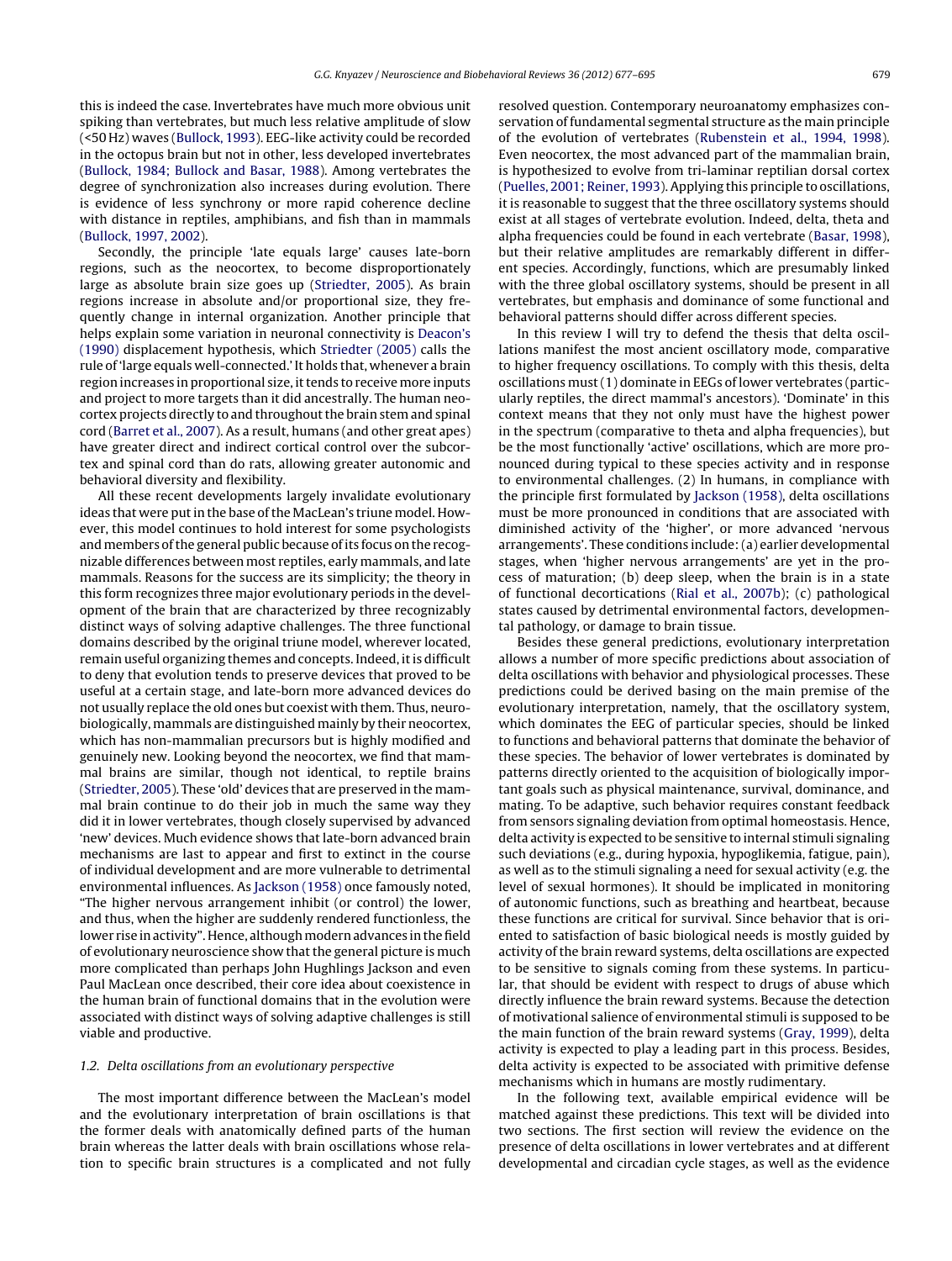on association of delta oscillations with autonomic regulation and pathological processes. The second section will review the evidence on the place of generation of delta activity and its association with motivation and cognitive processes.

# **2. Delta oscillations and basic biological processes**

#### 2.1. Delta oscillations in lower vertebrates

If delta oscillations indeed represent an evolutionary old oscillatory mode, they must dominate in EEGs of lower vertebrates, particularly during typical for these species behavior. During his fruitful career, Theodor Bullock has undertaken the most considerable effort to collect comparative EEG data. Analysis of these data allowed him to formulate two basic generalizations. The first one reflects a drastic difference in the EEGs between all vertebrates and all invertebrates (with the exception of cephalopods, [Bullock,](#page-13-0) [1984\).](#page-13-0) The typical invertebrate record of ongoing electrical activity is spiky with single unit and compound spikes of one or a few milliseconds width, riding on slow waves that are usually inconspicuous, whereas in all vertebrates, slow waves are omnipresent and relatively stronger. This observation is in line with the above discussed idea that oscillations appear in vertebrates as a mechanism for integration of cerebral activity which is only needed in large brains and is not necessary in small brains of most invertebrates, with the exception of cephalopods, which have relatively larger brains. The second generalization affirms that the raw recordings and the power spectra look alike in all the vertebrates falling quite steeply on each side of a maximum around 5–15 Hz ([Bullock,](#page-13-0) [1993\),](#page-13-0) meaning that oscillations of all frequency ranges could be found in EEGs of all vertebrates. However, different species differ on which frequency dominates the EEG spectrum. In all poikilotherm vertebrates, the highest EEG power is found in the delta range [\(Bullock](#page-13-0) [and](#page-13-0) [Basar,](#page-13-0) [1988;](#page-13-0) [Bullock,](#page-13-0) [2003;](#page-13-0) [Nicolaua](#page-13-0) et [al.,](#page-13-0) [2000\),](#page-13-0) whereas mammalian EEG is dominated by theta or alpha oscillations.

Several studies have been performed recently to directly compare reptilian EEG to that of mammals. To compare the ongoing electrical activity in possibly homologous structures of reptiles and mammals, [Gaztelu](#page-14-0) et [al.](#page-14-0) [\(1991\)](#page-14-0) recorded the EEG from major parts of the cortex of unanesthetized turtles (Pseudemys) and geckos (Gekko) with and without acute and chronic stimuli. In both species, the EEG spectrum was dominated by a single maximum at about 2 Hz. The immobility-related theta activity, so characteristic of the hippocampus in a number of mammals, was not found in the medial cortex (the possible homolog of the mammalian hippocampus) of either species of reptile under a variety of conditions. [De](#page-14-0) [Vera](#page-14-0) et [al.](#page-14-0) [\(1994\)](#page-14-0) computed the power spectrum of Gallotia galloti lizard's EEG at different body temperatures. EEG power spectra were mainly characterized by a low frequency peak between 0.5 and 4 Hz which was present at the different body temperatures. Flash evoked potentials were characterized by a slow triphasic component upon which a spindle was superimposed, adopting morphology similar to the K complexes of mammalian sleep. The authors conclude that characteristics of this EEG and evoked potentials support the hypothesis of homology between the waking state of the reptiles and the slow-wave sleep of mammals. This hypothesis was further confirmed by comparing the presence of fractal or nonlinear structure in lizard G. galloti during open and closed eyes with those reported for human slow-wave sleep [\(Gonzalez](#page-15-0) et [al.,](#page-15-0) [1999\).](#page-15-0)

On the other hand, many earlier studies repeatedly recognized the absence of delta waves in EEGs of turtles [\(Strejkowa](#page-18-0) [and](#page-18-0) [Servit,](#page-18-0) [1973;](#page-18-0) [Walker](#page-18-0) [and](#page-18-0) [Berger,](#page-18-0) [1973;](#page-18-0) [Flanigan,](#page-18-0) [1974;](#page-18-0) [Flanigan](#page-18-0) et [al.,](#page-18-0) [1974\),](#page-18-0) lizards [\(Flanigan,](#page-14-0) [1973\),](#page-14-0) snakes ([Peyreton](#page-17-0) [and](#page-17-0) [Dusan-Peyreton,](#page-17-0) [1969\)](#page-17-0) and crocodiles [\(Flanigan](#page-14-0) et [al.,](#page-14-0) [1973;](#page-14-0) [Warner](#page-14-0) [and](#page-14-0) [Huggins,](#page-14-0) [1978\).](#page-14-0) Basing on these observations, [Rattenborg](#page-17-0) [\(2006\)](#page-17-0) put forward a hypothesis that the evolution of slow waves is linked to the independent evolution of extensive palliopallial connectivity in mammals and birds. The absence of slow waves in sleeping reptiles suggests that the neuroanatomical and neurophysiological traits necessary for the genesis of slow waves evolved independently in the mammalian and avian ancestors and are absent in reptiles ([Rattenborg,](#page-17-0) [2006\).](#page-17-0) This idea has been criti-cized by [Rial](#page-17-0) et al. (2007a), who noted that the review by [Rattenborg](#page-17-0) [\(2006\)](#page-17-0) missed important aspects in relation to the characteristics of sleep in poikilotherm vertebrates and in the evolution of sleep. Poikilotherms continuously show an EEG dominated by slow waves, but its highest amplitude appears not during sleep, but during active waking. In addition, they show an arousal reaction which consists in an increase in EEG delta amplitude and synchrony, opposite to mammals and birds ([Rial](#page-17-0) et [al.,](#page-17-0) [2007a\).](#page-17-0)

Indeed, as [Rial](#page-17-0) et [al.](#page-17-0) [\(2010\)](#page-17-0) show, the above noted contradiction may be explained by taking into account the relationship between EEG amplitude and animal's activity: cool and resting reptiles show minimal EEG amplitude. However, warm and active animals show slow waves with amplitudes which often surpass the normative value of 75 mV to be included within the delta EEG range [\(De](#page-14-0) [Vera](#page-14-0) et [al.,](#page-14-0) [1994\).](#page-14-0) Further, [Rial](#page-17-0) et [al.](#page-17-0) [\(2010\)](#page-17-0) dismiss the assertion that the reptilian delta waves might be a reflection of respiratory activity [\(Rattenborg,](#page-17-0) [2007\).](#page-17-0) They show that although EEG delta and breathing indeed significantly correlate with each other in Gallotia lizards, the power in the low frequency range turns out to be higher during apneic intervals which in these animals occur in states of maximal arousal. This fact confirms that the highest EEG delta amplitude occurs in these animals in parallel with behavioral activation. The authors conclude that reptilian wakefulness could be named Slow-Wave Wakefulness ([Rial](#page-17-0) et [al.,](#page-17-0) [2010\).](#page-17-0) In their comprehensive review of this issue, [Rial](#page-17-0) et [al.](#page-17-0) [\(2010\)](#page-17-0) propose that (1) the active state of reptiles is a form of subcortical waking, without homology with the cortical waking of mammals; (2) reptilian waking gave origin to mammalian sleep; (3) reptilian basking behavior evolved into non-rapid eye movement sleep (NREM); (4) postbasking risk assessment behavior, with motor suspension, head dipping movements, eye scanning and stretch attending postures, evolved into phasic rapid eye movement sleep (REM); (5) postbasking, goal directed behavior evolved into tonic REM and (6) nocturnal rest evolved to shallow torpor.

From this brief review of comparative data we may conclude that there is a clear distinction between mammals and lower vertebrates in the spectral composition of EEG and its correlation with behavior. During wake, mammals' EEG is dominated by theta and alpha oscillations, and typical reaction to environmental events consists of alpha desynchronization and theta synchronization [\(Klimesch,](#page-15-0) [1999\),](#page-15-0) although event-related delta enhancement is also frequently observed. During slow-wave sleep (SWS) theta and alpha disappear and delta oscillations dominate the EEG of mammals. In reptiles (and probably other lower vertebrates), theta and alpha oscillations are not conspicuous in the EEG, which in active states is dominated by delta oscillations. The typical reaction to environmental challenges consists of prominent increase of the amplitude of delta waves. During sleep, oscillations (including delta) are extinguished and EEG shows arrhythmic sporadic activity. [Table](#page-4-0) 1 presents a summary of main EEG features in reptiles, rodents, and humans during sleep, quiet wake, and arousal.

#### 2.2. Delta oscillations and development

In accord with the principle that ontogeny recapitulates phylogeny, low frequency oscillations dominate the human EEG during early developmental stages. The so-called delta brushes are the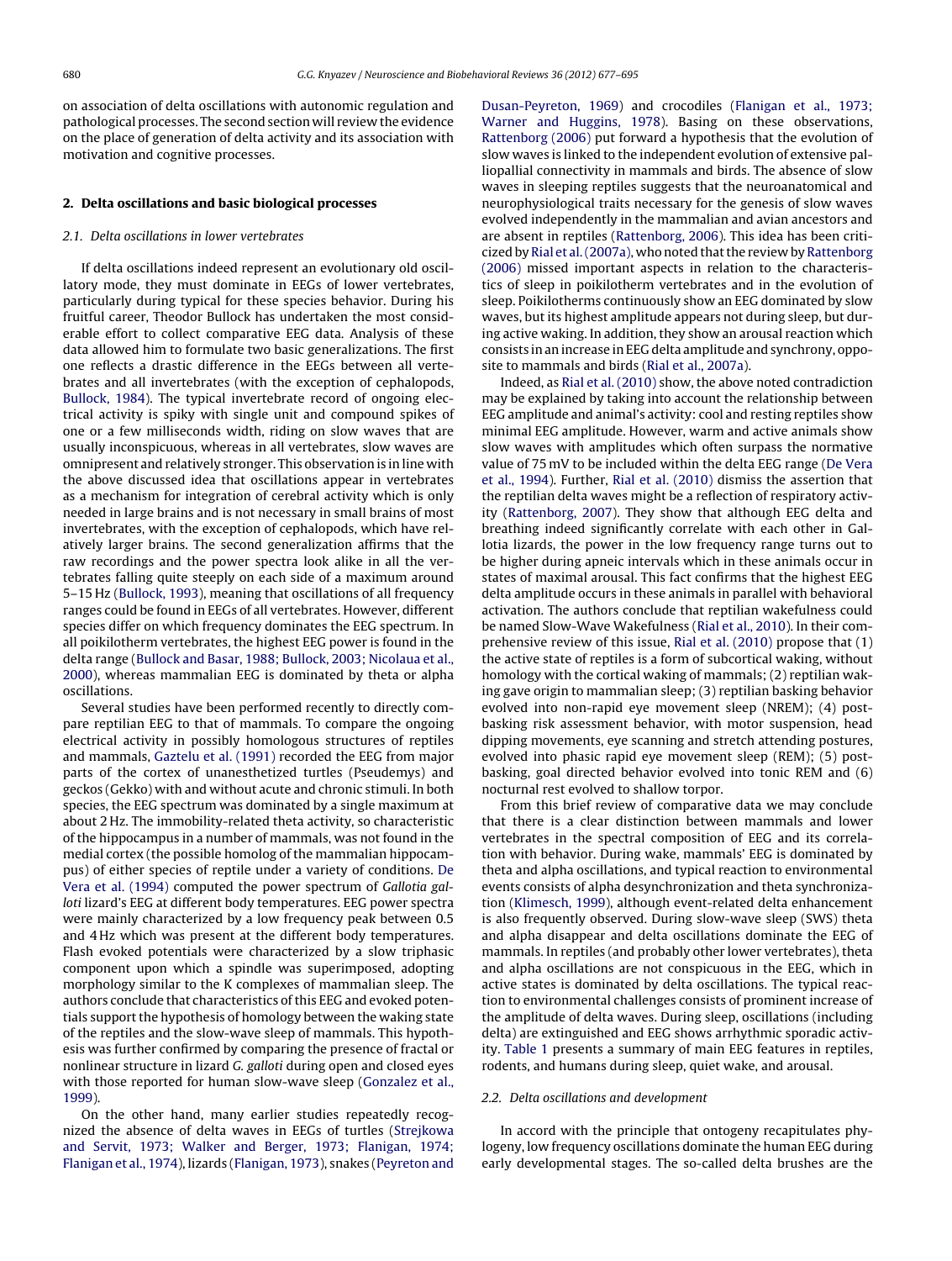#### <span id="page-4-0"></span>**Table 1**

Summary of main EEG features in reptiles, rodents, and humans during sleep, quiet wake, and arousal (relevant literature is cited in the text).

|          | Sleep                            | Wake                      | Arousal                                               |
|----------|----------------------------------|---------------------------|-------------------------------------------------------|
| Reptiles | No waves, or low amplitude delta | EEG is dominated by delta | Increase of delta amplitude + spindles 7–14 Hz        |
| Rodents  | SWS-EEG is dominated by delta    | EEG is dominated by theta | Increase of theta amplitude + alpha desynchronization |
| Humans   | SWS-EEG is dominated by delta    | EEG is dominated by alpha | Mostly alpha desynchronization                        |

dominant pattern of oscillatory activity in the human cortex during the third trimester of gestation [\(Scher,](#page-17-0) [2008\).](#page-17-0) Random or briefly rhythmic 0.3–1.5 Hz delta activity of 50–250  $\rm \mu V$  is associated with a superimposed rhythm of low to moderately faster frequencies of 10–20 Hz. Historically, different authors have described these complexes as spindle delta bursts, brushes, spindle-like fast waves or ripples of prematurity [\(Scher,](#page-17-0) [2008\).](#page-17-0) Delta patterns in the central or midline locations are predominant for the infant at less than 28 weeks' gestation. Other delta rhythms occur in the temporal and occipital locations particularly after 28 weeks' gestation [\(Selton](#page-17-0) et [al.,](#page-17-0) [2000\).](#page-17-0) Between 30 and 34 weeks' postmenstrual age, temporal and occipital delta rhythms become quite prominent and rhythmic, with durations that may exceed 30 s to 1 min [\(Scher,](#page-17-0) [2008\).](#page-17-0) In infants who were < or =30 weeks of gestation, the median relative power ofthe delta band increased significantly from 68% on day 1 to 81% on day 4 [\(Bell](#page-13-0) et [al.,](#page-13-0) [1991;](#page-13-0) [Victor](#page-13-0) et [al.,](#page-13-0) [2005\).](#page-13-0) In healthy infants in the eyes open awake condition, the delta activity does not substantially change at the end of the first year of life, compared with the first 3 months, whereas theta and alpha activity notably increases ([Vladimirova,](#page-18-0) [1991\).](#page-18-0) During further development of resting state activity, there is a reduction in the amplitude of slow-wave (delta and theta) rhythms, while faster rhythms (alpha, beta, and gamma) increase during childhood and adolescence [\(John](#page-15-0) et [al.,](#page-15-0) [1980;](#page-15-0) [Matousek](#page-15-0) [and](#page-15-0) [Petersen,](#page-15-0) [1973\).](#page-15-0) This dynamic is generally considered as a sign of maturation ([Clarke](#page-14-0) et [al.,](#page-14-0) [2001\).](#page-14-0)

#### 2.3. Delta oscillations and sleep

From the standpoint of this review, sleep is an interesting natural model of functional decortication [\(Rial](#page-17-0) et [al.,](#page-17-0) [2007b\),](#page-17-0) when advanced operational brain systems are inactive and, in accordance with the principle formulated by [Jackson](#page-15-0) [\(1958\),](#page-15-0) 'lower nervous arrangements' must rise in activity. Indeed, in adult humans, delta oscillations are most evident during the slow-wave sleep (SWS) and till now overwhelming majority of delta oscillation-related publications concern sleep. Abundance of these publications precludes their adequate coverage here and reader is referred to many recently published reviews discussing different aspects of sleep including its evolutionary roots [\(Lee](#page-16-0) [Kavanau,](#page-16-0) [2002;](#page-16-0) [Rattenborg,](#page-16-0) [2006;](#page-16-0) [Rattenborg](#page-16-0) et [al.,](#page-16-0) [2009;](#page-16-0) [Rial](#page-16-0) et [al.,](#page-16-0) [2010\)](#page-16-0) and possible functional significance ([Diekelmann](#page-14-0) [and](#page-14-0) [Born,](#page-14-0) [2010;](#page-14-0) [Frank,](#page-14-0) [2006;](#page-14-0) [Rial](#page-14-0) et [al.,](#page-14-0) [2007b;](#page-14-0) [Vassalli](#page-14-0) [and](#page-14-0) [Dijk,](#page-14-0) [2009\).](#page-14-0)

Most animals have been found to sleep or exhibit a sleep-like state ([Siegel,](#page-17-0) [2005\).](#page-17-0) The fact that animals die when deprived of sleep ([Montagna](#page-16-0) [et](#page-16-0) [al.,](#page-16-0) [2003;](#page-16-0) [Rechtschaffen](#page-16-0) [and](#page-16-0) [Bergmann,](#page-16-0) [2002\),](#page-16-0) indicates that sleep serves a vital function. This function, however, is still a matter of debate ([Rechtschaffen](#page-17-0) [and](#page-17-0) [Bergmann,](#page-17-0) [2002;](#page-17-0) [Siegel,](#page-17-0) [2005;](#page-17-0) [Stickgold](#page-17-0) [and](#page-17-0) [Walker,](#page-17-0) [2005;](#page-17-0) [Vertes](#page-17-0) [and](#page-17-0) [Siegel,](#page-17-0) [2005\).](#page-17-0) Although most animals have sleep-like states, only mammals and birds exhibit the electroencephalographic patterns that characterize the sub-states of mammalian sleep, slow-wave sleep (SWS) and rapid eye movement (REM) sleep ([Campbell](#page-13-0) [and](#page-13-0) [Tobler,](#page-13-0) [1984\).](#page-13-0) The SWS consists in a general slowing of most bodily functions and in a diminished responsiveness to sensory stimuli. The EEG is characterized by high voltage low frequency activity, spindles in the 14 Hz range, and high voltage isolated waves, which often occur either spontaneously or after sensory stimulation (K-complexes). REM sleep shows a deep muscular relaxation, but sudden eye

movements and muscular twitches occur. EEG is similar to that of waking, with low voltage, mixed frequencies ([Nicolaua](#page-16-0) et [al.,](#page-16-0) [2000\).](#page-16-0) The taxonomy of SWS waves is not always clear in humans. Unit recordings have shown that neuronal activity during SWS is characterized by a fundamental oscillation of membrane potential. This so-called 'slow oscillation' (<1 Hz) is recorded in all major types of neocortical neurons during SWS [\(Steriade](#page-17-0) [and](#page-17-0) [McCarley,](#page-17-0) [2005;](#page-17-0) [Steriade](#page-17-0) et [al.,](#page-17-0) [1993b\).](#page-17-0) Delta rhythm (1–4 Hz) is another characteristic oscillation of SWS. The neural underpinnings of SWS delta rhythm remain uncertain. In the dorsal thalamus, a clock-like delta rhythm is generated by the interplay of two intrinsic membrane currents, although another delta rhythm survives complete thalamectomy [\(Steriade](#page-17-0) [and](#page-17-0) [McCarley,](#page-17-0) [2005\).](#page-17-0) Whether the difference between slow waves and delta waves is qualitative or quantitative remains unclear ([Dang-Vu](#page-14-0) et [al.,](#page-14-0) [2008\).](#page-14-0) It is suggested that the slow waves are generated directly within cortical circuits, whereas delta rhythm is derived from intrinsic properties of thalamocortical cells and from intracortical network interactions [\(Steriade](#page-17-0) [and](#page-17-0) [McCarley,](#page-17-0) [2005\).](#page-17-0) Therefore, the slow and the delta waves should be considered distinct processes. In line with this hypothesis, EEG power densities within slow and delta frequency bands differ in their dynamics through the night ([Achermann](#page-13-0) [and](#page-13-0) [Borbely,](#page-13-0) [1997\).](#page-13-0) The other hypothesis views slow waves and delta waves as realizations of a unique process, which varies in a continuous parameter space. The amplitude and slope of the waves reflect the level of synchronization achieved in cortical neural ensembles, which depends on the local homeostatically regulated average synaptic strength [\(Esser](#page-14-0) et [al.,](#page-14-0) [2007\).](#page-14-0) In keeping with this hypothesis, [Dang-Vu](#page-14-0) et [al.](#page-14-0) [\(2008\)](#page-14-0) have not found significant difference in brain activation when comparing slow waves and delta waves at the macroscopic systems level. Because the distinction between delta oscillations and the 'slow waves' (i.e., <1 Hz) is not definitely determined, for the purpose ofthis review, I will consider all oscillations below 4 Hz as a single phenomenon.

Another important question is whether SWS delta and waking delta represent the same oscillation. Studies correlating positron emission tomography (PET) and EEG showed a positive correlation between waking delta and PET metabolism in the medial frontal cortex ([Alper](#page-13-0) et [al.,](#page-13-0) [1998,](#page-13-0) [2006\).](#page-13-0) On the other hand, earlier studies of SWS sleep by using PET ([Maquet,](#page-16-0) [2000\)](#page-16-0) or block-design fMRI [\(Kaufmann](#page-15-0) et [al.,](#page-15-0) [2006\)](#page-15-0) found decreased brain activity during SWS sleep, suggesting that SWS delta differs from waking delta in its relation to brain metabolism (e.g., [Alper,](#page-13-0) [1999\).](#page-13-0) However, a later more stringent fMRI study have found only positive correlations between slow waves and delta on the one hand and fMRI BOLD signal on the other ([Dang-Vu](#page-14-0) et [al.,](#page-14-0) [2008\).](#page-14-0)

Three theories have been proposed to explain the evolution of the two mammalian sleep stages. The 'REM first' hypothesis suggests that REM should be considered the primitive sleep [\(Tauber](#page-18-0) et [al.,](#page-18-0) [1966\).](#page-18-0) The opposite hypothesis ('SWS first') was proposed by Allison and collaborators ([Allyson](#page-13-0) [and](#page-13-0) [Van](#page-13-0) [Twiver,](#page-13-0) [1970\).](#page-13-0) Finally, [Rial](#page-17-0) et [al.](#page-17-0) [\(1993,](#page-17-0) [2010\)](#page-17-0) proposed that the SWS is the result of converting what could be called the Slow-Wave Waking of poikilotherms into the SWS [\(Nicolaua](#page-16-0) et [al.,](#page-16-0) [2000\).](#page-16-0) This latter theory has been criticized by [Rattenborg](#page-17-0) [\(2007\)](#page-17-0) who argued that although waking and active reptiles indeed show delta activity similar to the one observed in mammals during SWS, this activity is still less synchronized or lower in amplitude. Besides, the proposed conversion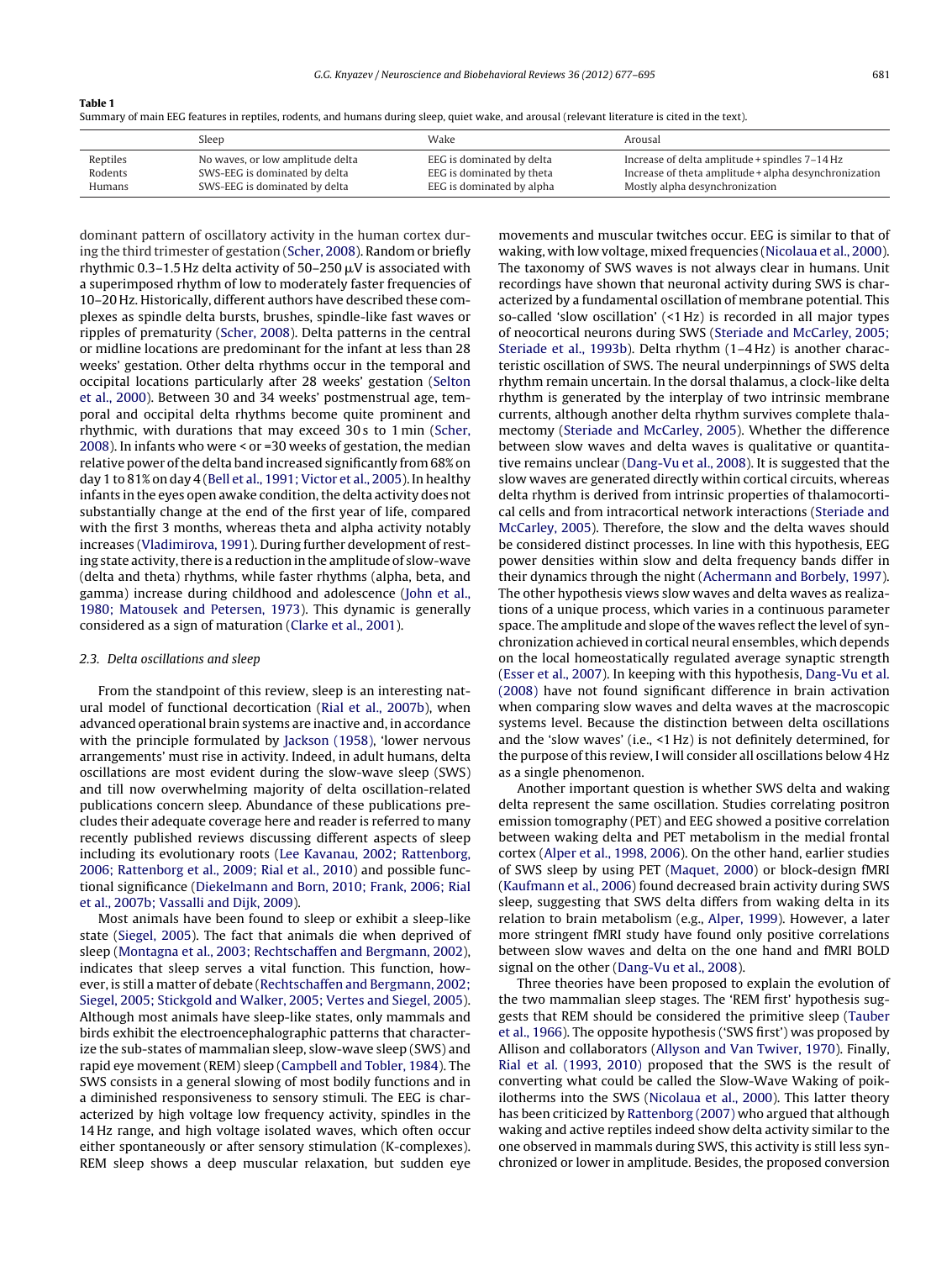of reptilian wakefulness into SWS is untenable from behavioral, mechanistic, and functional perspectives. A more parsimonious explanation is that the precursor state to SWS in homeotherms was a state comparable to reptilian sleep, rather than wakefulness, with the primary difference being that the reptilian dorsal cortex lacks the interconnectivity necessary to generate sleep-related slow waves in the EEG. Actually, the hypotheses proposed by [Rial](#page-17-0) et [al.](#page-17-0) [\(1993,](#page-17-0) [2010\)](#page-17-0) and by [Rattenborg](#page-17-0) [\(2006\)](#page-17-0) do not seem mutually exclusive. The fact that oscillation amplitudes and the degree of their synchronization are larger in mammals than in reptiles ([Bullock,](#page-13-0) [1997\)](#page-13-0) is in line with current understanding that the need for oscillation as a mechanism for cerebral integration dramatically increases with increasing brain size. In keeping with that, mammals have larger synchrony of all oscillations, including the delta waves. This, however, may not deny the fact that in mammals delta waves dominate only during SWS, whereas in reptiles they are most pronounced during active waking. Interestingly, both in cats and humans, EEG responses to external stimuli during SWS are predominantly evident in the delta range of frequencies ([Basar,](#page-13-0) [1999\),](#page-13-0) which again is similar to what is observed in waking reptiles. This similarity makes it possible to consider mammalian SWS and reptilian waking as possible evolutionary homologues in relation to delta oscillations.

Such understanding has profound implications for deducing possible significance of delta oscillations in mammals. Indeed, we have to accept that in reptiles, delta oscillations represent the dominant oscillatory mode which is most prominent during active behavioral states and demonstrates the most salient oscillatory response to environmental challenges, while EEG of behaviorally active mammals is dominated by theta and alpha oscillations, which in these animals show the most salient responses to environmental challenges. During SWS, when active behavior is not on agenda, the dominant operational oscillatory modes pass away and, in line with the John Hughlings Jackson's principle, more ancient and fundamental oscillatory mode rises in activity. It could be speculated that this periodic return to an evolutionary prototypal state is necessary for reconciling the experience acquired during the active state with the fundamental biological self. Indeed, the most currently popular hypothesis about functional significance of SWS posits that it is necessary for consolidation of memory traces acquired during the wake [\(Ji](#page-15-0) [and](#page-15-0) [Wilson,](#page-15-0) [2007;](#page-15-0) [Marshall](#page-15-0) et [al.,](#page-15-0) [2006;](#page-15-0) [Peigneux](#page-15-0) et [al.,](#page-15-0) [2004;](#page-15-0) [Rasch](#page-15-0) et [al.,](#page-15-0) [2007\).](#page-15-0) Using simultaneous EEG and fMRI recording, [Dang-Vu](#page-14-0) et [al.](#page-14-0) [\(2008\)](#page-14-0) have recently shown that during SWS, significant increases in activity were associated with slow waves (<1 Hz, >140  $\rm \mu V$ ) and delta waves (1–4 Hz, 75–140  $\mu$ V) in several cortical areas, including the inferior frontal, medial prefrontal, precuneus, and posterior cingulate areas. Compared with baseline activity, slow waves were associated with significant activity in the parahippocampal gyrus, cerebellum, and brainstem, whereas delta waves were related to frontal responses. However, no significant difference in brain activation was found when comparing slow waves and delta waves at the macroscopic systems level. The pattern of activation that is related to delta and slow-wave oscillations during SWS allows put forward an interesting hypothesis. The brain regions that are obviously integrated by slow oscillations during SWS include 'old' pontine tegmentum and midbrain nuclei, the parahippocampal gyrus, a major relay area between the hippocampus and neocortex ([Mohedano-Moriano](#page-16-0) et [al.,](#page-16-0) [2007\),](#page-16-0) and a set of cortical regions associated with the socalled default mode network (DMN, [Raichle,](#page-17-0) [2006\).](#page-17-0)Ample evidence suggests that this latter network, which is mostly active during resting wakefulness, is associated with self-referential processes that constitute the core of the self [\(Gobbini](#page-15-0) et [al.,](#page-15-0) [2007;](#page-15-0) [Mitchell,](#page-15-0) [2006\).](#page-15-0) Noteworthy, the association of sleep slow waves with DMN structures has been confirmed in a study using high-density EEG source modeling ([Murphy](#page-16-0) et [al.,](#page-16-0) [2009\).](#page-16-0) Therefore, the triangle of co-activated areas consists of the 'old' brainstem structures involved in major homeostatic regulation, the parahippocampal areas associated with acquisition and interpretation of new experience, and the DMN structures representing the core self-referential processes. It appears that this every-night reconciliation of daytime experience with basic biological and self-referential processes is vital for preserving integrity of the self.

#### 2.4. Delta activity and autonomic regulation

If delta oscillations are implicated in coordination of behavior with basic biological and homeostatic needs, they must participate in synchronization of brain activity with autonomic functions. That may be particularly so during sleep, when active behavior is not on agenda and mostly restorative physiological processes take place. It has been shown that the prevalence and amplitude of delta oscillations during sleep are critically dependent on the time we are awake before we fall asleep, as well as the time passed since sleep onset. This observation led Alexander [Borbely](#page-13-0) [\(1982\)](#page-13-0) to propose that delta power is an EEG correlate of a homeostatically regulated sleep-dependent process, which he coined 'Process S'. Although later observations indicate that it is not all that simple and that differences in waking 'quality' do affect EEG delta power during subsequent SWS sleep ([Meerlo](#page-16-0) et [al.,](#page-16-0) [1997\),](#page-16-0) slow-wave activity is still thought to mediate the restorative function of SWS ([Borbely](#page-13-0) [and](#page-13-0) [Achermann,](#page-13-0) [2000;](#page-13-0) [Tononi](#page-13-0) [and](#page-13-0) [Cirelli,](#page-13-0) [2006\).](#page-13-0) It is suggested that slow oscillations might help synaptic consolidation or produce synaptic downscaling to increase signal-to-noise ratios ([Tononi](#page-18-0) [and](#page-18-0) [Cirelli,](#page-18-0) [2006\).](#page-18-0) Another possible mechanism of the restorative function of slow-wave activity is replenishment of the glycogen that is depleted during wakefulness ([Benington](#page-13-0) [and](#page-13-0) [Heller,](#page-13-0) [1995\).](#page-13-0) SWS may have restorative properties not only for the brain, but also for peripheral organs. A selective reduction in SWS and slow-wave activity for only a few nights was shown to result in a clear adverse effect on glucose homeostasis and increased risk of type 2 diabetes in young healthy adults [\(Tasali](#page-18-0) et [al.,](#page-18-0) [2008\).](#page-18-0) Taken together, these studies suggest that delta wave generation is important for normal functioning of both the brain and peripheral organs. This implies that measures of delta activity must correlate with measures of autonomic activity and metabolism. In this section, evidence showing that this is indeed the case will be reviewed.

Within the so-called common brainstem system (CBS), which implements basic regulation and exerts influences on cardiovascular system, respiration, motor systems, processing of the afferences, and on vigilance ([Moruzzi,](#page-16-0) [1972;](#page-16-0) [Langhorst](#page-16-0) [et](#page-16-0) [al.,](#page-16-0) [1992\),](#page-16-0) mainly respiratory related rhythms, cardiac rhythms, and rhythms related to the delta–theta rhythms of the EEG occur [\(Langhorst](#page-16-0) et [al.,](#page-16-0) [1981;](#page-16-0) [Lambertz](#page-16-0) [and](#page-16-0) [Langhorst,](#page-16-0) [1998\).](#page-16-0) [Lambertz](#page-16-0) et [al.](#page-16-0) [\(2000\)](#page-16-0) showed that the functional organization of this system seems to be dependent on the coupling between the cortical and the reticular formation (RF) delta oscillations. The authors suppose that "either higher brain structures signalize the beginning of the phase transition to the RF or – even more probable – the CBS in the RF induces a general activation in the CNS via its ascending pathways" [\(Lambertz](#page-16-0) et [al.,](#page-16-0) [2000\).](#page-16-0) These results confirm and complement previous investigations on the rhythmic coordination of different peripheral and central subsystems which occurs within the range of low EEG frequencies [\(Lambertz](#page-16-0) [and](#page-16-0) [Langhorst,](#page-16-0) [1998\).](#page-16-0) The bulk of evidence suggests that the cortical delta rhythm may not be implemented in the direct on-line autonomic regulation but rather reflects a central representation of peripherally occurring autonomic changes [\(Lambertz](#page-16-0) [and](#page-16-0) [Langhorst,](#page-16-0) [1998\).](#page-16-0)

Heart rate variability is one of the most frequently used indicators of autonomic regulation. High-frequency (HF) heart rate variability is associated with breathing and depends on vagal regulation (for a review and theory see [Porges,](#page-17-0) [1995\).](#page-17-0) Low frequency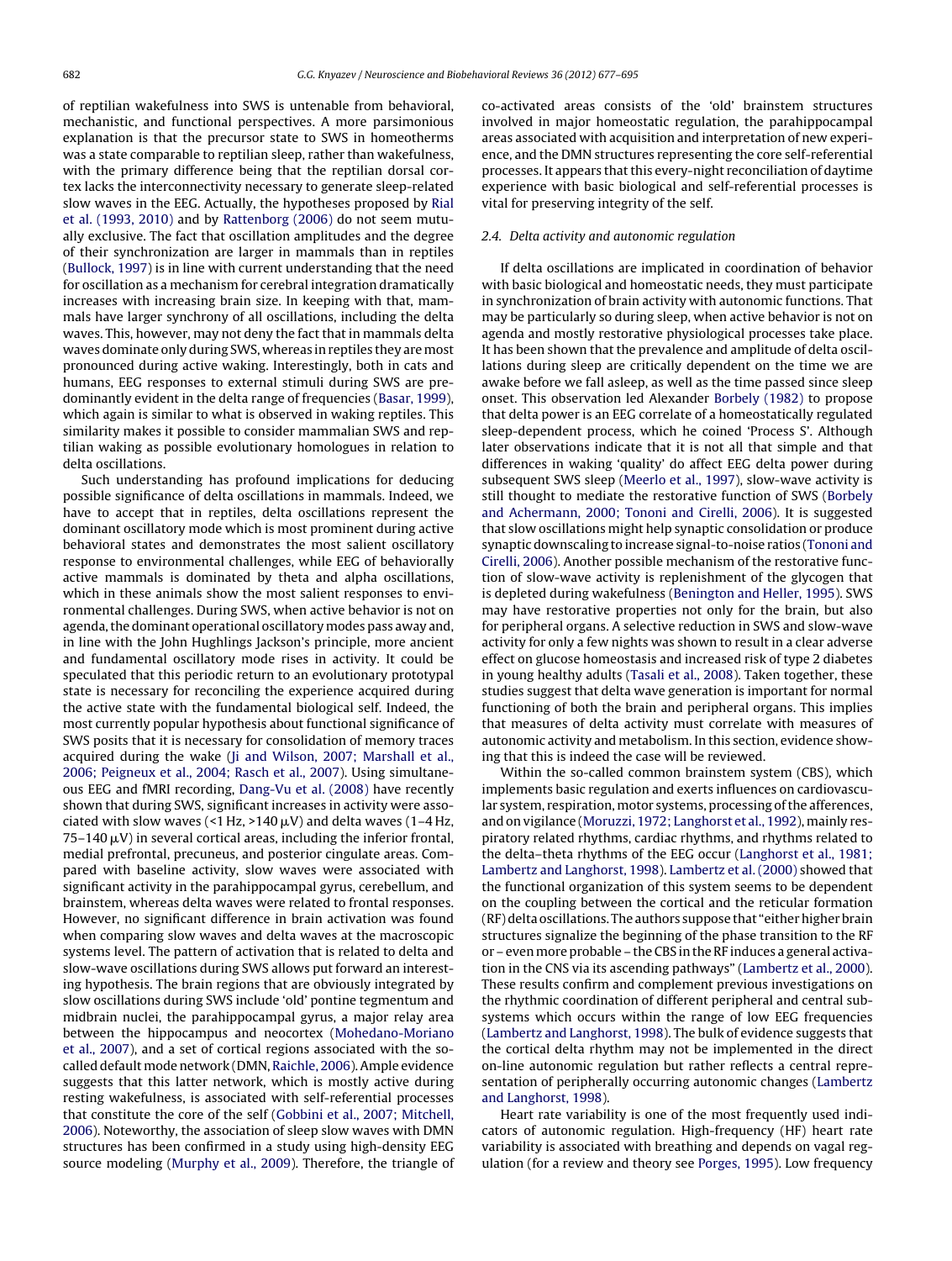(LF) heart rate variability is believed to more reflect sympathetic than parasympathetic influences (e.g. [Snidman](#page-17-0) et [al.,](#page-17-0) [1995\).](#page-17-0) Existing evidence shows an association between heart rate variability and delta activity during NREM and REM sleep. Modifications in HF heart rate variability show parallel changes with changes in delta EEG band both in young and in middle-aged men ([Jurysta](#page-15-0) et [al.,](#page-15-0) [2005\).](#page-15-0) Contrariwise, LF heart rate variability moderately negatively relates to the sleep delta power [\(Ako](#page-13-0) et [al.,](#page-13-0) [2003\).](#page-13-0) Correspondingly, the LF/HF ratio is significantly negatively correlated with delta power in humans [\(Yang](#page-18-0) et [al.,](#page-18-0) [2002\)](#page-18-0) and in rats [\(Yang](#page-18-0) et [al.,](#page-18-0) [2003\)](#page-18-0) which is taken as an evidence of negative association between delta and sympathetic activity. The link between cardiac autonomic activity and sleep delta power is altered in patients with major depressive disorder ([Jurysta](#page-15-0) et [al.,](#page-15-0) [2010\)](#page-15-0) and sleep apneahypopnea syndrome [\(Jurysta](#page-15-0) et [al.,](#page-15-0) [2006\),](#page-15-0) as well as in patients with chronic primary insomnia [\(Jurysta](#page-15-0) et [al.,](#page-15-0) [2009\).](#page-15-0) The association between delta power and heart rate variability was also observed during REM sleep ([Pedemonte](#page-17-0) et [al.,](#page-17-0) [2005\).](#page-17-0) Overnight delta activity also negatively relates to the mean arterial pressure ([Charloux](#page-14-0) et [al.,](#page-14-0) [2002\)](#page-14-0) and the cortisol secretory rate [\(Gronfier](#page-15-0) et [al.,](#page-15-0) [1999\),](#page-15-0) which again suggests that during sleep, power of delta oscillations is negatively related to sympathetic activity. It is important to emphasize that observed in these studies modifications in autonomic measures precede changes in delta EEG band activity by several minutes [\(Brandenberger](#page-13-0) et [al.,](#page-13-0) [2001\)](#page-13-0) implying a reflective rather than a regulative role for the EEG delta activity. In patients with periodic limb movement disorder, the periodic limb movement onset is heralded by changes of HR and EEG delta activity ([Ferrillo](#page-14-0) et [al.,](#page-14-0) [2004;](#page-14-0) [Allena](#page-14-0) et [al.,](#page-14-0) [2009\).](#page-14-0) The authors suggest that this and similar phenomena can be linked to the activity of a common brainstem system, which receives peripheral inputs, regulating the vascular, cardiac, and respiratory activities and synchronizing them to cortical oscillations of EEG. It is shown also that SWS delta power is sensitive to interleukin-1 $\beta$  ([Yasuda](#page-18-0) et [al.,](#page-18-0) [2005\)](#page-18-0) and lipopolysaccharide [\(Lancel](#page-16-0) et [al.,](#page-16-0) [1995\),](#page-16-0) suggesting a role in information exchange between immune and nervous systems. Preoptic/anterior hypothalamic warming has been shown to increase EEG delta activity within NREM sleep with no effect on theta or sigma frequencies ([McGinty](#page-16-0) et [al.,](#page-16-0) [1994\).](#page-16-0) SWS delta power also correlates with the restorative biosynthetic processes occurring during sleep in the brain ([Dworak](#page-14-0) et [al.,](#page-14-0) [2010\).](#page-14-0)

In one of a few studies where an association of delta activity with autonomic measures was observed in waking, the total severity of cybersickness during exposure of subjects to virtual reality had a significant positive correlation with gastric tachyarrhythmia, eyeblink rate, heart period, and EEG delta wave power [\(Kim](#page-15-0) et [al.,](#page-15-0) [2005\).](#page-15-0) EEG delta power recorded in 1831 healthy subjects aged 6–86 years in eyes open condition correlated positively with basal metabolic rate over the human lifespan [\(Boord](#page-13-0) et [al.,](#page-13-0) [2007\).](#page-13-0) It has been also shown that in 28 hypertensives, audiovisual entrainment in the subdelta frequency (0.5–1 Hz) had marked effects on blood pressure, reducing the systolic 20 points and diastolic 15 points ([Siever](#page-17-0) [and](#page-17-0) [Berg,](#page-17-0) [2002\).](#page-17-0) The authors suggest that this treatment directly impacts physiological functions rather than psychological ones. In sum, reviewed in this section data support the idea that delta oscillations (particularly during sleep) may participate in synchronization of brain activity with autonomic functions.

#### 2.5. Pathological states and delta oscillations

Because the new-born more advanced brain devices specialize on performing more complex computations, they should be generally more sensitive to detrimental influences, and, when these devices are rendered functionless, 'lower nervous arrangements' must rise in activity ([Jackson,](#page-15-0) [1958\).](#page-15-0) Indeed in the pre-quantitative EEG era, appearance of prominent delta waves during wake was

treated as a sign of pathology. Existing evidence shows that delta activity increases in almost any pathological state associated with brain tissue damage, developmental disorder, or even more subtle disorders without known organic cause. Localized delta activity appears in cortex overlying a circumscribed white matter lesion, or after a localized thalamic or midbrain tegmentum lesion ([Gloor](#page-15-0) et [al.,](#page-15-0) [1977\).](#page-15-0) The volume of lesions was correlated with delta power and the origin of the equivalent dipoles for delta oscillations was shown to be within the volume of the lesion [\(Harmony](#page-15-0) et [al.,](#page-15-0) [1995\).](#page-15-0) The so-called frontal intermittent rhythmic delta activity (FIRDA) is associated with a wide range of lesions and encephalopathic conditions [\(Ettore](#page-14-0) et [al.,](#page-14-0) [2011\).](#page-14-0) Delta amplitude is overall higher in chronic aphasic patients with structural lesion in the left cortical–subcortical perisylvian areas. Delta band, in addition to its ability to reflect structural damage, was effective in the assessment of functional impairment in these patients as well [\(Spironelli](#page-17-0) [and](#page-17-0) [Angrilli,](#page-17-0) [2009\).](#page-17-0)

Hypoxia is yet another condition associated with brain tissue damage or suppression, because the brain is particularly sensitive with respect to its oxygen requirement [\(Sudarsky,](#page-18-0) [1990\).](#page-18-0) In EEG, hypoxia is associated with a decrease of alpha and prevalence of slow waves. Thus, the reduction of cerebral blood flow caused by cerebral ischemia has been suggested to be related to the slowing of the background EEG activity [\(Ingvar](#page-15-0) [and](#page-15-0) [Sulg,](#page-15-0) [1969\).](#page-15-0) Increased slow-wave components have also been observed in patients with cerebral ischemia caused by reduction of the cortical blood flow ([Nagata](#page-16-0) et [al.,](#page-16-0) [1989;](#page-16-0) [Tolonen](#page-16-0) [and](#page-16-0) [Sulg,](#page-16-0) [1981\).](#page-16-0) The EEG change in hypoxic hypoxia has been reported to be similar to that in ischemic hypoxia [\(Meyer](#page-16-0) [and](#page-16-0) [Waltz,](#page-16-0) [1960;](#page-16-0) [Saletu](#page-16-0) [and](#page-16-0) [Grunberger,](#page-16-0) [1985;](#page-16-0) [Kraaier](#page-16-0) et [al.,](#page-16-0) [1988b\).](#page-16-0) In the experimental study of cerebral hypoxia, [Kraaier](#page-15-0) et [al.](#page-15-0) [\(1988a\)](#page-15-0) compared the spectral power under the normobaric normoxic condition with that recorded under the hypobaric hypoxic condition corresponding to the altitude of 6096 m. They found a significant increase in slow activity as well as a significant decrease in alpha activity under the simulated hypobaric condition. [Ozaki](#page-16-0) et [al.](#page-16-0) [\(1995\)](#page-16-0) reported similar results. EEG study during a Himalayan expedition showed that subjects who later developed symptoms of acute mountain sickness exhibited an increase of slow cerebral activity in the right temporal region already at 3440 m. These findings indicate that regional brain dysfunction, which can be documented by slow-wave EEG, heralds the appearance of clinical symptoms of acute mountain sickness [\(Feddersen](#page-14-0) et [al.,](#page-14-0) [2007\).](#page-14-0)

Wide range of developmental disorders is associated with the increase of relative power in low EEG frequencies including delta and theta waves. The most consistent finding in EEG studies of attention-deficit/hyperactivity disorder (ADHD) has been increased low frequency activity, predominantly theta, but also delta in children with ADHD compared with control children (for a review, see [Barry](#page-13-0) et [al.,](#page-13-0) [2003\).](#page-13-0) Excess of spectral power in low frequency bands is also associated with disorders of learning and attention in children ([Barry](#page-13-0) et [al.,](#page-13-0) [2003;](#page-13-0) [Chabot](#page-13-0) et [al.,](#page-13-0) [2001\).](#page-13-0) Children with dyslexia showed greater overall delta amplitude [\(Penolazzi](#page-17-0) et [al.,](#page-17-0) [2008\).](#page-17-0) Studies which have examined the influence of adverse early rearing conditions or sociocultural risk factors on the development of the EEG in children have generally reported higher EEG power at low frequencies to be associated with detrimental aspects of the child's living environment ([Harmony](#page-15-0) [et](#page-15-0) [al.,](#page-15-0) [1990;](#page-15-0) [Kreppner](#page-15-0) et [al.,](#page-15-0) [2001;](#page-15-0) [Marshall](#page-15-0) [and](#page-15-0) [Fox,](#page-15-0) [2004;](#page-15-0) [Otero](#page-15-0) [et](#page-15-0) [al.,](#page-15-0) [1997;](#page-15-0) [Raine](#page-15-0) et [al.,](#page-15-0) [2001;](#page-15-0) [Vorria](#page-15-0) et [al.,](#page-15-0) [1998\).](#page-15-0) Moreover, increases in delta and theta activity were found in the EEGs of fetal alcohol syndrome and Down syndrome children ([Babiloni](#page-13-0) et [al.,](#page-13-0) [2009a;](#page-13-0) [Kaneko,](#page-13-0) [1995\).](#page-13-0) In adult populations, increase of baseline delta power was observed in patients with schizophrenia [\(Alfimova](#page-13-0) [and](#page-13-0) [Uvarova,](#page-13-0) [2003;](#page-13-0) [Bates](#page-13-0) [et](#page-13-0) [al.,](#page-13-0) [2009;](#page-13-0) [Boutros](#page-13-0) et [al.,](#page-13-0) [2008;](#page-13-0) [Fehr](#page-13-0) et [al.,](#page-13-0) [2001;](#page-13-0) [Karson](#page-13-0) et [al.,](#page-13-0) [1987\),](#page-13-0) Parkinson's disease ([Soikkeli](#page-17-0) et [al.,](#page-17-0) [1991;](#page-17-0)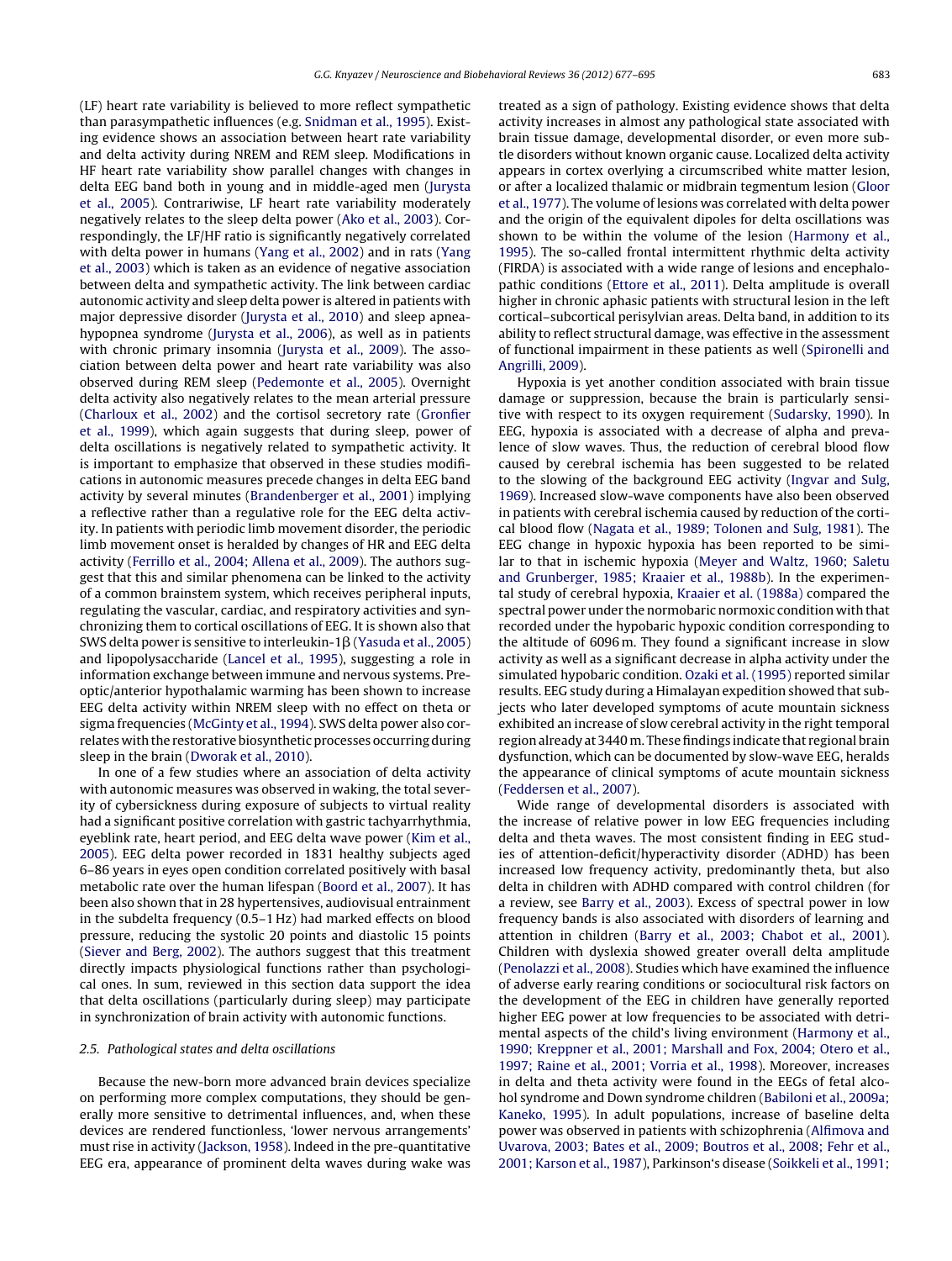[Zijlmans](#page-17-0) et [al.,](#page-17-0) [1998\),](#page-17-0) Alzheimer's disease [\(Babiloni](#page-13-0) et [al.,](#page-13-0) [2009b;](#page-13-0) [Valladares-Neto](#page-13-0) et [al.,](#page-13-0) [1995\),](#page-13-0) depression ([Bjørk](#page-13-0) et [al.,](#page-13-0) [2008;](#page-13-0) [Gatt](#page-13-0) et [al.,](#page-13-0) [2008;](#page-13-0) [Korb](#page-13-0) et [al.,](#page-13-0) [2008;](#page-13-0) [Saletu](#page-13-0) et [al.,](#page-13-0) [2010\),](#page-13-0) anxiety disorder ([Gauthier](#page-14-0) [et](#page-14-0) [al.,](#page-14-0) [2009\),](#page-14-0) phylogenetic fears ([Bornas](#page-13-0) et [al.,](#page-13-0) [2009\),](#page-13-0) obsessive compulsive disorder ([Olbrich](#page-16-0) et [al.,](#page-16-0) [2009;](#page-16-0) [Velikova](#page-16-0) et [al.,](#page-16-0) [2010\),](#page-16-0) and in young adults born at extremely low birth weight ([Miskovic](#page-16-0) et [al.,](#page-16-0) [2009\).](#page-16-0) It has been shown also that dissociative experiences which appear in torture victims are associated with slow waves generated in the left ventrolateral frontal cortex ([Ray](#page-17-0) et [al.,](#page-17-0) [2006\).](#page-17-0)

Because anhedonia, the reduced propensity to experience pleasure, is a vulnerability factor for several psychiatric disorders, including depression and schizophrenia, it is important to note that in a non-clinical sample, anhedonia, but not other symptoms of depression or anxiety, was correlated with increased resting delta current density in the rostral anterior cingulate cortex [\(Wacker](#page-18-0) et [al.,](#page-18-0) [2009\).](#page-18-0) Increased theta and delta power have been associated with poor antidepressant treatment response in patients with depression [\(Knott](#page-15-0) et [al.,](#page-15-0) [2000\).](#page-15-0) However, conflicting evidence has also been reported. For example, [Coutin-Churchman](#page-14-0) et [al.](#page-14-0) [\(2003\)](#page-14-0) compared 67 normal human beings and 340 psychiatric patients on EEG spectral power measures and found increase in slow bands in only 24 recordings that were scattered between various conditions, including polysubstance dependence, epilepsy, bipolar disorder, and also two normal subjects, whereas decrease in slow bands was found in 75 recordings from psychiatric patients. These discrepancies could be attributed to the different methodologies used for the calculation of EEG measures (e.g., absolute vs. relative power), different conditions (e.g., eyes open vs. eyes-closed condition), different periods of time (e.g., evening vs. morning: see e.g., [Gauthier](#page-14-0) et [al.,](#page-14-0) [2009\)](#page-14-0) and so on.

Summing up, a variety of mental conditions associated with brain tissue damage or pathology, like Alzheimer's disease, as well as developmental disorders and prominent psychopathologies, like schizophrenia or Down syndrome are undoubtedly associated with an increase of resting state delta oscillations. Some more subtle disorders, like depression, obsessive compulsive, and anxiety disorder have also been reported to be associated with an increase of delta power, although further research is needed to clarify whether this is indeed so.

#### 2.6. Interim discussion

Reviewed so far evidence shows that delta oscillations dominate the EEGs of waking and active reptiles. In humans, delta oscillations are prominent during early developmental stages and decrease in the course of normal development. In adult healthy humans, EEG dominated by delta waves could usually be seen only during SWS. That prompted [Rial](#page-17-0) et [al.](#page-17-0) [\(1993\)](#page-17-0) to consider reptilian waking as evolutionary antecedent of mammalian sleep. Increase of delta power in resting EEG has been documented in a wide array of developmental disorders and pathological conditions. The lack of specificity of this effect prompts one to suggest that increase of slow waves and/or decrease of alpha are almost universal responses to any brain damage or pathology, or even deviation from homeostatic optimum. The appearance of delta oscillations in EEG is traditionally interpreted as a correlate of inhibition. This interpretation, however, has little support in contemporary neuroscience. Many studies have described event-related increase of delta power as a correlate of 'active' cognitive processes (see later in this review). Moreover, even during SWS, which is considered a state of generalized inhibition, delta oscillations continue to respond to environmental signals with an increase of power ([Basar,](#page-13-0) [1999\)](#page-13-0) in much the same way as they do in waking reptiles or humans. Besides, simultaneous EEG and fMRI recording during SWS shows that delta waves correlate positively with the

BOLD signal([Dang-Vu](#page-14-0) et [al.,](#page-14-0) [2008\).](#page-14-0) Compared with baseline (a state with no delta waves), delta waves are associated with increase of activity in many brain regions. This prompted authors to suggest that SWS is not a state of brain quiescence, but rather is an active state during which brain activity is consistently synchronized to the slow oscillation in specific cerebral regions [\(Dang-Vu](#page-14-0) [et](#page-14-0) [al.,](#page-14-0) [2008\).](#page-14-0) Recent studies suggesting a role for slow oscillations in memory consolidation are also in line with the emerging understanding of these waves as correlates of active functional processes, rather than inhibition. Considerable evidence on the association between delta waves and autonomic and metabolic processes during SWS shows that integration of cerebral activity with homeostatic processes might be one of these waves' functions. As for the increase of delta waves in pathological conditions, a bulk of evidence shows that these conditions are rather associated with behavioral disinhibition (see [Knyazev,](#page-15-0) [2007](#page-15-0) for a review) than inhibition. Overall, all this evidence is reconcilable with the idea that slow EEG oscillations are associated with evolutionary old basic processes, which in waking adult humans are overshadowed by more advanced and operationally flexible processes associated with higher frequency oscillations. The former processes rise in activity, however, when the latter are dysfunctional. In the following sections I will review evidence showing that in waking adult humans, delta oscillations are associated with basic biological motivations and the detection of motivationally salient stimuli in the environment, but first I will discuss evidence about the place of generation of delta activity.

#### **3. Delta oscillations, motivation, and cognition**

#### 3.1. The place of generation of delta activity

If we suppose that the function of delta oscillations is somehow linked with motivation, we should expect that the generation of delta activity should be associated with motivational brain circuits. Unfortunately, most of these circuits are located deep in the brain and their electrical activity is not directly accessible on the scalp. Although we may learn much from findings that come from fMRI, PET, and animal research, caution should be exercised when these findings are applied to the explanation of human EEG data. All of these tools provide very different points of view of the underlying neuronal activity and it is not obvious, for example, if findings from cell recordings in rodents will have strong bearing for scalp EEG in humans.

There is no definitive evidence regarding the place of origin of delta activity in the brain. Low frequency (<1 Hz) oscillations are presumably generated in sleep directly in the cortex ([Steriade](#page-17-0) et [al.,](#page-17-0) [1993b\).](#page-17-0) This ultra-slow activity is supposed to reflect cortical reorganization of waking circuits ([Steriade](#page-17-0) et [al.,](#page-17-0) [1993b\).](#page-17-0) According to [Steriade](#page-17-0) et [al.](#page-17-0) [\(1990,](#page-17-0) [1993a\)](#page-17-0) the ascending cholinergic subcortical–cortical projections from the thalamus are critical to the generation of slow-wave EEG rhythms. However, studies using dipole modeling place the site of waking delta generation in anterior medial frontal cortex, rather than in thalamus [\(Michel](#page-16-0) et [al.,](#page-16-0) [1992,](#page-16-0) [1993\).](#page-16-0) Neuroimaging of sleep by means of low-resolution brain electromagnetic tomography (LORETA) has also found that in the delta frequency range, activity was maximal in the medial prefrontal cortex and spread into the anterior cingulate and orbitofrontal cortex [\(Anderer](#page-13-0) et [al.,](#page-13-0) [2002\).](#page-13-0) [Murphy](#page-16-0) et [al.](#page-16-0) [\(2009\)](#page-16-0) using high-density EEG source modeling showed that SWS individual spontaneous slow waves (0.5–6 Hz) have distinct cortical origins, propagate uniquely across the cortex, and involve unique subsets of cortical structures. However, when the waves are examined en masse, diffuse hot spots of slow wave origins could be noted. These hot spots are centered at the left insula and the medial cingulate gyrus. Slow-wave propagation along the anterior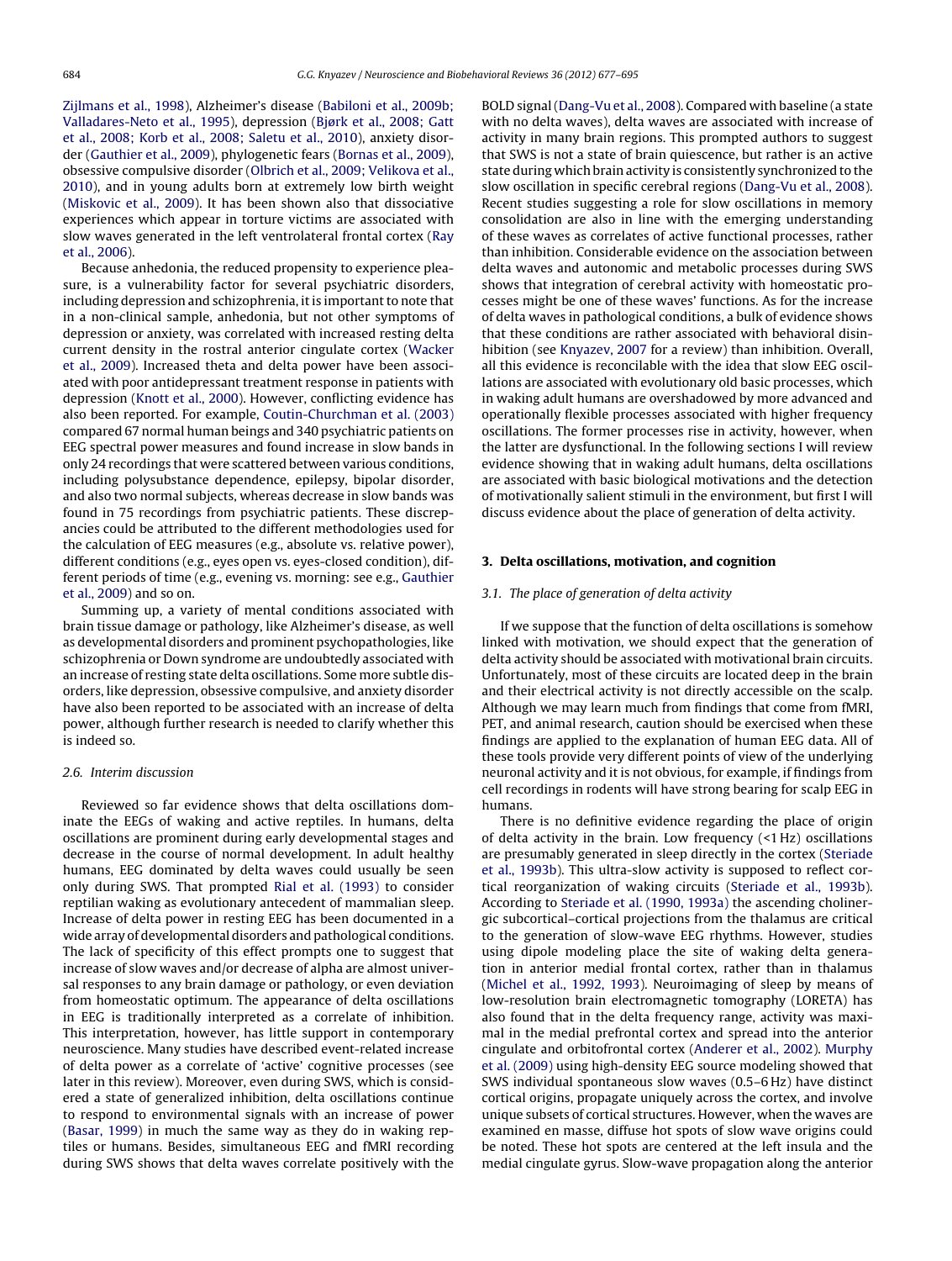

**Fig. 1.** Localization of potential sources of EEG delta activity superimposed on localization of brain reward circuitry. Red circles show the localization of potential sources of EEG delta activity as revealed by source modeling and correlation of EEG with PET and fMRI signal in humans (1) and by direct registration of electric activity in subcortical regions of waking animals (2). (For interpretation of the references to color in this figure legend, the reader is referred to the web version of the article.)

posterior axis of the brain is largely mediated by a cingulate highway. The highest density of streamlines was in the anterior portions of the cingulate. As a group, slow waves are associated with large currents in the medial frontal gyrus, the middle frontal gyrus, the inferior frontal gyrus, the anterior cingulate, the precuneus, and the posterior cingulate.

Studies correlating positron emission tomography (PET) and EEG indicate a positive correlation between waking delta and PET metabolism in the medial frontal cortex ([Alper](#page-13-0) et [al.,](#page-13-0) [1998,](#page-13-0) [2006\).](#page-13-0) This positive correlation contrasts with the negative relationship of the delta of SWS to PET metabolism ([Maquet](#page-16-0) et [al.,](#page-16-0) [1997\)](#page-16-0) or regional blood flow in the medial frontal cortex ([Hofle](#page-15-0) et [al.,](#page-15-0) [1997\).](#page-15-0) These apparently opposite relationships of delta to metabolism and blood flow in medial frontal cortex in sleep vs. waking states have been taken as an argument of the functional distinction between the waking and SWS delta (e.g. [Alper,](#page-13-0) [1999\).](#page-13-0) However, as [Dang-Vu](#page-14-0) et [al.](#page-14-0) [\(2008\)](#page-14-0) note, the statistical contrasts used in many of these earlier studies compared the distribution of brain activity during sleep and wakefulness. Besides, because of its low temporal resolution, PET is poorly adapted to detect transient brain activities compared with event-related fMRI. fMRI analysis describing the transient changes in regional brain activity associated with discrete SWS delta waves relative to a baseline consisting of low-power theta, alpha, and beta activity during NREM sleep has found only positive correlations between delta waves and BOLD signal in the medial frontal gyrus ([Dang-Vue](#page-14-0)t [al.,](#page-14-0) [2008\).](#page-14-0) Thus, source modeling and correlation of EEG with PET and fMRI signal consistently show location of both waking and SWS delta sources in the medial prefrontal, orbitofrontal, and anterior cingulate cortices. Direct registration of electric activity in subcortical regions of waking animals show existence of delta oscillations in the common brainstem system [\(Lambertz](#page-16-0) [and](#page-16-0) [Langhorst,](#page-16-0) [1998\),](#page-16-0) the nucleus accumbens ([Leung](#page-16-0) [and](#page-16-0) [Yim,](#page-16-0) [1993\),](#page-16-0) the ventral pallidum [\(Lavin](#page-16-0) [and](#page-16-0) [Grace,](#page-16-0) [1996\),](#page-16-0) and dopaminergic neurons in the ventral tegmental area (VTA, [Grace,](#page-15-0) [1995\).](#page-15-0) Noteworthy, most of these structures (i.e. the VTA, the nucleus accumbens, the medial prefrontal cortex, and the nucleus reticularis thalami) are implicated in the brain reward system ([Gray,](#page-15-0) [1999\).](#page-15-0) Fig. 1 shows localization of potential sources of EEG delta activity superimposed on localization of brain reward circuitry.

Summing up, much evidence converges on showing that both waking and sleep delta waves mostly originate from the medial frontal cortical regions. Other hot spots include the insula, which is a higher association area for bodily signals ([Mesulam](#page-16-0) [and](#page-16-0) [Mufson,](#page-16-0) [1982\),](#page-16-0) the nucleus accumbens, and tegmental brainstem area.

Because all these brain regions are highly involved in motivational brain circuits, in the following sections I will discuss evidence linking delta oscillations with motivational states. Much of this evidence has been reviewed elsewhere [\(Knyazev,](#page-15-0) [2007\),](#page-15-0) so I will mostly concentrate on topics that were not covered in this previous review.

#### 3.2. Delta oscillations and motivation

[Corr](#page-14-0) [\(2009\)](#page-14-0) in his chapter devoted to the Reinforcement Sensitivity Theory of Personality cites Jeremy Bentham, an English 18th century jurist and philosopher: "Nature has placed mankind under the governance of two sovereign masters, pain and pleasure". In this view, organisms are seen as maximizing exposure to rewarding ('appetitive') events and minimizing exposure to punishing ('aversive') events. Rewarding or appetitive events consist of the presentation of a reward, termination of a punishment, or omission of an expected punishment, while punishing or aversive events consist of the punishment, termination of reward, and omission of an expected reward ([Fowles,](#page-14-0) [2006\).](#page-14-0) An important point to note here is the fact that reward itself and the termination of a punishment or omission of an expected punishment, share much in common in terms of their functions and pharmacology; and in a complementary way, punishment itself and the termination of reward, and omission of an expected reward, are similarly common [\(Corr,](#page-14-0) [2009\).](#page-14-0) In the following, I will summarize evidence linking delta oscillations with brain reward and punishment systems.

#### 3.2.1. Delta oscillations and the brain reward systems

For a better understanding of different effects of the rewarding drugs, a basic sketch of the brain reward systems has to be presented (for a fuller description of the reward systems and their implication in the addictive behavior see e.g. [Gianoulakis,](#page-15-0) [2004\).](#page-15-0) A midbrain–forebrain–extrapyramidal circuit centered on the nucleus accumbens composes the anatomical pathway of the brain reward system. Significant experimental evidence suggests that the reinforcing effects of many drugs of abuse are mediated by the mesolimbic dopamine pathway ([Koob,](#page-15-0) [1992;](#page-15-0) [Spanagel](#page-15-0) [and](#page-15-0) [Weiss,](#page-15-0) [1999;](#page-15-0) [Zadina](#page-15-0) et [al.,](#page-15-0) [1997\).](#page-15-0) The cell bodies of these neurons are located in the ventral tegmental area and project to nuclei of the forebrain, mainly the nucleus accumbens, caudate, olfactory tubercles, medial frontal cortex, amygdala and septum (see Fig. 1). Both behavioral and pharmacological evidence suggests an important role of the dopaminergic pathways of the nucleus accumbens in drug reward. Furthermore, there is significant evidence indicating an interaction between the opioid and dopaminergic systems in mediating reward of opiates as well as of some other drugs of abuse, such as ethanol [\(Gianoulakis,](#page-15-0) [2004\).](#page-15-0) Systemic administration of many drugs of abuse increases dopamine release in the nucleus accumbens. This increase is proposed to be a sufficient condition to produce reward [\(Chick](#page-14-0) [and](#page-14-0) [Erickson,](#page-14-0) [1996;](#page-14-0) [Koob,](#page-14-0) [1992;](#page-14-0) [Spanagel](#page-14-0) [and](#page-14-0) [Weiss,](#page-14-0) [1999\).](#page-14-0) Activation of  $\mu$  and  $\delta$  opioid receptors by morphine-like drugs increases dopamine release [\(Chesselet](#page-14-0) et [al.,](#page-14-0) [1983;](#page-14-0) [Devine](#page-14-0) et [al.,](#page-14-0) [1993;](#page-14-0) [Di](#page-14-0) [Chiara](#page-14-0) [and](#page-14-0) [Imperato,](#page-14-0) [1988\).](#page-14-0) Cocaine increases extracellular dopamine by acting at the level of the dopamine transporter and blocking its reuptake [\(Heikkila](#page-15-0) et [al.,](#page-15-0) [1975\).](#page-15-0) It is argued however that the assertions that dopamine mediates 'reward' or 'reinforcement' is inaccurate and grossly oversimplified. A hypothesis has been put forward that dopamine systems are rather involved in 'wanting', but not 'liking' [\(Berridge](#page-13-0) [and](#page-13-0) [Robinson,](#page-13-0) [1998\).](#page-13-0) It is suggested that 'wanting' has both directional aspects (e.g. appetite to consume food) and activational aspects (e.g. activation for initiating and sustaining instrumental actions; tendency to work for food, [Salamone](#page-17-0) [and](#page-17-0) [Correa,](#page-17-0) [2002\).](#page-17-0) A distinction between functions of phasic and tonic dopamine release has also been recognized. It has been shown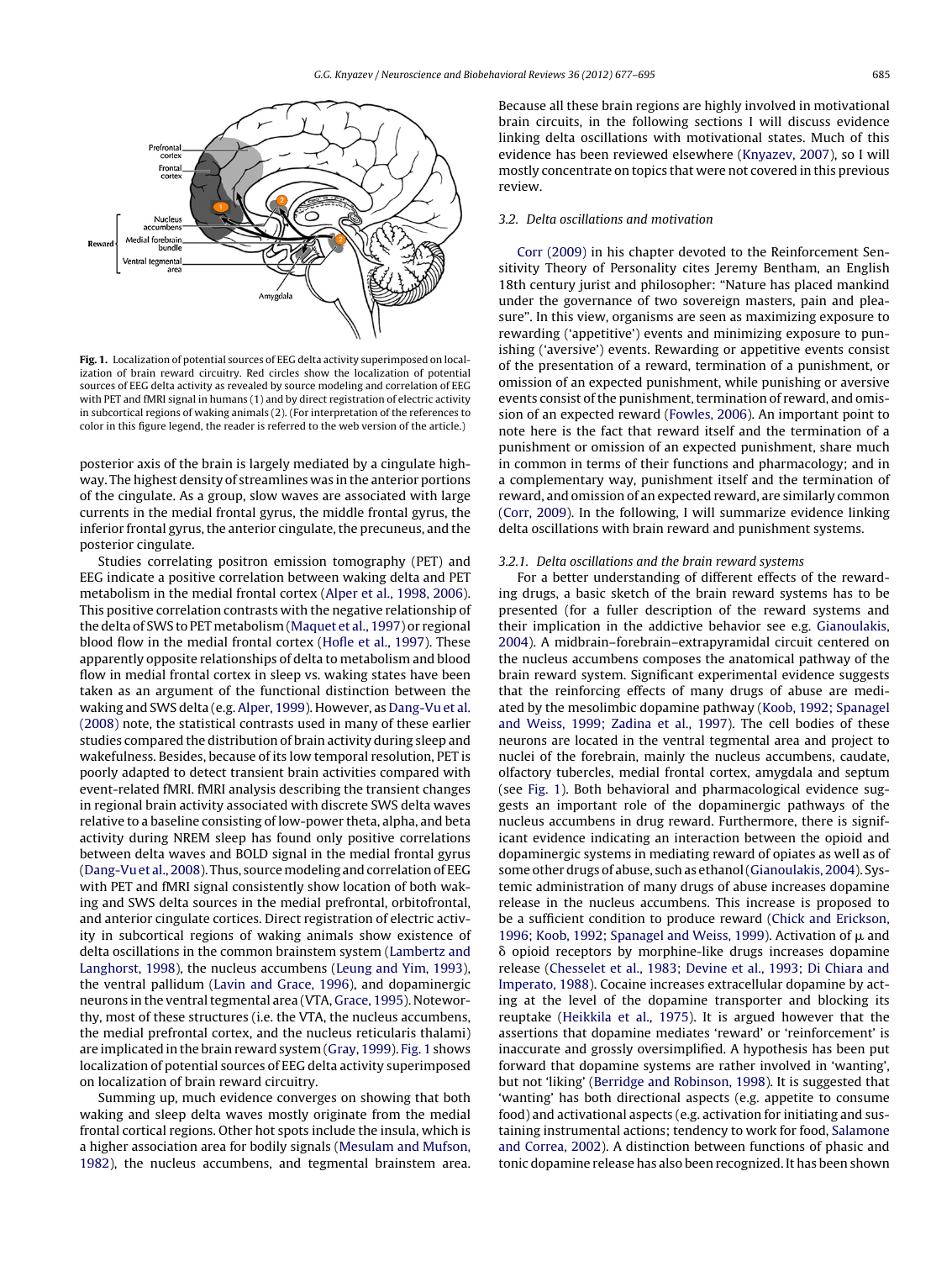that dopamine neurons demonstrate phasic firing in response to unpredicted reward ([Schultz,](#page-17-0) [1998\).](#page-17-0) It has been proposed that this phasic dopamine response drives learning by signaling a prediction error that effectively labels events as 'better than expected'. Although not rewarding in itself, the phasic dopamine release must evoke feelings pleasant enough to prompt self-stimulation of areas conducive to this release. It is suggested that 'intense interest', 'engaged curiosity', and 'eager anticipation' are the types of feelings that reflect arousal of this system in humans ([Panksepp,](#page-16-0) [1998\).](#page-16-0) Most of the evidence linking delta oscillations with the brain reward circuits has been reviewed elsewhere ([Knyazev,](#page-15-0) [2007\)](#page-15-0) and will be only briefly mentioned here with more emphasis on recently published data. I will start with natural rewards and continue with drugs of abuse.

3.2.1.1. Food and sex reward and delta oscillations. Both foodrelated and sexual arousal is associated with the increase of delta waves and their coherence (see [Knyazev,](#page-15-0) [2007](#page-15-0) for a review). In a recent study, magnetoencephalographic recordings were performed in obese and lean female adolescents during an eyes-closed resting state condition. The obese adolescents had increased synchronization in delta and beta frequency bands compared to lean controls [\(Dubbelink](#page-14-0) et [al.,](#page-14-0) [2008\).](#page-14-0) The authors suggest that these differences might be related to disturbed motivational pathways. In restricted-fed chickens, relative powers in delta and theta frequency bands were highest during feeder directed behavior ([Savory](#page-17-0) [and](#page-17-0) [Kostal,](#page-17-0) [2006\).](#page-17-0) Another study investigated EEG activity in the orbitofrontal cortex in rats during the development of food reward and craving. In the food-related environment the EEG activity peaking in the delta band (2–4 Hz) was significantly correlated with the stimulus, increasing during food reward and decreasing during food craving when compared with that in the control environment [\(Fu](#page-14-0) et [al.,](#page-14-0) [2008\).](#page-14-0) It is important to note that in this study, the animals were not actually hungry. In the craving condition they were presented with a tasty food, but had no access to it, whereas the access was offered in the reward condition.

3.2.1.2. Fatigue and delta oscillations. Need for rest and sleep is one of the basic biological needs. Empirical evidence shows that fatigue is mostly associated with increase of delta and theta oscillations ([Kiroy](#page-15-0) [et](#page-15-0) [al.,](#page-15-0) [1996;](#page-15-0) [Lal](#page-15-0) [and](#page-15-0) [Craig,](#page-15-0) [2002,](#page-15-0) [2005;](#page-15-0) [Makeig](#page-15-0) [and](#page-15-0) [Jung,](#page-15-0) [1996;](#page-15-0) [Yamamoto](#page-15-0) [and](#page-15-0) [Matsuoka,](#page-15-0) [1990\)](#page-15-0) although some increase of alpha activity could also be observed ([Ninomija](#page-16-0) et [al.,](#page-16-0) [1993;](#page-16-0) [Torsvall](#page-16-0) [and](#page-16-0) [Åkerstedt,](#page-16-0) [1988\).](#page-16-0) It should be noted that different spectral constituents of the EEG may correlate with different components of such a complex phenomenon as e.g. driver fatigue. For example, enhanced theta oscillations may be associated with appearance of drowsiness, whereas increase of alpha may reflect attempts to overcome this drowsiness. However, in normal condition, a distinct increase of delta oscillations is usually evident only with the sleep onset [\(Tanaka](#page-18-0) et [al.,](#page-18-0) [1997\)](#page-18-0) which is not the case of fatigued subjects. In this case delta increase probably signals an urgent need for rest.

3.2.1.3. Drugs of abuse and delta oscillations. This topic has been extensively reviewed in a review by [Knyazev](#page-15-0) [\(2007\),](#page-15-0) as well as in some other reviews (e.g., [Alper,](#page-13-0) [1999\),](#page-13-0) so it will be only briefly summarized here. The evidence that has been reviewed previously appears to indicate that the amplitude of delta oscillations increases in states of craving and decreases upon actual reward. From this point of view, administration of drugs of abuse must decrease the amplitude of delta oscillations. Indeed, acute administration of cocaine in rats results in diminished slow EEG power with this effect being mediated by dopamine [\(Chang](#page-14-0) et [al.,](#page-14-0) [1995;](#page-14-0) [Ferger](#page-14-0) et [al.,](#page-14-0) [1994;](#page-14-0) [Kiyatkin](#page-14-0) [and](#page-14-0) [Smirnov,](#page-14-0) [2009;](#page-14-0) [Kropf](#page-14-0) [and](#page-14-0) [Kuschinsky,](#page-14-0) [1993;](#page-14-0) [Luoh](#page-14-0) et [al.,](#page-14-0) [1994\).](#page-14-0) However, in humans, the picture is more complex. While most studies note changes in delta power at

different stages following the intake of these drugs, the direction of these changes is not straightforwardly reconcilable with the abovepresented simple idea. It should be borne in mind, however, that in human beings, drugs of abuse produce complex effects which are not reducible to just simply turning on the brain's natural 'reward system' ([Salamone](#page-17-0) [and](#page-17-0) [Correa,](#page-17-0) [2002\).](#page-17-0)

In opioid-abusing individuals ([Fink](#page-14-0) [et](#page-14-0) [al.,](#page-14-0) [1971;](#page-14-0) [Phillips](#page-14-0) et [al.,](#page-14-0) [1994;](#page-14-0) [Volavka](#page-14-0) et [al.,](#page-14-0) [1970\)](#page-14-0) and in surgical patients [\(Bovill](#page-13-0) et [al.,](#page-13-0) [1983;](#page-13-0) [Scott](#page-13-0) et [al.,](#page-13-0) [1991;](#page-13-0) [Sebel](#page-13-0) et [al.,](#page-13-0) [1981;](#page-13-0) [Wauquier](#page-13-0) et [al.,](#page-13-0) [1984\),](#page-13-0) morphine-like drugs increase wake EEG power in the delta and theta frequency range.Cocaine produces complex effects consisting of an increase in beta, alpha, and delta power [\(Herning](#page-15-0) et [al.,](#page-15-0) [1985,](#page-15-0) [1994;](#page-15-0) [Lukas,](#page-15-0) [1991\)](#page-15-0) and delta coherence over the prefrontal cortex [\(Reid](#page-17-0) et [al.,](#page-17-0) [2006\),](#page-17-0) with delta and theta EEG activity being related to the rewarding properties of cocaine [\(Reid](#page-17-0) et [al.,](#page-17-0) [2003,](#page-17-0) [2006\).](#page-17-0) Thus, it appears that in humans, contrary to what has been observed in rats, morphine-like drugs and cocaine produce an increase of delta power. This discrepancy may reflect the dynamics of craving and reward in humans that takes place after administration of these drugs. It appears that in humans, the initial stages after administration of drugs of abuse are associated with an increase of craving and, respectively, with an increase of delta activity [\(Reid](#page-17-0) et [al.,](#page-17-0) [2006\).](#page-17-0) Indeed, the effects of cocaine on ratings of high and 'good drug effect' are rapid and somewhat short lasting and are accompanied by increased ratings of cocaine craving, which persist at or near their peak levels for a longer duration ([Foltin](#page-14-0) [and](#page-14-0) [Haney,](#page-14-0) [2000;](#page-14-0) [Hart](#page-14-0) et [al.,](#page-14-0) [2004;](#page-14-0) [Reid](#page-14-0) et [al.,](#page-14-0) [2006;](#page-14-0) [Ward](#page-14-0) et [al.,](#page-14-0) [1997\).](#page-14-0) Moreover, evidence for a more prolonged effect on cocaine craving is consistent with previous neuroimaging study that reported a short high followed by a longer period of cocaine craving following intravenous dosing ([Breiter](#page-13-0) et [al.,](#page-13-0) [1997\).](#page-13-0) Most importantly, the increase of delta power during the first 5 min following cocaine was correlated with increased ratings of cocaine craving [\(Reid](#page-17-0) et [al.,](#page-17-0) [2006\).](#page-17-0) Reward-related decrease of delta activity has been observed after administration of legal psycho-active drugs, such as alcohol [\(Sanz-Martin](#page-17-0) et [al.,](#page-17-0) [2011\),](#page-17-0) tobacco ([Knott](#page-15-0) et [al.,](#page-15-0) [2008\)](#page-15-0) and caffeine [\(Hammond,](#page-15-0) [2003\).](#page-15-0)

If we assume that reward-related dopamine release is associated with a decrease of delta activity, then abstinence in addicted persons should be associated with an increase of delta activity. Indeed, opiate addicts show increase of delta and decrease of alpha waves during abstinence [\(Shufman](#page-17-0) et [al.,](#page-17-0) [1996;](#page-17-0) [Synytsky](#page-17-0) et [al.,](#page-17-0) [2002\).](#page-17-0) Methamphetamine dependent patients with 4 days of abstinence also had increased EEG power in the delta and theta bands with no differences in the alpha and beta bands ([Newton](#page-16-0) et [al.,](#page-16-0) [2003\).](#page-16-0) MDMA ('ecstasy') abusers show significantly higher absolute delta power than control subjects ([Herning](#page-15-0) et [al.,](#page-15-0) [2005\).](#page-15-0) In a sample of Native Americans, increases in spectral power in the delta frequency range were significantly correlated with marijuana dependence [\(Ehlers](#page-14-0) et [al.,](#page-14-0) [2010\).](#page-14-0) There is also evidence that high-binge alcohol drinkers exhibit more spectral power in the delta band ([Courtney](#page-14-0) [and](#page-14-0) [Polich,](#page-14-0) [2010\).](#page-14-0) Increases in delta and theta power were also observed during withdrawal from caffeine [\(Hammond,](#page-15-0) [2003\).](#page-15-0)

On the other hand, alcoholic patients show decreased power in slow (delta and theta) bands both in wake ([Coutin-Churchman](#page-14-0) et [al.,](#page-14-0) [2006;](#page-14-0) [Saletu-Zyhlarz](#page-14-0) et [al.,](#page-14-0) [2004\)](#page-14-0) and during SWS ([Colrain](#page-14-0) et [al.,](#page-14-0) [2009a\).](#page-14-0) Moreover, in contrast to non-alcoholic population, alcoholic patients with clinical depression show lower current density than non-depressed alcoholic patients in delta band [\(Coutin-Churchman](#page-14-0) [and](#page-14-0) [Moreno,](#page-14-0) [2008\).](#page-14-0) EEG studies in cocainedependent patients show deficits in slow-wave brain activity and reduced interhemispheric coherence in delta and theta bands during drug-abstinence ([Alper](#page-13-0) et [al.,](#page-13-0) [1998b;](#page-13-0) [Prichep](#page-13-0) et [al.,](#page-13-0) [1996;](#page-13-0) [Roemer](#page-13-0) et [al.,](#page-13-0) [1995\).](#page-13-0) This seemingly contradicts the idea that craving in drug-abstinent alcohol- or cocaine-dependant humans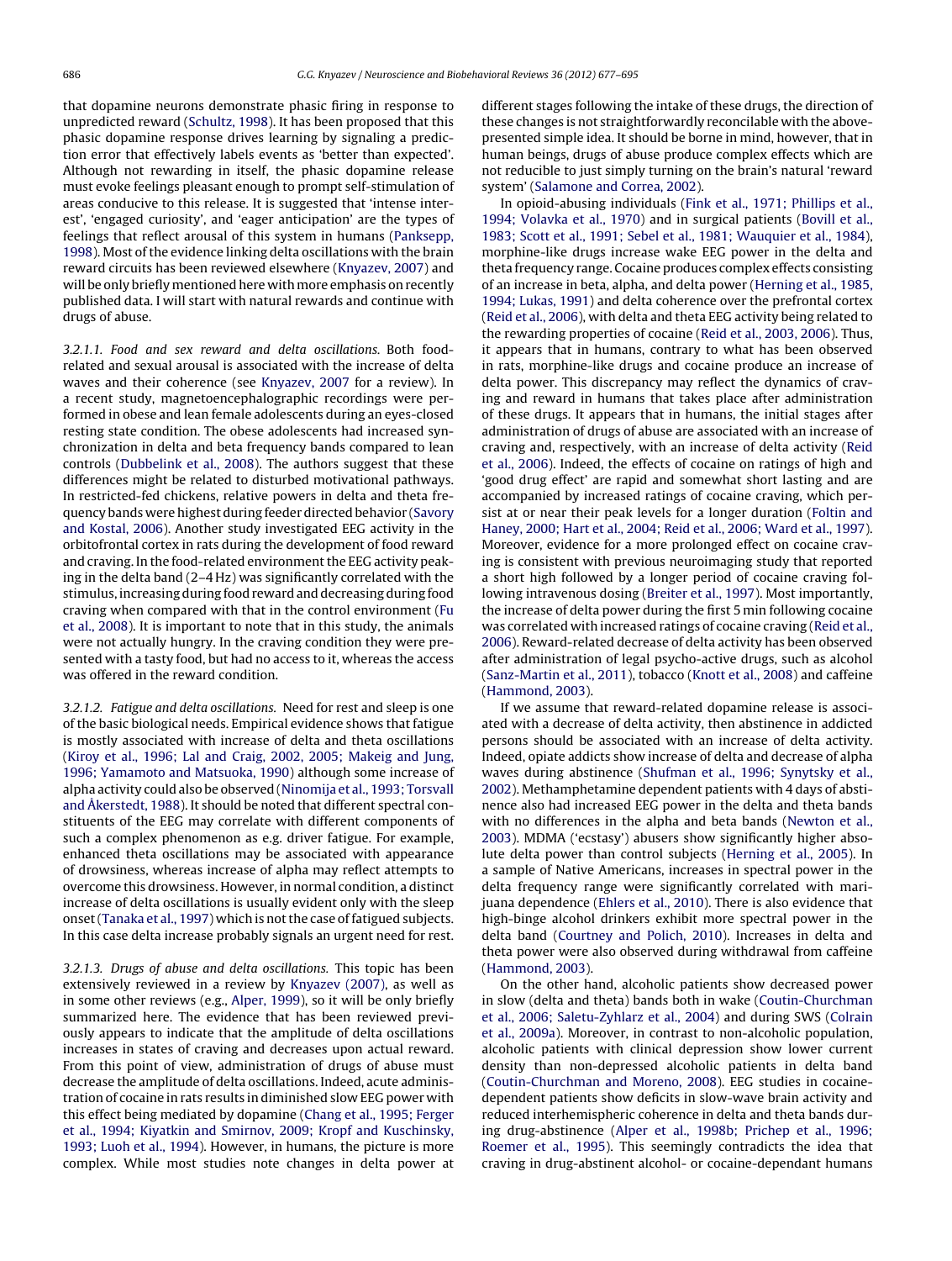should be associated with enhanced delta activity. It should be borne in mind, however, that the clinical syndrome of drug dependence may include severe changes in the brain neurochemistry and electrophysiology as well as in motivational and emotional spheres which may pervert the observed relationships between psychological and physiological variables. For example, the EEG changes observed in the drug-abstinent, cocaine-dependant humans may reflect a neuroadaptation due to chronic use, possibly sensitization ([Alper,](#page-13-0) [1999\).](#page-13-0) [Binienda](#page-13-0) et [al.](#page-13-0) [\(2002\)](#page-13-0) showed that in nonanesthetized, adult male rats, repeated exposures to cocaine resulted in a significant decrease in electrocorticogram delta power paralleled by marked increases in DA concentrations in caudate nucleus and frontal cortex. The DA turnover decreased significantly. Further studies are necessary to establish whether regional alterations in blood flow and metabolic activity may underlie such observations. Frequently observed increase of alpha and high-frequency oscillations in cocaine-dependent patients during drug-abstinence ([Alper,](#page-13-0) [1999\)](#page-13-0) might be attributed to high anxiety and depressive comorbidity in these samples in view or reports of increased alpha power both in anxiety ([Herrmann](#page-15-0) [and](#page-15-0) [Winterer,](#page-15-0) [1996;](#page-15-0) [Knyazev](#page-15-0) et [al.,](#page-15-0) [2004,](#page-15-0) [2005,](#page-15-0) [2006\)](#page-15-0) and depression [\(Costa](#page-14-0) [and](#page-14-0) [Bauer,](#page-14-0) [1997;](#page-14-0) [Alper,](#page-14-0) [1995\).](#page-14-0)

Much evidence shows that event-related delta oscillations are disrupted in drug- or alcohol-dependent individuals as well. Thus, significantly lower amplitude of the P3 event-related potential (ERP) component has been reported for human subjects at high risk for alcohol dependence (for review, see [Porjesz](#page-17-0) et [al.,](#page-17-0) [2005\).](#page-17-0) Numerous studies have shown also that chronic substance use reduces the P3 amplitude and delays its latency. This applies to abstinent heroin ([Attou](#page-13-0) et [al.,](#page-13-0) [2001;](#page-13-0) [Papageorgiou](#page-13-0) et [al.,](#page-13-0) [2003,](#page-13-0) [2004\)](#page-13-0) and cocaine ([Biggins](#page-13-0) et [al.,](#page-13-0) [1997;](#page-13-0) [Moeller](#page-13-0) et [al.,](#page-13-0) [2004\)](#page-13-0) users. Even smoking has a significant reducing effect on P3 amplitude but only in the presence of the A1 allele of the D2 dopamine receptor gene locus ([Anokhin](#page-13-0) et [al.,](#page-13-0) [1999\).](#page-13-0) Many studies have demonstrated that delta and theta event-related oscillations (ERO) are the primary contributors to the P3 ERP component [\(Demiralp](#page-14-0) et [al.,](#page-14-0) [2001;](#page-14-0) [Basar-Erogly](#page-14-0) et [al.,](#page-14-0) [1992;](#page-14-0) [Karakas](#page-14-0) et [al.,](#page-14-0) [2000;](#page-14-0) [Schurmann](#page-14-0) et [al.,](#page-14-0) [2001;](#page-14-0) [Stampfer](#page-14-0) [and](#page-14-0) [Basar,](#page-14-0) [1985\).](#page-14-0) These oscillations have been linked to several relevant genes associated with alcohol dependence phenotypes ([Edenberg](#page-14-0) et [al.,](#page-14-0) [2004;](#page-14-0) [Jones](#page-14-0) et [al.,](#page-14-0) [2004;](#page-14-0) [Porjesz](#page-14-0) et [al.,](#page-14-0) [2005;](#page-14-0) [Begleiter](#page-14-0) [and](#page-14-0) [Porjesz,](#page-14-0) [2006;](#page-14-0) [Rangaswamy](#page-14-0) et [al.,](#page-14-0) [2007\).](#page-14-0) Accordingly, several studies have shown that ERO measures of EEG activity recorded in P3 tasks provide comparable or even more powerful biomarkers of alcoholism than ERP measures [\(Andrew](#page-13-0) [and](#page-13-0) [Fein,](#page-13-0) [2010;](#page-13-0) [Rangaswamy](#page-13-0) [et](#page-13-0) [al.,](#page-13-0) [2007\).](#page-13-0) It has been shown that the decrease in P3 amplitudes in genetic mouse models of high as compared to low alcohol preference is related to reductions in evoked delta oscillations energy and delta and theta phase locking ([Criado](#page-14-0) [and](#page-14-0) [Ehlers,](#page-14-0) [2009\).](#page-14-0) Beyond the P3 paradigm, it was found that alcoholics ([Kamarajan](#page-15-0) et [al.,](#page-15-0) [2004\)](#page-15-0) and their offspring [\(Kamarajan](#page-15-0) et [al.,](#page-15-0) [2006\)](#page-15-0) showed significant reduction in event-related delta and theta power in the Go/No-Go paradigm and had lower evoked delta frequency responses to auditory stimuli during SWS [\(Colrain](#page-14-0) et [al.,](#page-14-0) [2009b\).](#page-14-0)

In sum, much evidence shows that drugs of abuse definitely influence delta oscillations. Although in humans actual effect depends on a host of circumstances, such as the kind of drug, time after administration, mode of administration, previous experience with drugs, and so on, the general pattern fits the idea that actual reward associated with the dopamine release is accompanied by a decrease of delta activity whereas withdrawal and craving are associated with an increase of delta activity. Animal data show that delta oscillations are diminished by electrical stimulation of the VTA and acute administration of cocaine with this effect being mediated by dopamine ([Chang](#page-14-0) et [al.,](#page-14-0) [1995;](#page-14-0) [Ferger](#page-14-0) et [al.,](#page-14-0) [1994;](#page-14-0) [Kropf](#page-14-0) [and](#page-14-0) [Kuschinsky,](#page-14-0) [1993;](#page-14-0) [Leung](#page-14-0) [and](#page-14-0) [Yim,](#page-14-0) [1993;](#page-14-0) [Luoh](#page-14-0) et [al.,](#page-14-0) [1994\).](#page-14-0) In the context of neuroimaging, a direct linkage between delta-band activity and fMRI signal in the nucleus accumbens of the rat brain after heroin challenge was reported by [Li](#page-16-0) et [al.](#page-16-0) [\(2006\).](#page-16-0) Chronic alcohol or cocaine use causes neuroadaptation, possibly sensitization [\(Alper,](#page-13-0) [1999\),](#page-13-0) which results in a decrease in delta power and disruption of event-related delta responses.

# 3.2.1.4. Reward deficiency and delta oscillations.

3.2.1.4.1. Anhedonia. There is considerable evidence suggesting that the nucleus accumbens reward system is dysfunctional in patients who suffer from depression [\(Berton](#page-13-0) et [al.,](#page-13-0) [2006;](#page-13-0) [Tremblay](#page-13-0) et [al.,](#page-13-0) [2005\).](#page-13-0) We have already discussed the evidence showing increase of delta power in patients with major depressive disorder. [Pizzagalli](#page-17-0) et [al.](#page-17-0) [\(2004\)](#page-17-0) have shown that melancholia, a subtype of depression characterized by anhedonia, was associated with increased delta activity in the subgenual prefrontal cortex. Following antidepressant treatment, depressed subjects with the largest reductions in depression severity showed the lowest posttreatment subgenual prefrontal cortex delta activity. [Wacker](#page-18-0) et [al.](#page-18-0) [\(2009\)](#page-18-0) have shown that delta activity in the rostral anterior cingulate cortex correlates negatively with the nucleus accumbens responses to reward and is positively associated with anhedonia scores. [Knyazev](#page-15-0) [\(2011\)](#page-15-0) using independent component analysis and source localization techniques showed that when subjects expected bad news delta power and connectivity increased in a network of cortical areas which includes the orbitofrontal and the anterior cingulate cortices as its main node. This increase was more pronounced in subjects with higher scores on state anxiety. These data imply that frontal medial delta activity increases when this area receives less dopaminergic firing from the nucleus accumbens. In the domain of evoked responses, the most common ERP finding in depression is a reduction of P3 amplitude during the oddball task [\(Bruder](#page-13-0) et [al.,](#page-13-0) [1991;](#page-13-0) [Gangadharar](#page-13-0) et [al.,](#page-13-0) [1993;](#page-13-0) [Urretavizcaya](#page-13-0) et [al.,](#page-13-0) [2003\).](#page-13-0)

3.2.1.4.2. Reward deficiency syndrome and impulsive behavior. [Comings](#page-14-0) [and](#page-14-0) [Blum](#page-14-0) [\(2000\)](#page-14-0) have proposed that defects in various combinations of the genes for 'reward' neurotransmitters result in a Reward Deficiency Syndrome (RDS) and that such individuals are at risk for abuse of the unnatural rewards including alcohol, drug, tobacco, and food and other related behaviors, such as pathological gambling, Tourette's syndrome, and ADHD [\(Blum](#page-13-0) et [al.,](#page-13-0) [2008\).](#page-13-0) All these behaviors frequently co-occur [\(Comings](#page-14-0) et [al.,](#page-14-0) [2005\)](#page-14-0) and are associated with traits that fall into category of impulsivity or sensation seeking [\(Cloninger,](#page-14-0) [1987;](#page-14-0) [Gray,](#page-14-0) [1987;](#page-14-0) [Zuckerman,](#page-14-0) [1994\).](#page-14-0) Behavioral impulsivity is characterized by intolerance of delayed reward [\(Corr,](#page-14-0) [2002\).](#page-14-0) [Cloninger](#page-14-0) [\(1987\)](#page-14-0) suggested lower baseline dopaminergic activity in high sensation seeking individuals. Indeed, tonic dopamine release is supposedly linked with a prediction or anticipation of delayed future rewards ([Grace,](#page-15-0) [1995\)](#page-15-0) and it is shown that dopamine depletion shifts the preference in favor of the small 'proximal' rewards ([Wade](#page-18-0) et [al.,](#page-18-0) [2000;](#page-18-0) [Cardinal](#page-18-0) et [al.,](#page-18-0) [2001\)](#page-18-0) thus making the animal behavior more 'impulsive'. From the perspective of this review, it is suggested that the RDS and impulsivity must have excess of slow waves in EEG as one of its markers. The association between delta waves and addictive behavior has been already discussed above. The prevalence of slow waves (both theta and delta) in EEGs of ADHD subjects is also well established (see e.g., [Barry](#page-13-0) et [al.,](#page-13-0) [2003](#page-13-0) for a review). It is also shown that stimulant medication with drugs targeted to dopamine circuits, such as methylphenidate, frequently improves symptomatology, concomitantly 'normalizing' the EEG ([Clarke](#page-14-0) et [al.,](#page-14-0) [2002a\).](#page-14-0) Moreover, good responders to methylphenidate had EEG profiles that suggested that they were more cortically 'hypoaroused' (i.e., had more slow waves) than poor responders ([Clarke](#page-14-0) et [al.,](#page-14-0) [2002b\).](#page-14-0)

Considerable literature links unconstrained urge towards biological rewards with impulsive, aggressive, and antisocial behavior. Prevalence of slow-wave activity in the EEG of aggressive,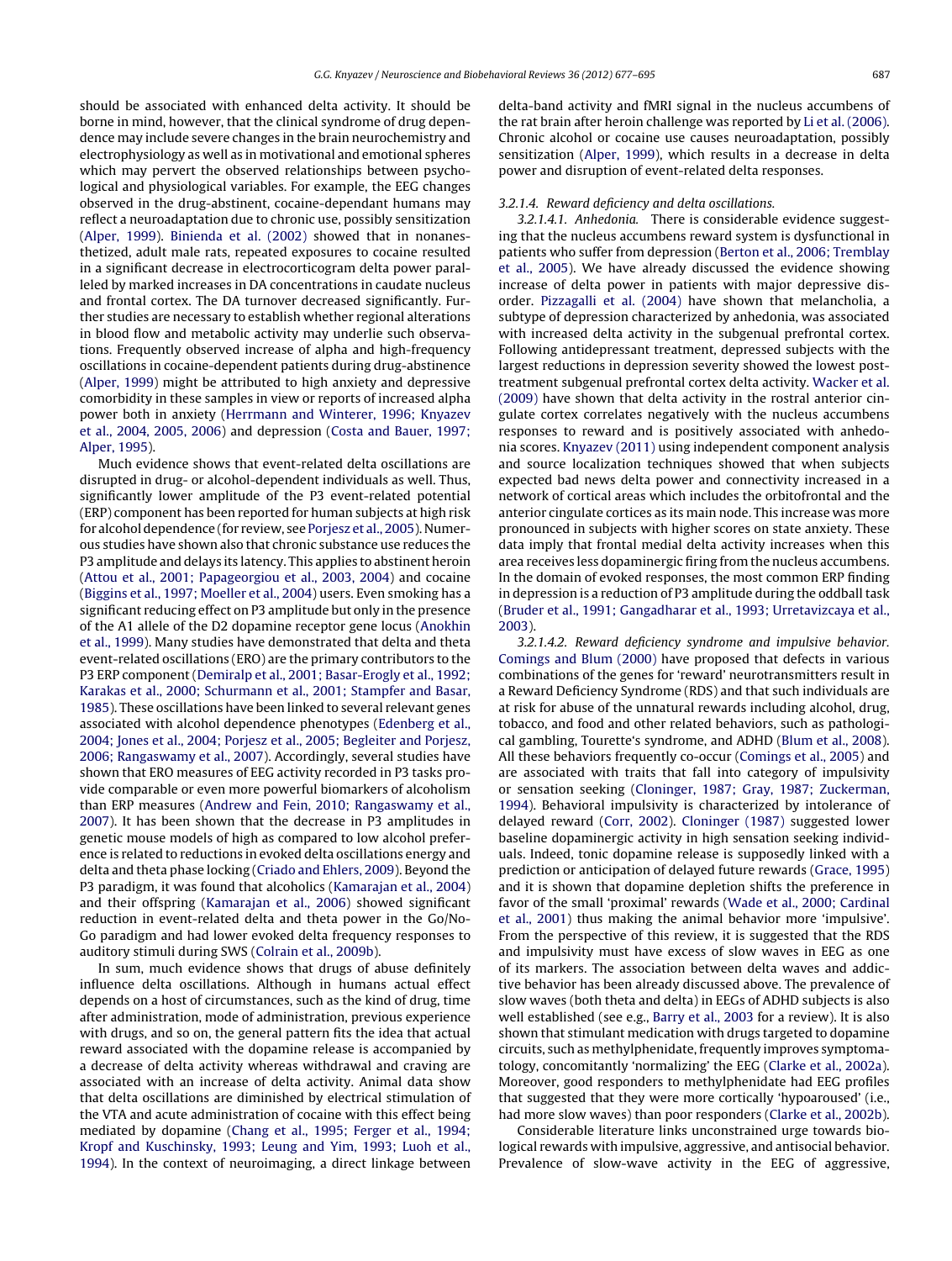antisocial, and criminal individuals was noted in earlier observations and was confirmed in later quantitative EEG studies (see [Knyazev,](#page-15-0) [2007](#page-15-0) for a review). In addition to the slowing of 'spontaneous' EEG, considerable literature shows impairment of the evoked P3 responses in impulsive and antisocial individuals ([Bond](#page-13-0) [and](#page-13-0) [Surguy,](#page-13-0) [2000;](#page-13-0) [Gao](#page-13-0) [and](#page-13-0) [Raine,](#page-13-0) [2009;](#page-13-0) [Kiehl](#page-13-0) et [al.,](#page-13-0) [2006;](#page-13-0) [Mathias](#page-13-0) [and](#page-13-0) [Stanford,](#page-13-0) [1999;](#page-13-0) [Raine](#page-13-0) [and](#page-13-0) [Venables,](#page-13-0) [1987\).](#page-13-0) The behavior and EEG abnormalities in violent and antisocial persons tend to be explained as a consequence of hypoarousal. [Hare](#page-15-0) [\(1970\)](#page-15-0) suggested that antisocial individuals were hypoactive compared with normal individuals and consequently existed in a chronic stage of 'stimulus hunger'. The hypoarousal hypothesis seems to stem from [Eysenck's](#page-14-0) [\(1967\)](#page-14-0) theory which suggested that individual differences in the activity of the corticoreticular loop are responsible for the individual's position on the extraversion–introversion dimension. Interestingly, for an EEG index of hypoarousal Eysenck suggested high amplitude alpha oscillations whereas the above theories imply that hypoarousal is manifested by increase of slow waves which is frequently accompanied by a decrease of alpha oscillations. The hypoarousal theory of delinquent and aggressive behavior is supported by autonomic regulation data consistently showing low skin conductance (for a review see [Raine,](#page-17-0) [1993\)](#page-17-0) and heart rate in antisocial population (see e.g. a meta-analysis by [Ortiz](#page-16-0) [and](#page-16-0) [Raine,](#page-16-0) [2004\).](#page-16-0) However, the low autonomic arousal registered in the antisocial population does not necessarily mean that it itself causes aggressive and antisocial behavior. Existing evidence rather suggests that anger-induced or emotionally driven aggression is facilitated by increased arousal, which essentially acts as an energizer of ongoing behavior (for a review see [Zillman,](#page-18-0) [1983\).](#page-18-0) [Scarpa](#page-17-0) [and](#page-17-0) [Raine](#page-17-0) [\(1997\)](#page-17-0) suggested that under-arousal may be more relevant to milder forms of aggression, whereas overarousal is more relevant to the facilitation of emotional aggression. One plausible explanation of low autonomic arousal registered in the antisocial population during mildly stressful psychophysiological test sessions would be low level of fear and anxiety [\(Ortiz](#page-16-0) [and](#page-16-0) [Raine,](#page-16-0) [2004\)](#page-16-0) which also implies a low sympathetic tone. In framework of the evolutionary approach, prevalence of slow oscillations could be considered (in a metaphorical sense) as an evidence of 'sleepiness' of higher regulatory mechanisms. Thus, a 'lazy' frontal lobe has been suggested to underlie disinhibition of motor activity in ADHD patients ([Niedermeyer](#page-16-0) [and](#page-16-0) [Naidu,](#page-16-0) [1998a,b\).](#page-16-0) However, linking delta oscillations with inhibition is not supported by recent evidence showing positive correlations of both SWS [\(Dang-Vu](#page-14-0) et [al.,](#page-14-0) [2008\)](#page-14-0) and waking ([Lu](#page-16-0) et [al.,](#page-16-0) [2007\)](#page-16-0) delta with brain activity.

Summing up, it appears that need for reinforcement increases delta oscillations whereas actual reinforcement causes their decrease. Pathological states associated with anhedonia or reward deficiency are associated with increase of slow waves in 'spontaneous' EEG and impairment of slow wave-related evoked responses.

#### 3.2.2. Delta oscillations and primitive defensive mechanisms

The behavior of lower vertebrates is not guided exclusively by reward motivation. The delta oscillatory system is also expected to participate in atavistic defensive responses and reactions to unavoidable aversive stimuli. The most primitive circuits that coordinated defensive responses in ancient vertebrates are located within the periacqueductal gray region (PAG). As a primitive defensive mechanism, there are several noteworthy characteristics of the PAG [\(Bandler](#page-13-0) and Keay, [1996\).](#page-13-0) First, cells in this region are relatively cut off from direct exteroceptive sensory input and are primarily responsive to somatosensory and visceral information. Moreover, there appears to be a specialization for painful input, with different sets of cells responding predominantly to cutaneous pain (lateral PAG) and to deep pain from the joints and viscera (ventrolateral PAG). These sensory inputs suggest that, at its most primitive levels, defensive behavior is based upon stimulation that actually contacts the individual and requires an immediate response ([Luu](#page-16-0) et [al.,](#page-16-0) [1998\).](#page-16-0) The following is a brief discussion of two examples of the PAG-related behaviors and their association with the EEG delta activity. These are the states of panic attacks and the enduring pain.

A number of researchers have related activity within primitive structures such as the PAG to emotional states of 'panic' [\(Barlow](#page-13-0) et [al.,](#page-13-0) [1996;](#page-13-0) [Gray](#page-13-0) [and](#page-13-0) [McNaughton,](#page-13-0) [1996;](#page-13-0) [Heller](#page-13-0) et [al.,](#page-13-0) [1997\).](#page-13-0) These states, which are often triggered by somatic sensations (e.g., breathlessness), involve an abrupt onset, rapidly intensifying autonomic reactions, feelings of immediate danger, and an overwhelming urge to escape. If, as is hypothesized here, delta oscillatory system is linked with evolutionary primitive behavioral patterns, panic should be associated with increase of its activity. And, vice versa, in individuals predisposed to panic attacks, increased background delta activity should favor appearance of these attacks. Existing evidence seems to confirm such a claim. Thus, patients vulnerable to lactate-induced panic exhibit higher than normal pre-panic autonomic activity, elevated autonomicsomatic activity during lactate-induced panic and an EEG response to provoked panic which appears to be comprised of a 'paradoxical' shift towards slow-wave delta activity and an altered brainstem evoked response (for a review see [Knott](#page-15-0) [and](#page-15-0) [Lapierre,](#page-15-0) [1988\).](#page-15-0) EEG recordings throughout a lactate challenge indicate that slow-wave activity associated with panic does not appear to be characterized by an abrupt, sudden onset but tends to increase gradually throughout the infusion ([Knott,](#page-15-0) [1990\).](#page-15-0) In patients with panic disorder who experience panic attacks during sleep, all the panic attacks occur suddenly, arising from stage 3 to 4 (delta sleep) or during a transition from stage 2 towards delta sleep [\(Lesser](#page-16-0) et [al.,](#page-16-0) [1985;](#page-16-0) [Mellman](#page-16-0) [and](#page-16-0) [Uhde,](#page-16-0) [1989\).](#page-16-0) In a study designed to examine the sensitivity of different sleep stages to the pharmacological provocation of nocturnal panic attacks, cholecystokinin tetrapeptide (CCK-4), which demonstrates an abrupt onset of action making it possible to provoke panic attacks precisely during a particular sleep stage, was used as a challenge agent ([Kronenberg](#page-16-0) et [al.,](#page-16-0) [2001\).](#page-16-0) In a balanced cross-over design, healthy participants were challenged with identical doses of CCK-4 both during REM sleep and during delta sleep. Stimulation with 50 microg CCK-4 during REM sleep failed to elicit a full-blown panic awakening, while the same dose, administered during delta sleep, did produce full-blown panic attacks. Similarly, stimulation of six subjects with 100 microg CCK-4 during REM sleep resulted in only one panic response, whereas four of nine subjects awoke experiencing a panic attack following stimulation with the identical dose during delta sleep. Severity of panic symptomatology, as measured by the self-rated Acute Panic Inventory, was also significantly increased when CCK-4 was administered during delta sleep. The authors conclude that sensitivity to the panicogenic effects of CCK-4 seems to be higher during delta sleep than REM sleep.

Short-lasting painful stimuli mostly induce appearance of highfrequency oscillations although parametric spectral analysis of late cerebral potential components (later than 80 ms) evoked by brief painful somatosensory stimuli does reveal a stimulus-induced increase of power in the low frequencies, delta and theta [\(Bromm](#page-13-0) et [al.,](#page-13-0) [1989\).](#page-13-0) In this placebo-controlled double-blind cross-over study with 20 healthy male subjects, the effect kinetics of the opioid meperidine and the antidepressant imipramine on spontaneous EEG activity and EEG activity that was evoked by brief painful electrical stimuli were investigated. Both drugs increased the power in the low frequencies in the pre-stimulus and decreased it in the poststimulus EEG, thus effectively abolishing the EEG effect of painful stimulation. The pre-/post-stimulus relationship of the delta power was found to be the most sensitive measure for monitoring the cerebral bioavailability of the tested drugs [\(Bromm](#page-13-0) et [al.,](#page-13-0) [1989\).](#page-13-0) Increase of delta power and coherence was observed during tonic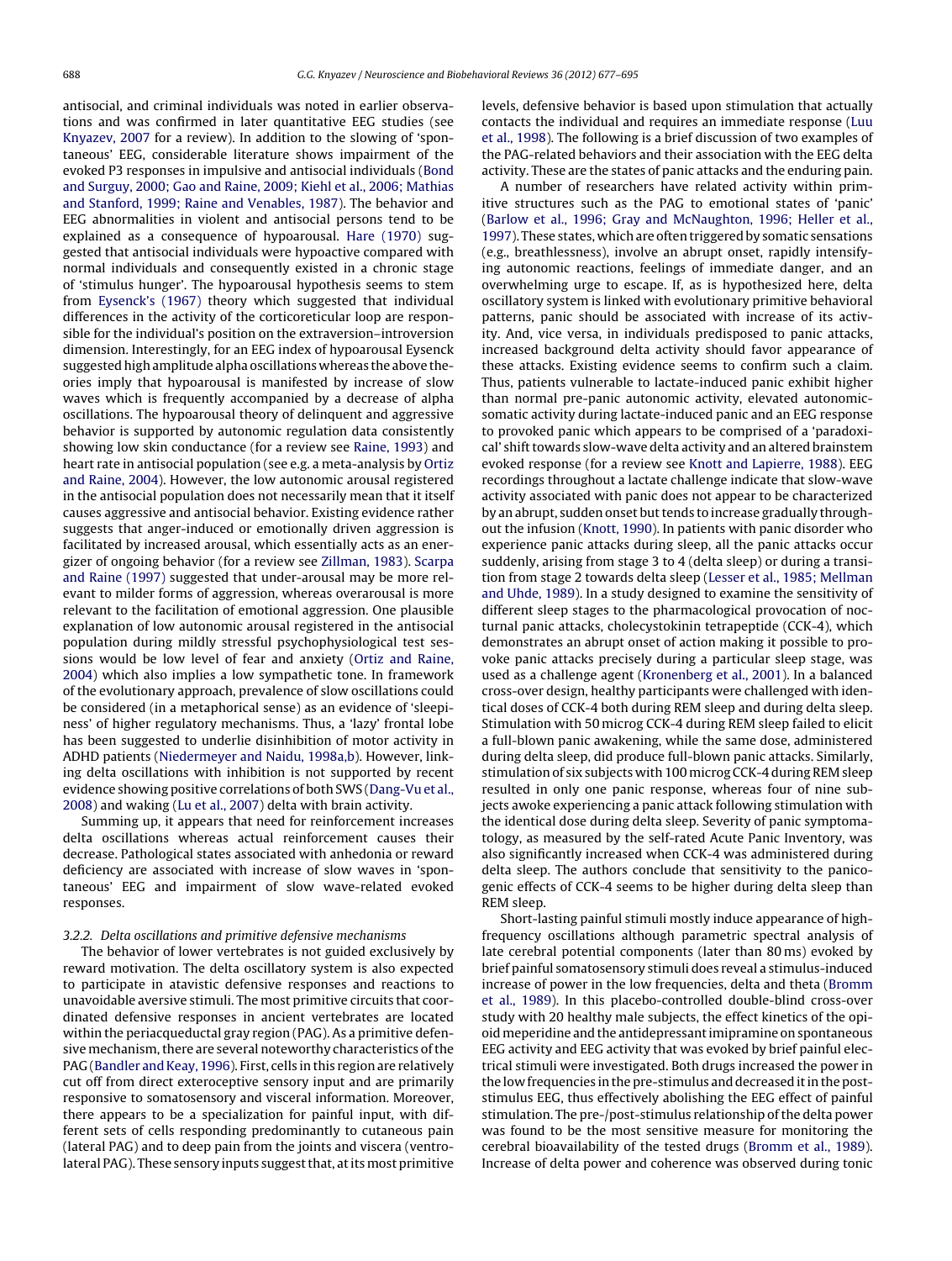pain evoked by the cold pressor test [\(Chang](#page-14-0) et [al.,](#page-14-0) [2002;](#page-14-0) [Chen](#page-14-0) et [al.,](#page-14-0) [1998;](#page-14-0) [Ferracuti](#page-14-0) et [al.,](#page-14-0) [1994;](#page-14-0) [Stevens](#page-14-0) et [al.,](#page-14-0) [2000\),](#page-14-0) by a series of heat pulses [\(Huber](#page-15-0) et [al.,](#page-15-0) [2006\),](#page-15-0) during tonic experimental muscle pain ([Le](#page-16-0) [Pera](#page-16-0) et [al.,](#page-16-0) [2000\),](#page-16-0) in patients with chronic pancreatitis [\(Olesen](#page-16-0) et [al.,](#page-16-0) [2011\),](#page-16-0) and in migraine patients [\(Bjørk](#page-13-0) et [al.,](#page-13-0) [2009;](#page-13-0) [Genco](#page-13-0) et [al.,](#page-13-0) [1994;](#page-13-0) [Muellbacher](#page-13-0) [and](#page-13-0) [Mamoli,](#page-13-0) [1994;](#page-13-0) [Passier](#page-13-0) et [al.,](#page-13-0) [1994;](#page-13-0) [Ramelli](#page-13-0) et [al.,](#page-13-0) [1998;](#page-13-0) [Sand,](#page-13-0) [1991;](#page-13-0) [Seri](#page-13-0) et [al.,](#page-13-0) [1993;](#page-13-0) [Siniatchkin](#page-13-0) et [al.,](#page-13-0) [1999;](#page-13-0) [Thomaides](#page-13-0) et [al.,](#page-13-0) [1996\).](#page-13-0)

All these data appear to confirm that primitive defensive behaviors associated with PAG activity are accompanied by an increase of delta oscillations.

#### 3.3. Cognitive processing and delta oscillations

In sharp contrast to clinical EEG researchers who tend to treat delta oscillations as a correlate of pathological processes or inhibition, cognitive neuroscientists tend to consider delta as a 'cognitive' rhythm (e.g., [Basar](#page-13-0) et [al.,](#page-13-0) [1999;](#page-13-0) [Schurmann](#page-13-0) et [al.,](#page-13-0) [2001\).](#page-13-0) Perhaps the most significant finding in cognitive studies concerning the delta activity is its commonality with the P3, an evoked response to stimuli that are unexpected, infrequent, or motivationally salient. This association has already been briefly discussed above and the relevant literature has been reviewed elsewhere (e.g., [Basar-](#page-13-0)Erogly et [al.,](#page-13-0) [1992;](#page-13-0) [Knyazev,](#page-13-0) [2007\).](#page-13-0) In short, delta and theta ERO have been shown to be the primary contributors to the P3 ERP component ([Demiralp](#page-14-0) et [al.,](#page-14-0) [2001;](#page-14-0) [Basar-Erogly](#page-14-0) et [al.,](#page-14-0) [1992;](#page-14-0) [Karakas](#page-14-0) et [al.,](#page-14-0) [2000;](#page-14-0) [Schurmann](#page-14-0) et [al.,](#page-14-0) [2001;](#page-14-0) [Stampfer](#page-14-0) [and](#page-14-0) [Basar,](#page-14-0) [1985\).](#page-14-0) In view of the evidence linking the P3 with dopaminergic neurotransmission [\(Berman](#page-13-0) [and](#page-13-0) [Noble,](#page-13-0) [1997;](#page-13-0) [Berman](#page-13-0) et [al.,](#page-13-0) [2006;](#page-13-0) [Blum](#page-13-0) et [al.,](#page-13-0) [1994;](#page-13-0) [Mulert](#page-13-0) [et](#page-13-0) [al.,](#page-13-0) [2006;](#page-13-0) [Noble](#page-13-0) et [al.,](#page-13-0) [1994\),](#page-13-0) [Knyazev](#page-15-0) [\(2007\)](#page-15-0) suggested that the motivational relevance of the task and the salience of the target stimulus seem to be related to the enhanced delta activity in the P3 paradigm, because the brain motivational systems signal salience and make the brain paying attention to biological relevant stimuli [\(Gray,](#page-15-0) [1999\).](#page-15-0) This interpretation implies an important role for delta oscillations in attention. Indeed, many investigators have linked delta oscillations with attention processes [\(Harmony](#page-15-0) et [al.,](#page-15-0) [1996;](#page-15-0) [Schroeder](#page-15-0) [and](#page-15-0) [Lakatos,](#page-15-0) [2009;](#page-15-0) [Lakatos](#page-15-0) et [al.,](#page-15-0) [2008;](#page-15-0) [Will](#page-15-0) [and](#page-15-0) [Berg,](#page-15-0) [2007\).](#page-15-0) The entrainment of cortical delta oscillations has been suggested as a key mechanism of selective attention to rhythmic auditory or visual stimulus streams ([Lakatos](#page-16-0) et [al.,](#page-16-0) [2008\).](#page-16-0) Interestingly, a recent combined fMRI and EEG study has shown that the resting state networks (RSN) associated with higher cognitive functions such as self reflection, working memory and language all displayed a positive association with higher EEG frequency bands while negatively related to delta and theta. In contrast, the RSNs that delineate the sensory cortices, i.e. somatomotor, auditory and visual cortices showed positive associations with the lower EEG frequencies but negative association with the higher frequencies [\(Jann](#page-15-0) et [al.,](#page-15-0) [2010\).](#page-15-0)

If, as the evidence discussed in the previous sections implies, delta oscillations are associated with basic motivational processes, they might be involved in constant screening of internal and external stimuli in search of motivationally salient cues that signal potential threat or reward. Existing evidence implies that this screening does not stop even in deep sleep ([Basar,](#page-13-0) [1999\)](#page-13-0) and includes stimuli that fall below the threshold of conscious perception. Study of evoked oscillations on the hearing threshold in waking humans show that the stimulus intensity is one of the factors determining which frequency component of the auditory ERP is dominant. At high stimulation intensities, the dominant frequency component is in the alpha to theta range. At 40–20 dB stimulation, the dominant frequency component is in the theta range. At threshold stimulation, the frequency characteristics are dominated by a clear delta activity [\(Parnefjord](#page-17-0) [and](#page-17-0) [Basar,](#page-17-0) [1999\).](#page-17-0)

A waveform observed in response to deviant stimuli not attended by the subject, the mismatch negativity [\(Naatanen,](#page-16-0) [1992\)](#page-16-0) is shaped by a delayed delta response superimposed with a theta response. Interestingly, for near-threshold visual stimuli, it has been shown that the pre-stimulus state of alpha oscillations determines whether the stimulus will be consciously perceived or not [\(Ergenoglu](#page-14-0) et [al.,](#page-14-0) [2004\).](#page-14-0) Thus, the conscious perception depends on alpha activity whereas subconscious perception could be attributed to the low frequency oscillations. Much data show that delta (along with theta) oscillations are also implicated in processing emotional stimuli (e.g., [Bhattacharya](#page-13-0) [and](#page-13-0) [Petsche,](#page-13-0) [2002;](#page-13-0) [Klados](#page-13-0) et [al.,](#page-13-0) [2009\).](#page-13-0)

In sum, it appears that existing data linking delta oscillations with cognitive processes do not contradict the defended in this review idea that these oscillations are mostly associated with evolutionary old basic motivational processes. Indeed, much psychological data show that cognition in humans is inseparably linked with motivation and emotion and the above reviewed evidence emphasizes that the involvement of delta oscillations in cognitive processes is mostly limited to the function of salience detection which is undoubtedly related to motivational brain circuits.

#### 3.4. Conclusion

The reviewed evidence appears to confirm the involvement of delta oscillations in motivational processes. Generation of delta oscillations seems to depend on activity of the VTA, the nucleus accumbens, the medial prefrontal cortex, and the nucleus reticularis thalami, all of which are implicated in the brain reward system. Delta oscillations appear to increase in states of motivational urges, which are triggered by biological rewards and dangers. They are implicated in attention and salience detection. All this fits to the hypothesis that delta oscillations represent the most basic evolutionary old oscillatory mode which dominated in reptiles but is still associated with very important primary processes in humans.

## **4. General conclusion**

In this review, the evidence on functional correlates of delta oscillations has been reviewed from an evolutionary point of view. Predictions derived from the evolutionary interpretation were formulated and matched against existing empirical evidence. In spite of scarceness of this evidence, the general pattern appears to fit the idea that delta oscillations represent an evolutionary old oscillatory mode that dominated in lower vertebrates, but in waking adult humans it is overshadowed by more advanced and operationally flexible processes associated with higher frequency oscillations. This oscillatory mode rises in activity when for some or another reason the more advanced systems lose their priority. These conditions include earlier developmental stages, sleep, and an array of pathological states. Functionally delta oscillations appear to be implicated in synchronization of brain activity with autonomic functions, in motivational processes associated both with reward and atavistic defensive mechanisms, and in cognitive processes mostly related to attention and the detection of motivationally salient stimuli in the environment. Although mostly speculative, the evolutionary interpretation has considerable explanatory value and allows unify and explain seemingly isolated and sometimes even contradictory data coming from different research domains.

#### **Acknowledgements**

This work was supported by a grant of the Russian Foundation for Basic Research (RFBR) no. 11-06-00041-a. Author is grateful to Kimberly Barchard for careful reading and helpful comments on the first version of the manuscript.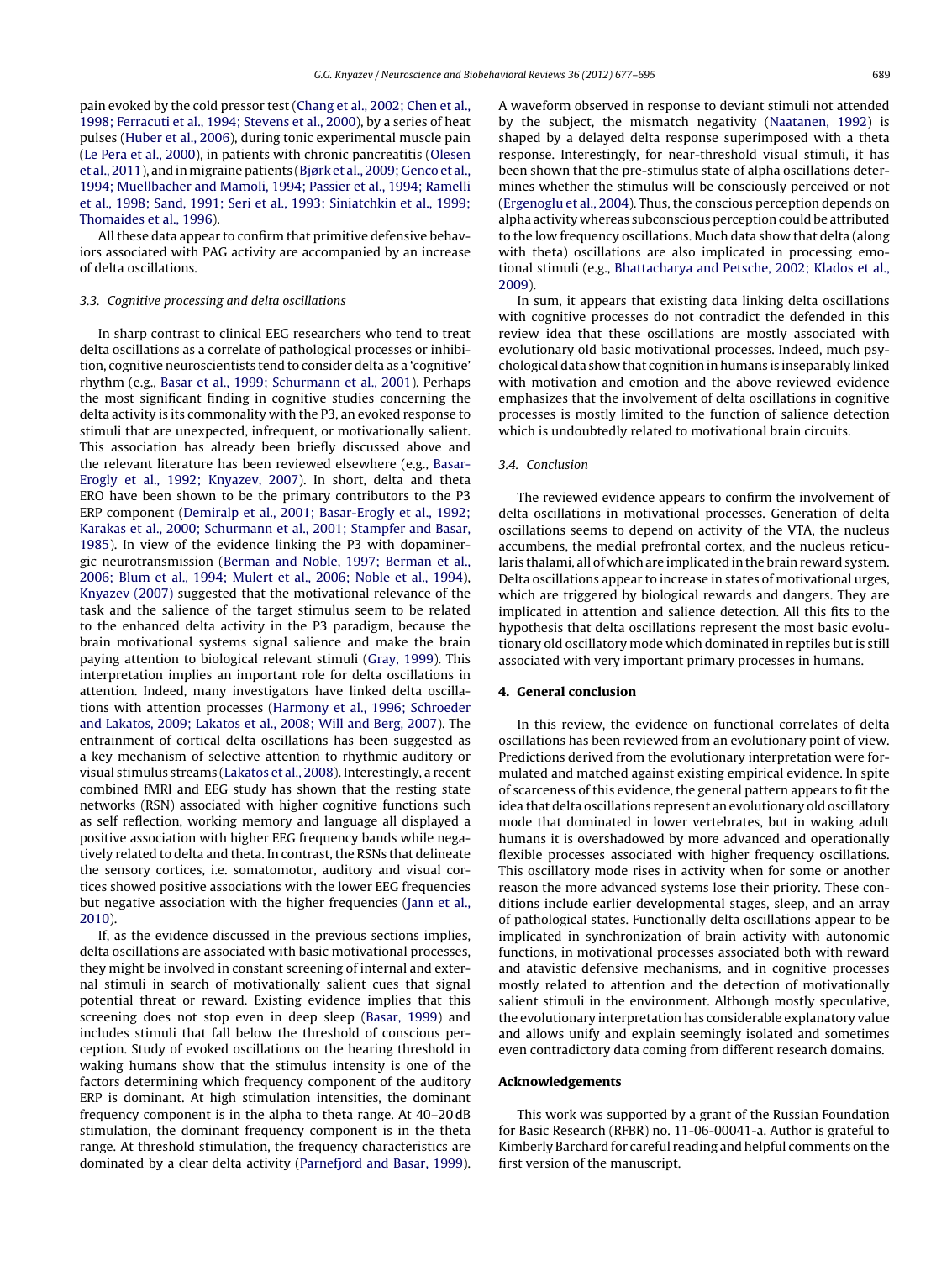#### <span id="page-13-0"></span>**References**

- Achermann, P., Borbely, A.A., 1997. Low-frequency (<1 Hz) oscillations in the human sleep electroencephalogram. Neuroscience 81, 213–222.
- Ako, M., Kawara, T., Uchida, S., Miyazaki, S., Nishihara, K., Mukai, J., Hirao, K., Ako, J., Okubo, Y., 2003. Correlation between electroencephalography and heart rate variability during sleep. Psychiatry Clin. Neurosci. 57, 59–65.
- Alfimova, M., Uvarova, L., 2003. Cognitive peculiarities in relatives of schizophrenic and schizoaffective patients: heritability and resting EEG-correlates. Int. J. Psychophysiol. 49, 201–216.
- Allena, M., Campus, C., Morrone, E., De Carli, F., Garbarino, S., Manfredi, C., Rossi Sebastiano, D., Ferrillo, F., 2009. Periodic limb movements both in non-REM and REM sleep: relationships between cerebral and autonomic activities. Clin. Neurophysiol. 120, 1282–1290.
- Alper, K.R., 1995. Quantitative EEG and evoked potentials in adult psychiatry. In: Panksepp, J., Greenwich, C.T. (Eds.), Advances in Biological Psychiatry, vol. 1. JAI Press, Greenwich, pp. 65–112.
- Alper,K.R., 1999. The EEG and cocaine sensitization: a hypothesis. J. Neuropsychiatry Clin. Neurosci. 11, 209–221.
- Alper, K.R., Gunther, W., Prichep, L.S., 1998. Correlation of qEEG with PET in schizophrenia. Neuropsychobiology 38, 50–56.
- Alper, K.R., John, E.R., Brodie, J., Günther, W., Daruwala, R., Prichep, L.S., 2006. Correlation of PET and qEEG in normal subjects. Psychiatry Res. 146, 271–282.
- Alper, K.R., Prichep, L.S., Kowalik, S., Rosenthal, M.S., John, E.R., 1998b. Persistent QEEG abnormality in crack cocaine users at 6 months of drug abstinence. Neuropsychopharmacology 19, 1–9.
- Allyson, T., Van Twiver, H., 1970. The evolution of sleep. Nat. Hist. 79, 57–65.
- Anderer, P., Gruber, G., Saletu, B., Klösch, G., Zeitlhofer, J., Pascual-Marqui, R.D., 2002. Non-invasive electrophysiological neuroimaging of sleep. Int. Congr. Ser. 1232, 795–800.
- Andrew, C., Fein, G., 2010. Event-related oscillations versus event-related potentials in a P300 task as biomarkers for alcoholism. Alcohol. Clin. Exp. Res. 34, 669–680.
- Anokhin, A.P., Todorov, A.A., Madden, P.A., Grant, J.D., Heath, A.C., 1999. Brain eventrelated potentials, dopamine D2 receptor gene polymorphism, and smoking. Genet. Epidemiol. 17 (Suppl. 1), S37–S42.
- Attou, A., Figiel, C., Timsit-Berthier, M., 2001. Opioid addiction: P300 assessment in treatment by methadone substitution. Neurophysiol. Clin. 31, 171–180.
- Babiloni, C., Albertini, G., Onorati, P., Vecchio, F., Buffo, P., Sar, M., Condoluci, C., Pistoia, F., Carducci, F., Rossini, P.M., 2009a. Inter-hemispheric functional coupling of eyes-closed resting EEG rhythms in adolescents with Down syndrome. Clin. Neurophysiol. 120, 1619–1627.
- Babiloni, C., Ferri, R., Binetti, G., Vecchio, F., Frisoni, G.B., Lanuzza, B., Miniussi, C., Nobili, F., Rodriguez, G., Rundo, F., Cassarino, A., Infarinato, F., Cassetta, E., Salinari, S., Eusebi, F., Rossini, P.M., 2009b. Directionality of EEG synchronization in Alzheimer's disease subjects. Neurobiol. Aging 30, 93–102.
- Bandler, R., Keay, K.A., 1996. Columnar organization in the midbrain periaqueductal gray and the integration of emotional expression. In: Holstege, G., Bandler, R., Saper, C.B. (Eds.), Progress in Brain Research, Vol. 107: The Emotional Motor System. Elsevier, Amsterdam, pp. 285–300.
- Barlow, D.H., Chorpita, B.F., Turovsky, J., 1996. Fear, panic, anxiety, and disorders of emotion. In: Hope, D.A. (Ed.), Nebraska Symposium on Motivation, Vol. 43: Perspectives on Anxiety, Panic, and Fear. University of Nebraska Press, Lincoln, pp. 251–328.
- Barret, L.F., Lindquist, K.A., Bliss-Moreau, E., Duncan, S., Gendron, M., Mize, J., Brennan, L., 2007. Of mice and men: natural kinds of emotions in the mammalian brain? A response to Panksepp and Izard. Perspect. Psychol. Sci. 2, 297–311.
- Barry, R.J., Clarke, A.R., Johnstone, S.J., 2003. A review of electrophysiology in attention-deficit/hyperactivity disorder: I. Qualitative and quantitative electroencephalography. Clin. Neurophysiol. 114, 171–183.
- Basar, E., 1998. Brain Function and Oscillations. I. Brain Oscillations. Principles and Approaches. Springer, Berlin.
- Basar, E., 1999. Brain Function and Oscillations. II. Integrative Brain Function. Neurophysiology and Cognitive Processes. Springer, Berlin.
- Basar, E., Basar-Erogly, C., Karakas, S., Schurmann, M., 1999. Are cognitive processes manifested in event-related gamma, alpha, theta and delta oscillations in the EEG? Neurosci. Lett. 259, 165–168.
- Basar, E., Basar-Erogly, C., Karakas, S., Schurmann, M., 2000. Brain oscillations in perception and memory. Int. J. Psychophysiol. 35, 95–124.
- Basar-Erogly, C., Basar, E., Demiralp, T., Schurmann, M., 1992. P300-response: possible psychophysiological correlates in delta and theta frequency channels. A review. Int. J. Psychophysiol. 13, 161–179.
- Bates, A.T., Kiehl, K.A., Laurens, K.R., Liddle, P.F., 2009. Low-frequency EEG oscillations associated with information processing in schizophrenia. Schizophr. Res. 115, 222–230.
- Begleiter, H., Porjesz, B., 2006. Genetics of human brain oscillations. Int. J. Psychophysiol. 60, 162–171.
- Bell, A.H., McClure, B.G., McCullagh, P.J., McClelland, R.J., 1991. Variation in power spectral analysis of the EEG with gestational age. J. Clin. Neurophysiol. 8, 312–319.
- Benington, J.H., Heller, H.C., 1995. Restoration of brain energy metabolism as the function of sleep. Prog. Neurobiol. 45, 347–360.
- Berman, S.M., Noble, E.P., 1997. The D2 dopamine receptor (DRD2) gene and family stress; interactive effects on cognitive functions in children. Behav. Genet. 27, 33–43.
- Berman, S.M., Noble, E.P., Antolin, T., Sheen, C., Conner, B.T., Ritchie, T., 2006. P300 development during adolescence: effects of DRD2 genotype. Clin. Neurophysiol. 117, 649–659.
- Berridge, K.C., Robinson, T.E., 1998. What is the role of dopamine in reward: hedonic impact, reward learning, or incentive salience? Brain Res. Rev. 28, 309–369.
- Berton, O., McClung, C.A., Dileone, R.J., Krishnan, V., Renthal, W., Russo, S.J., 2006. Essential role of BDNF in the mesolimbic dopamine pathway in social defeat stress. Science 311, 864–868.
- Bhattacharya, J., Petsche, H., 2002. Shadows of artistry: cortical synchrony during perception and imagery of visual art. Cogn. Brain Res. 13, 179–186.
- Biggins, C.A., MacKay, S., Clark, W., Fein, G., 1997. Event-related potential evidence for frontal cortex effects of chronic cocaine dependence. Biol. Psychiatry 42, 472–485.
- Binienda, Z.K., Pereira, F., Alper, K., Slikker Jr., W., Ali, S.F., 2002. Adaptation to repeated cocaine administration in rats. Ann. N. Y. Acad. Sci. 965, 172–179.
- Bjørk, M.H., Sand, T., Bråthen, G., Linaker, O.M., Morken, G., Nilsen, B.M., Vaaler, A.E., 2008. Quantitative EEG findings in patients with acute, brief depression combined with other fluctuating psychiatric symptoms: a controlled study from an acute psychiatric department. BMC Psychiatry 8, 89.
- Bjørk, M.H., Stovner, L.J., Engstrøm, M., Stjern, M., Hagen, K., Sand, T., 2009. Interictal quantitative EEG in migraine: a blinded controlled study. J. Headache Pain 10, 331–339.
- Blum, K., Braverman, E.R., Dinardo, M.J., Wood, R.C., Sheridan, P.J., 1994. Prolonged P300 latency in a neuropsychiatric population with the D2 dopamine receptor A1 allele. Pharmacogenetics 4, 313–322.
- Blum, K., Chen, A.L.C., Braverman, E.R., Comings, D.E., Chen, T.J.H., Arcuri, V., Blum, S.H., Downs, B.W., Waite, R.L., Notaro, A., Lubar, J., Williams, L., Prihoda, T.J., Palomo, T., Oscar-Berman, M., 2008. Attention-deficit-hyperactivity disorder and reward deficiency syndrome. Neuropsychiatr. Dis. Treat. 4, 893–917.
- Bond, A.J., Surguy, S.M., 2000. Relationship between attitudinal hostility and P300 latencies. Prog. Neuropsychopharmacol. Biol. Psychiatry 24, 1277–1288.
- Boord, P.R., Rennie, C.J., Williams, L.M., 2007. Integrating brain and body measures: correlations between EEG and metabolic changes over the human lifespan. J. Integr. Neurosci. 6, 205–218.
- Borbely, A.A., 1982. A two process model of sleep regulation. Hum. Neurobiol. 1, 195–204.
- Borbely, A.A., Achermann, P., 2000. Sleep homeostasis and models of sleep regulation. In: Kryger, M.H., Roth, T., Dement, W.C. (Eds.), Principles and Practice of Sleep Medicine. W.B. Saunders Co, Philadelphia, pp. 377–390.
- Bornas, X., Mühlberger, A., Llabrés, J., Wiedemann, G., Pauli, P., 2009. Looking for traces of phylogenetic fears: differences in EEG slow oscillations and complexity between spider- and flight phobic subjects. Int. J. Clin. Health Psychol. 9, 37–49.
- Boutros, N.N.,Arfken,C., Galderisi, S.,Warrick,J., Pratt, G.,Iacono,W., 2008. The status of spectral EEG abnormality as a diagnostic test for schizophrenia. Schizophr. Res. 99, 225–237.
- Bovill, J.G., Sebel, P.S.,Wauquier, A., Rog, P., Schuyt, H.C., 1983. Influence of high-dose alfentanil anaesthesia on the electroencephalogram: correlation with plasma concentrations. Br. J. Anaesth. 55 (Suppl. 2), 199–209.
- Braitenberg, V., Schutz, A., 1998. Cortex: Statistics and Geometry of Neuronal Con-
- nectivity, 2nd ed. Springer-Verlag, Heidelberg. Brandenberger, G., Ehrhart, J., Piquard, F., Simon, C., 2001. Inverse coupling between ultradian oscillations in delta wave activity and heart rate variability during sleep. Clin. Neurophysiol. 112, 992–996.
- Breiter, H.C., Gollub, R.L., Weisskoff, R.M., Kennedy, D.N., Makris, N., Berke, J.D., 1997. Acute effects of cocaine on human brain activity and emotion. Neuron 19, 591–611.
- Bromm, B., Meier, W., Scharein, E., 1989. Pre-stimulus/post-stimulus relations in EEG spectra and their modulations by an opioid and an antidepressant. Electroencephalogr. Clin. Neurophysiol. 73, 188–197.
- Bruder, G.E., Toewy, J.P., Stewart, J.W., Friedman, D., Tenke, C., Quitkin, F.M., 1991. Event-related potentials in depression: influence of task, stimulus hemifield and clinical features on P3 latency. Biol. Psychiatry 30, 233–246.
- Bullock, T.H., 1984. Ongoing compound field potentials from octopus brain are labile and vertebrate-like. Electroencephalogr. Clin. Neurophysiol. 57, 473–483.
- Bullock, T.H., 1993. How Do Brains Work? Birkhouser, Boston.
- Bullock, T.H., 1997. Signals and signs in the nervous system: the dynamic anatomy of electrical activity is probably information-rich. Proc. Natl. Acad. Sci. U.S.A. 94,  $1 - 6$
- Bullock, T.H., 2002. Biology of brain waves: natural history and evolution of an information-rich sign of activity. In: Arikan, K., Moore, N. (Eds.), Advances in Electrophysiology in Clinical Practice and Research. Kjellberg, Wheaton, IL.
- Bullock, T.H., 2003. Have brain dynamics evolved? Should we look for unique dynamics in the sapient species? Neural Comput. 15, 2013–2027.
- Bullock, T.H., Basar, E., 1988. Comparison of ongoing compound field potentials in the brains of invertebrates and vertebrates. Brain Res. 472, 57–75.
- Buzsaki, G., Draguhn, A., 2004. Neuronal oscillations in cortical networks. Science 304, 1926–1929.
- Campbell, S.S., Tobler, I., 1984. Animal sleep: a review of sleep duration across phylogeny. Neurosci. Biobehav. Rev. 8, 269–300.
- Cantero, J.L., Atienza, M., 2005. The role of neural synchronization in the emergence of cognition across the wake-sleep cycle. Rev. Neurosci. 16, 69–83.
- Cardinal, R.N., Pennicott, D.R., Sugathapala, C.L., Robbins, T.W., Everitt, B.J., 2001. Impulsive choice induced in rats by lesions of the nucleus accumbens core. Science 292, 2499–2501.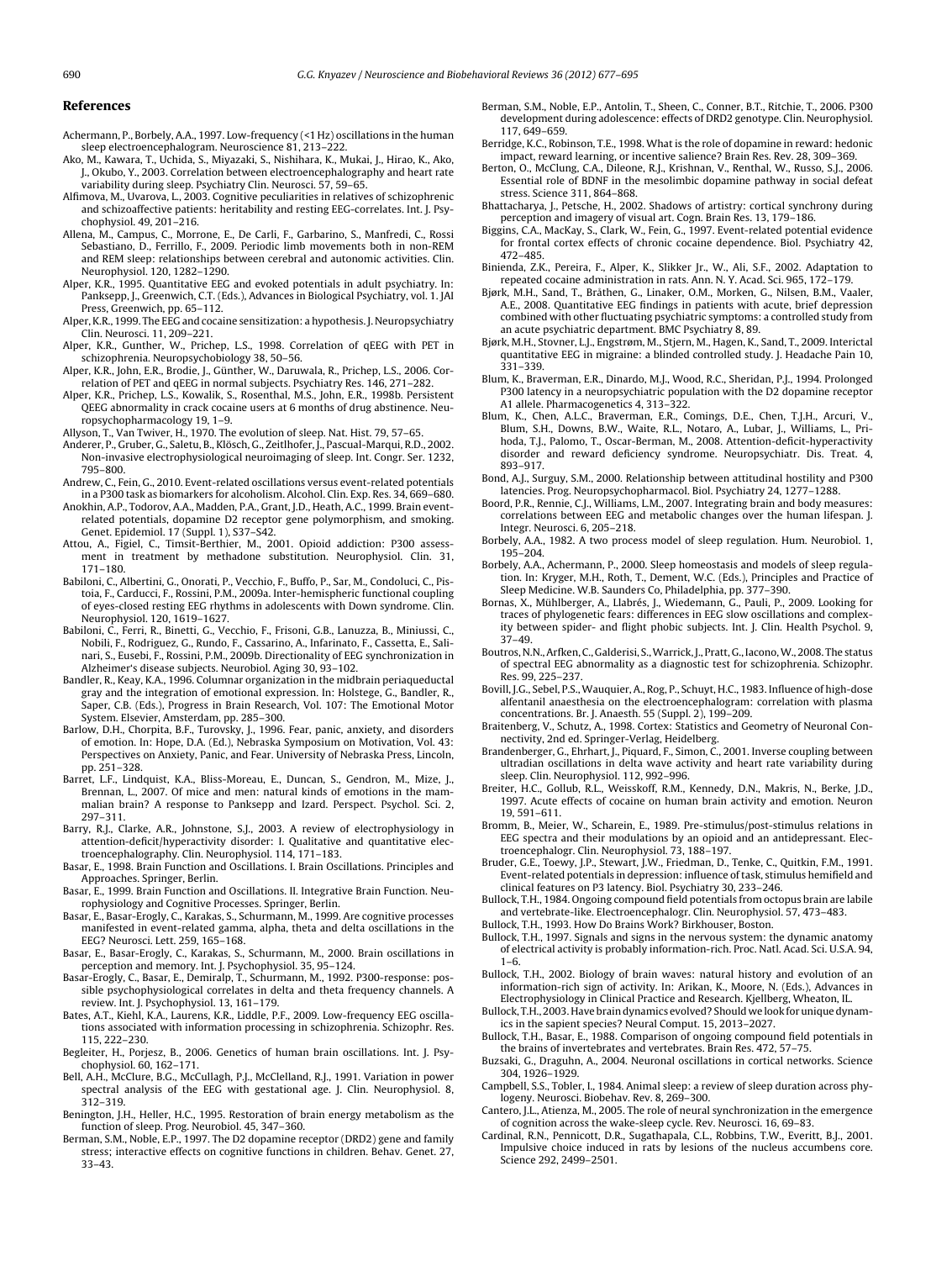- <span id="page-14-0"></span>Chabot, R.J., di Michele, F., Prichep, L., John, E.R., 2001. The clinical role of computerized EEG in the evaluation and treatment of learning and attention disorders in children and adolescents. J. Neuropsychiatry Clin. Neurosci. 13, 171–186.
- Charloux, A., Piquard, F., Ehrhart, J., Mettauer, B., Geny, B., Simon, C., Brandenberger, G., 2002. Time-courses in renin and blood pressure during sleep in humans. J. Sleep Res. 11, 73–79.
- Chen, A.C., Rappelsberger, P., Filz, O., 1998. Topology of EEG coherence changes may reflect differential neural network activation in cold and pain perception. Brain Topogr. 11, 125–132.
- Chesselet, M., Cheramy, A., Reisine, T., Lubetzki, C., Desban, M., Glowinski, J., 1983. Local and distal effects induced by unilateral striatal application of opiates in the absence or in the presence of naloxone on the release of dopamine in both caudate nuclei and substantiae nigrae of the cat. Brain Res. 258, 229–242.
- Chang, P.F., Arendt-Nielsen, L., Chen, A.C., 2002. Dynamic changes and spatial correlation of EEG activities during cold pressor test in man. Brain Res. Bull. 57, 667–675.
- Chang, A.W., Kuo, T.J., Chen, C.F., 1995. Power spectral analysis of electroencephalographic desynchronization induced by cocaine in rats: correlation with evaluation of noradrenergic neurotransmission at the medial prefrontal cortex. Synapse 21, 1149–1157.
- Chick, J., Erickson, C., 1996. Conference summary consensus conference on alcohol dependence and the role of pharmacotherapy in its treatment. Alcohol. Clin. Exp. Res. 20, 391–402.
- Clarke, A.R., Barry, R.J., Bond, D., McCarthy, R., Selikowitz, M., 2002a. Effects of stimulant medications on the EEG of children with attention-deficit/hyperactivity disorder. Psychopharmacology 164, 277–284.
- Clarke, A.R., Barry, R.J., McCarthy, R., Selikowitz, M., 2002b. EEG differences between good and poor responders to methylphenidate and dexamphetamine in children with attention-deficit/hyperactivity disorder. Clin. Neurophysiol. 113, 194–205.
- Clarke, A.R., Barry, R.J., McCarthy, R., Selikowitz, M., 2001. Age and sex effects in the EEG: development of the normal child. Clin. Neurophysiol. 112, 806–814.
- Cloninger, C.R., 1987. A systematic method for clinical description and classification of personality variants. A proposal. Arch. Gen. Psychiatry 44, 573–588.
- Colrain, I.M., Crowley, K.E., Nicholas, C.L., Padilla, M., Baker, F.C., 2009b. The impact of alcoholism on sleep evoked delta frequency responses. Biol. Psychiatry 66, 177–184.
- Colrain, I.M., Turlington, S., Baker, F.C., 2009a. Impact of alcoholism on sleep architecture and EEG power spectra in men and women. Sleep 32, 1341–1352.
- Comings, D., Blum, K., 2000. Reward deficiency syndrome: genetic aspects of behavioral disorders. Prog. Brain Res. 126, 325–341.
- Comings, D., Chen, T.J.H., Blum, K., Mengucci, J.F., Blum, S.H., Meshkin, B., 2005. Neurogenetic interactions and aberrant behavioral co-morbidity of attention deficit hyperactivity disorder (ADHD): dispelling myths. Theor. Biol. Med. Model. 2, 50.
- Corr, P.J., 2002. J. A. Gray's reinforcement sensitivity theory and frustrative nonreward: a theoretical note on expectancies in reactions to rewarding stimuli. Pers. Ind. Diff. 32, 1247–1253.
- Corr, P.J., 2009. The reinforcement sensitivity theory of personality. In: Corr, P.J., Matthews, G. (Eds.), The Cambridge Handbook of Personality Psychology. Cambridge University Press, New York, pp. 347–376.
- Costa, L., Bauer, L., 1997. Quantitative electroencephalographic differences associated with alcohol, cocaine, heroin and dual-substance dependence. DrugAlcohol Depend. 46, 87–93.
- Courtney, K.E., Polich, J., 2010. Binge drinking effects on EEG in young adult humans. Int. J. Environ. Res. Public Health 7, 2325–2336.
- Coutin-Churchman, P., Anez, Y., Uzcategui, M., Alvarez, L., Vergara, F., Mendez, L., Fleitas, R., 2003. Quantitative spectral analysis of EEG in psychiatry revisited: drawing signs out of numbers in a clinical setting. Clin. Neurophysiol. 114, 2294–2306.
- Coutin-Churchman, P., Moreno, R., 2008. Intracranial current density (LORETA) differences in QEEG frequency bands between depressed and non-depressed alcoholic patients. Clin. Neurophysiol. 119, 948–958.
- Coutin-Churchman, P., Moreno, R., Anez, Y., Vergara, F., 2006. Clinical correlates of quantitative EEG alterations in alcoholic patients. Clin. Neurophysiol. 117, 740–751.
- Criado, J.R., Ehlers, C.L., 2009. Event-related oscillations as risk markers in genetic mouse models of high alcohol preference. Neuroscience 163, 506–523.
- Dang-Vu, T.T., Schabus, M., Desseilles, M., Albouy, G., Boly, M., Darsaud, A., Gais, S., Rauchs, G., Sterpenich, V., Vandewalle, G., Carrier, J., Moonen, G., Balteau, E., Degueldre, C., Luxen, A., Phillips, C., Maquet, P., 2008. Spontaneous neural activityduringhumanslow wave sleep. Proc.Natl.Acad. Sci. U.S.A.105,15160–15165.
- Deacon, T.W., 1990. Rethinking mammalian brain evolution. Am. Zool. 30, 629–705. Demiralp, T., Ademoglu, A., Comerchero, M., Polich, J., 2001. Wavelet analysis of P3a
- and P3b. Brain Topogr. 13, 251–267. De Vera, L., Gonzalez, J., Rial, R., 1994. Reptilian waking EEG: slow waves, spindles
- and evoked potentials. Electroencephalogr. Clin. Neurophysiol. 90, 298–303. Devine, D.P., Leone, P., Pocock, D., Wise, R.A., 1993. Differential involvement of ventral tegmental mu, delta and kappa opioid receptors in modulation of basal mesolimbic dopamine release: in vivo microdialysis studies. J. Pharmacol. Exp. Ther. 266, 1236–1246.
- Di Chiara, G., Imperato, A., 1988. Opposite effects of mu and kappa opiate agonists on dopamine release in the nucleus accumbens and in the dorsal caudate of freely moving rats. J. Pharmacol. Exp. Ther. 244, 1067–1080.
- Diekelmann, S., Born, J., 2010. The memory function of sleep. Nat. Rev. Neurosci. 11, 114–126.
- Dubbelink, K.T.E.O., Felius, A., Verbunt, J.P.A., van Dijk, B.W., Berendse, H.W., Stam, C.J., Delemarre-van de Waal, H.A., 2008. Increased resting-state functional connectivity in obese adolescents; a magnetoencephalographic pilot study. PLoS One 3, e2827.
- Duffy, E., 1962. Activation and Behavior. Wiley, New York.
- Dworak, M., McCarley, R.W., Kim, T., Kalinchuk, A.V., Basheer, R., 2010. Sleep and brain energy levels: ATP changes during sleep. J. Neurosci. 30, 9007–9016.
- Edenberg, H.J., Dick, D.M., Xuei, X., Tian, H., Almasy, L., Bauer, L.O., Crowe, R.R., Goate, A., Hesselbrock, V., Jones, K., Kwon, J., Li, T.K., Nurnberger Jr., J.I., O'Connor, S.J., Reich, T., Rice, J., Schuckit, M.A., Porjesz, B., Foroud, T., Begleiter, H., 2004. Variations in GABRA2, encoding the alpha 2 subunit of the GABA(A) receptor, are associated with alcohol dependence and with brain oscillations. Am. J. Hum. Genet. 74, 705–714.
- Ehlers, C.L., Phillips, E., Gizer, I.R., Gilder, D.A., Wilhelmsen, K.C., 2010. EEG spectral phenotypes: heritability and association with marijuana and alcohol dependence in an American Indian community study. Drug Alcohol Depend. 106, 101–110.
- Ergenoglu, T., Demiralp, T., Bayraktaroglu, Z., Ergen, M., Beydagi, H., Uresin, Y., 2004. Alpha rhythm of the EEG modulates visual detection performance in humans. Cogn. Brain Res. 20, 376–383.
- Esser, S.K., Hill, S., Tononi, G., 2007. Sleep homeostasis and cortical synchronization, I: modeling the effects of synaptic strength on sleep slow waves. Sleep 30, 1617–1630.
- Ettore, A.T., Kaplan, P.W.T., Maeder-Ingvar, M., Jukopila, S., Rossetti, A.O.T., 2011. Clinical correlates of frontal intermittent rhythmic delta activity (FIRDA). Clin. Neurophysiol. 122, 27–31.
- Engel, A.K., Friston, K., Kelso, J.A.S., König, P., Kovács, I., MacDonald III, A., Miller, E.K., Phillips, W.A., Silverstein, S.M., Tallon-Baudry, C., Triesch, J., Uhlhaas, P., 2010. Coordination in behavior and cognition. In: von der Malsburg, C., Phillips, W.A., Singer, W. (Eds.), Dynamic Coordination in the Brain: From Neurons to Mind. Strüngmann Forum Report, Vol. 5. Cambridge, MA, The MIT Press.
- Eysenck, H.J., 1967. The Biological Basis of Personality. Thomas, Springfield, IL.
- Feddersen, B., Ausserer, H., Neupane, P., Thanbichler, F., Depaulis, A., Waanders, R., Noachtar, S., 2007. Right temporal cerebral dysfunction heralds symptoms of acute mountain sickness. J. Neurol. 254, 359–363.
- Fehr, T., Kissler, J., Moratti, S., Wienbruch, C., Rockstroh, B., Elbert, T., 2001. Source distribution of neuromagnetic slow waves and MEG-delta activity in schizophrenic patients. Biol. Psychiatry 50, 108–116.
- Ferger, B., Kropf, W., Kuschinsky, K., 1994. Studies on electroencephalogram (EEG) in rats suggest that moderate doses of cocaine or d-amphetamine activate D1 rather than D2 receptors. Psychopharmacology 114, 297–308.
- Ferracuti, S., Seri, S., Mattia, D., Cruccu, G., 1994. Quantitative EEG modifications during the Cold Water Pressor Test: hemispheric and hand differences. Int. J. Psychophysiol. 17, 261–268.
- Ferrillo, F., Beelke, M., Canovaro, P., Watanabe, T., Arico, D., Rizzo, P., Garbarino, S., Nobili, L., De Carli, F., 2004. Changes in cerebral and autonomic activity heralding periodic limb movements in sleep. Sleep Med. 5, 407–412.
- Fink, M., Zaks, A., Volavka, J., Roubicek, J., 1971. Electrophysiological studies of opiates and antagonists in man. In: Clouet, D.H. (Ed.), Narcotic Drugs, Biochemical Pharmacology. Plenum, New York, pp. 452–467.
- Flanigan, W.F., 1973. Sleep and wakefulness in iguanid lizards Ctenosaura pectinata and Iguana iguana. Brain Behav. Evol. 8, 401–436.
- Flanigan, W.F., 1974. Sleep and wakefulness in Chelonian reptiles II. the red-footed tortoise Gechelone carbonaria. Arch. Ital. Biol. 112, 253–277.
- Flanigan, W.F., Knight, C.P., Hartse, K.M., Rechtschaffen, A., 1974. Sleep and wakefulness in chelonian reptiles I. The box turtle. Arch. Ital. Biol. 112, 227–252.
- Flanigan,W.F.,Wilcox,R.H.,Rechtschaffen,A., 1973. The EEG andbehavioural continuum of the crocodilian Caiman sclerops. Electroencephalogr. Clin. Neurophysiol. 34, 521–538.
- Foltin, R.W., Haney, M., 2000. Conditioned effects of environmental stimuli paired with smoked cocaine in humans. Psychopharmacology 149, 24–33.
- Fowles, D.C., 2006. Jeffrey Gray's contributions to theories of anxiety, personality, and psychopathology. In: Canli, T. (Ed.), Biology of Personality and Individual Differences. Guilford Press, New York, pp. 7–34.
- Frank, M.G., 2006. The mystery of sleep function: current perspectives and future directions. Rev. Neurosci. 17, 375–392.
- Fu, Y., Chen, Y., Zeng, T., Peng, Y., Tian, S., Ma, Y., 2008. Delta EEG activity in left orbitofrontal cortex in rats related to food reward and craving. Zool. Res. 29, 260–264.
- Gangadharar, B.N., Ancy, J., Janakiramaiah, N., Umapathy, C., 1993. P300 amplitude in nonbipolar, melancholic depression. J. Affect. Disord. 28, 57–60.
- Gao, Y., Raine, A., 2009. P3 event-related potential impairments in antisocial and psychopathic individuals: a meta-analysis. Biol. Psychol. 82, 199–210.
- Gatt, J.M., Kuan, S.A., Dobson-Stone, C., Paul, R.H., Joffe, R.T., Kemp, A.H., Gordon, E., Schofield, P.R., Williams, L.M., 2008. Association between BDNF Val66Met polymorphism and trait depression is mediated via resting EEG alpha band activity. Biol. Psychol. 79, 275–284.
- Gauthier, A.K., Chevrette, T., Bouvier, H., Godbout, R., 2009. Evening vs. morning wake EEG activity in adolescents with anxiety disorders. J. Anxiety Disord. 23, 112–117.
- Gaztelu, J.M., Garcia-Austt, E., Bullock, T.H., 1991. Electrocorticograms of hippocampal and dorsal cortex of two reptiles: comparison with possible mammalian homologs. Brain Behav. Evol. 37, 144–160.
- Genco, S., de Tommaso, M., Prudenzano, A.M., Savarese, M., Puca, F.M., 1994. EEG features in juvenile migraine: topographic analysis of spontaneous and visual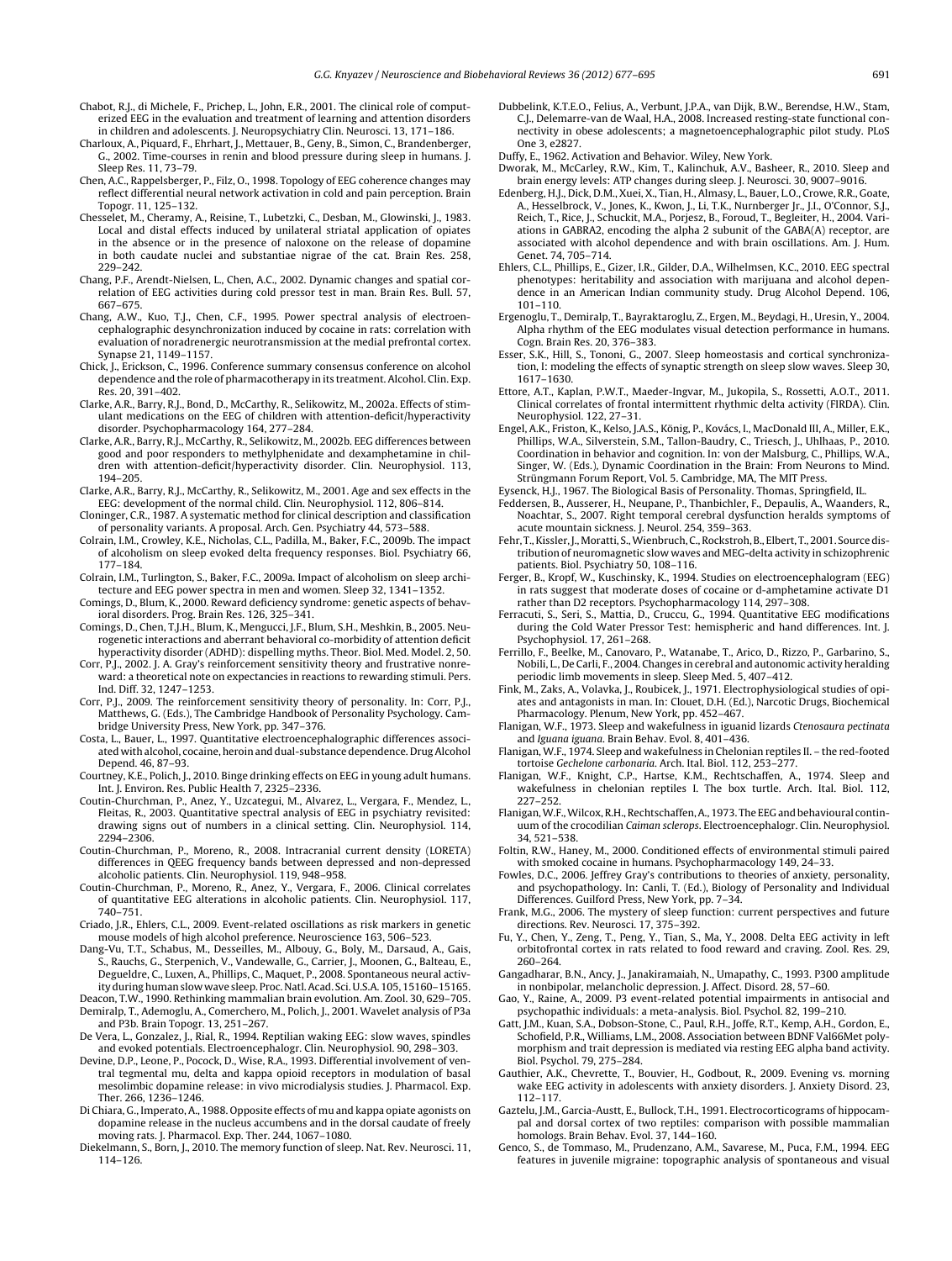<span id="page-15-0"></span>evoked brain electrical activity: a comparison with adult migraine. Cephalalgia 14, 41–46.

- Gianoulakis, C., 2004. Endogenous opioids and addiction to alcohol and other drugs of abuse. Curr. Top. Med. Chem. 4, 1–14.
- Gloor, P., Ball, G., Schaul, N., 1977. Brain lesions that produce delta waves in the EEG. Neurology 27, 326.
- Gobbini, M.I.,Koralek,A.C., Bryan, R.E., Montgomery,K.J., Haxby, J.V., 2007. Two takes on the social brain: a comparison of theory of mind tasks. J. Cogn. Neurosci. 19, 1803–1814.
- Gonzalez, J., Gamundi, A., Rial, R., Nicolau, M.C., De Vera, L., Pereda, E., 1999. Nonlinear, fractal, and spectral analysis of the EEG of lizard, Gallotia galloti. Am. J. Physiol. 277, R86–R93.
- Grace, A.A., 1995. The tonic/phasic model of dopamine system regulation: its relevance for understanding how stimulant abuse can alter basal ganglia function. Drug Alcohol Depend. 37, 111–129.
- Gray, J.A., 1987. The Psychology of Fear and Stress, 2nd ed. Oxford University Press.
- Gray, J.A., 1999. Cognition, emotion, conscious experience and the brain. In: Dalgleish, T., Power, M. (Eds.), Handbook of Cognition and Emotion. John Wiley and Sons Ltd..
- Gray, J.A., McNaughton, N., 1996. The neuropsychology of anxiety: reprise. In: Hope, D.A.(Ed.), Nebraska Symposium on Motivation, Vol. 43: Perspectives on Anxiety, Panic, and Fear. University of Nebraska Press, Lincoln, pp. 61–134.
- Gronfier, C., Simon, C., Piquard, F., Ehrhart, J., Brandenberger, G., 1999. Neuroendocrine processes underlying ultradian sleep regulation in man. J. Clin. Endocrinol. Metab. 84, 2686–2690.
- Hammond, D.C., 2003. The Effects of Caffeine on the Brain: A Review. J. Neurotherapy 7, 79–89.
- Hare, R.D., 1970. Psychopathy. Theory and practice. Wiley, New York.
- Harmony, T., Fernandez, T.F., Silva, J., 1996. EEG delta activity: an indicator of attention to internal processing during performance of mental tasks. Int. J. Psychophysiol. 24, 161–171.
- Harmony, T., Fernández-Bouzas, A., Marosi, E., Fernández, T., Valdés, P., Bosch, J., Riera, J., Bernal, J., Rodríguez, M., Reyes, A., Silva, J., Alonso, M., Cabrera, J.M.S., 1995. Frequency source analysis in patients with brain lesions. Brain Topogr. 8, 109–117.
- Harmony, T., Marosi, E., Diaz de Leon, A.E., Becker, J., Fernandez, T., 1990. Effect of sex, psychosocial disadvantages and biological risk factors on EEG maturation. Electroencephalogr. Clin. Neurophysiol. 75, 482–491.
- Hart, C.L., Ward, A.S., Collins, E.D., Haney, M., Foltin, R.W., 2004. Gabapentin maintenance decreases smoked cocaine-related subjective effects, but not selfadministration by humans. Drug Alcohol Depend. 73, 279–287.
- Heikkila, R.E., Orlansky, H., Cohen, G., 1975. Studies on the distinction between uptake inhibition and release of [3H] dopamine in rat brain tissue slices. Biochem. Pharmacol. 24, 847–852.
- Heller, W., Nitschke, J.B., Etienne, M.A., Miller, G.A., 1997. Patterns of regional brain
- activity differentiate types of anxiety. J. Abnorm. Psychol. 106, 376–385. Herning, R.I., Better, W., Tate, K., Cadet, J.L., 2005. Neuropsychiatric alterations in MDMA users: preliminary findings. Ann. N. Y. Acad. Sci. 1053, 20–27.
- Herrmann, W.M., Winterer, G., 1996. Electroencephalography in psychiatry-current status and outlook. Nervenarzt 67, 348–359.
- Herning, R.I., Glover, B.J., Koeppl, B., Phillips, R.L., London, E.D., 1994. Cocaineinduced increases in EEG alpha and beta activity: evidence for reduced cortical processing. Neuropsychopharmacology 11, 1–9.
- Herning, R.I., Jones, R.T., Hooker, W.D., Mendelson, J., Blackwell, L., 1985. Cocaine increases EEG beta: a replication and extension of Hans Berger's historic experiments. Electroencephalogr. Clin. Neurophysiol. 60, 470–477.
- Hofle, N., Paus, T., Reutens, D., 1997. Regional cerebral blood flow changes as a function of delta and spindle activity during slow wave sleep in humans. J. Neurosci. 17, 4800–4808.
- Huber, M.T., Bartling, J., Pachur, D., Woikowsky-Biedau, S., Lautenbacher, S., 2006. EEG responses to tonic heat pain. Exp. Brain Res. 173, 14–24.
- Ingvar, D.H., Sulg, I.A., 1969. Regional cerebral blood flow and EEG frequency content in man. Scand. J. Clin. Invest. 23 (Suppl. 109), 47–66.
- Jackson, J.H., 1958. Evolution and dissolution of the nervous system. In: Taylor, J. (Ed.), Se-lected Wrightings of John Hughlings Jackson. Stapes Press, London, pp. 45–118.
- Jacobs, R.A., Jordan, M.I., 1992. Computational consequences of a bias toward short connections. J. Cogn. Neurosci. 4, 323–336.
- Jann, K., Kottlow, M., Dierks, T., Boesch, C., Koenig, T., 2010. Topographic electrophysiological signatures of fMRI resting state networks. PLoS ONE 5, e12945.
- Ji, D., Wilson, M.A., 2007. Coordinated memory replay in the visual cortex and hippocampus during sleep. Nat. Neurosci. 10, 100–107.
- John, E.R., Ahn, H., Prichep, L., Trepetin, M., Brown, D., Kaye, H., 1980. Developmental equations for the electroencephalogram. Science 210, 1255–1258.
- Jones, K.A., Porjesz, B., Almasy, L., Bierut, L., Goate, A., Wang, J.C., Dick, D.M., Hinrichs, A., Kwon, J., Rice, J.P., Rohrbaugh, J., Stock, H., Wu, W., Bauer, L.O., Chorlian, D.B., Crowe, R.R., Edenberg, H.J., Foroud, T., Hesselbrock, V., Kuperman, S., Nurnberger Jr., J., O'Connor, S.J., Schuckit, M.A., Stimus, A.T., Tischfield, J.A., Reich, T., Begleiter, 2004. Linkage and linkage disequilibrium of evoked EEG oscillations with CHRM2 receptor gene polymorphisms: implications for human brain dynamics and cognition. Int. J. Psychophysiol. 53, 75–90.
- Jurysta, F., Kempenaers, C., Lancini, J., Lanquart, J.-P., Van De Borne, P., Linkowski, P., 2010. Altered interaction between cardiac vagal influence and delta sleep EEG suggests an altered neuroplasticity in patients suffering from major depressive disorder: brief communication. Acta Psychiatr. Scand. 121, 236–239.
- Jurysta, F., Lanquart, J.-P., Sputaels, V., Dumont, M., Migeotte, P.-F., Leistedt, S., Linkowski, P., van de Borne, P., 2009. The impact of chronic primary insomnia on the heart rate – EEG variability link. Clin. Neurophysiol. 120, 1054–1060.
- Jurysta, F., Lanquart, J.-P.,Van De Borne, P., Migeotte, P.-F., Dumont, M., Degaute, J.-P., Linkowski, P., 2006. The link between cardiac autonomic activity and sleep delta power is altered in men with sleep apnea-hypopnea syndrome. Am. J. Physiol. Regul. Integr. Compar. Physiol. 291, R1165–R1171.
- Jurysta, F., van de Borne, P., Lanquart, J.P., Migeotte, P.F., Degaute, J.P., Dumont, M., Linkowski, P., 2005. Progressive aging does not alter the interaction between autonomic cardiac activity and delta EEG power. Clin. Neurophysiol. 116, 871–877.
- Kamarajan, C., Porjesz, B., Jones, K.A., Choi, K., Chorlian, D.B., Padmanabhapillai, A., Rangaswamy, M., Stimus, A.T., Begleiter, H., 2004. The role of brain oscillations as functional correlates of cognitive systems: a study of frontal inhibitory control in alcoholism. Int. J. Psychophysiol. 51, 155–180.
- Kamarajan, C., Porjesz, B., Jones, K.A., Chorlian, D.B., Padmanabhapillai, A., Rangaswamy, M., Stimus, A.T., Begleiter, H., 2006. Event-related oscillations in offspring of alcoholics: neurocognitive disinhibition as a risk for alcoholism. Biol. Psychiatry 59, 625–634.
- Karakas, S., Erzengin, O.U., Basar, E., 2000. A new strategy involving multiple cognitive paradigms demonstrates that ERP components are determined by the superposition of oscillatory responses. Clin. Neuropathol. 111, 1719–1732.
- Kaneko, W.M., 1995. Electrophysiology, behavior, and temperament of fetal alcohol syndrome and Down syndrome children. Dissert. Abstr. Int. B 55 (7-B), 3054.
- Karson, C.N., Coppola, R., Morihisa, J.M., Weinberger, D.R., 1987. Computed electroencephalographic activity mapping in schizophrenia. The resting state reconsidered. Arch. Gen. Psychiatry 44, 514–517.
- Kaufmann, C., Wehrle, R., Wetter, T.C., Holsboer, F., Auer, D.P., Pollmächer, T., Czisch, M., 2006. Brain activation and hypothalamic functional connectivity during human non-rapid eye movement sleep: an EEG/fMRI study. Brain 129, 655–667.
- Kiehl, K.A., Bates, A.T., Laurens, K.R., Hare, R.D., Liddle, P.F., 2006. Brain potentials implicate temporal lobe abnormalities in criminal psychopaths. J. Abnorm. Psychol. 115, 443–453.
- Kim, Y.Y., Kim, H.J., Kim, E.N., Ko, H.D., Kim, H.T., 2005. Characteristic changes in the physiological components of cybersickness. Psychophysiology 42, 616–625.
- Kiroy, V.N., Warsawskaya, L.V., Voynov, V.B., 1996. EEG after prolonged mental activity. Int. J. Neurosci. 85, 31–43.
- Kiyatkin, E.A., Smirnov, M.S., 2009. Rapid EEG desynchronization and EMG activation induced by intravenous cocaine in freely moving rats: a peripheral, nondopamine neural triggering. Am. J. Physiol. Regul. Integr. Comp. Physiol. 298, R285–R300.
- Klados, M., Frantzidis, C., Vivas, A.B., Papadelis, C., Lithari, C., Pappas, C., Bamidis, P.D., 2009. A framework combining delta event-related oscillations (EROs) and syn-chronisation effects (ERD/ERS) to study emotional processing. Comput. Intell. Neurosci., 16, Article ID 549419.
- Klimesch, W., 1996. Memory processes, brain oscillations and EEG synchronization. Int. J. Psychophysiol. 24, 61–100.
- Klimesch, W., 1999. EEG alpha and theta oscillations reflect cognitive and memory performance: a review and analysis. Brain Res. Rev. 29, 169–195.
- Knott, V.J., 1990. Neuroelectrical activity related to panic disorder. Prog. Neuropsychopharmacol. Biol. Psychiatry 14, 697–707.
- Knott, V., Cosgrove, M., Villeneuve, C., Fisher, D., Millar, A., McIntosh, J., 2008. EEG correlates of imagery-induced cigarette craving in male and female smokers. Addict. Behav. 33, 616–621.
- Knott, V.J., Lapierre, Y.D., 1988. Neuropsychophysiological correlates of lactateinduced panic. Prog. Neuropsychopharmacol. Biol. Psychiatry 12, 183–192.
- Knott, V., Mahoney, C., Kennedy, S., Evans, K., 2000. Pre-treatment EEG and it's relationship to depression severity and paroxetine treatment outcome. Pharmacopsychiatry 33, 201–205.
- Knyazev, G.G., 2007. Motivation, emotion, and their inhibitory control mirrored in brain oscillations. Neurosci. Biobehav. Rev. 31, 377–395.
- Knyazev, G.G., 2011. Cross-frequency coupling of brain oscillations: an impact of state anxiety. Int. J. Psychophysiol. 80, 236–245.
- Knyazev, G.G., Savostyanov, A.N., Levin, E.A., 2004. Alpha oscillations as a correlate of trait anxiety. Int. J. Psychophysiol. 53, 147–160.
- Knyazev, G.G., Savostyanov, A.N., Levin, E.A., 2005. Anxiety and synchrony of alpha oscillations. Int. J. Psychophysiol. 57, 175–180.
- Knyazev, G.G., Savostyanov, A.N., Levin, E.A., 2006. Alpha synchronization and anxiety: implications for inhibition vs. alertness hypotheses. Int. J. Psychophysiol. 59, 151–158.
- Knyazev, G.G., Slobodskaya, H.R., 2003. Personality trait of behavioral inhibition is associated with oscillatory systems reciprocal relationships. Int. J. Psychophysiol. 48, 247–261.
- Koob, G.F., 1992. Drugs of abuse: anatomy, pharmacology and function of reward pathways. Trends Pharmacol. Sci. 13, 177–193.
- Korb, A.S., Cook, I.A., Hunter, A.M., Leuchter, A.F., 2008. Brain electrical source differences between depressed subjects and healthy controls. Brain Topogr. 21, 138–146.
- Kraaier, V., Van Huffelen, A.C., Wieneke, G.H., 1988a. Quantitative EEG changes due to hypobaric hypoxia in normal subjects. Electroenceph. Clin. Neurophysiol. 69, 303–312.
- Kraaier, V., Van Huffelen, A.C., Wieneke, G.H., 1988b. Changes in quantitative EEG and blood flow velocity due to standardized hyper-ventilation; a model of transient ischemia in young human subjects. Electroenceph. Clin. Neurophysiol. 70, 377–387.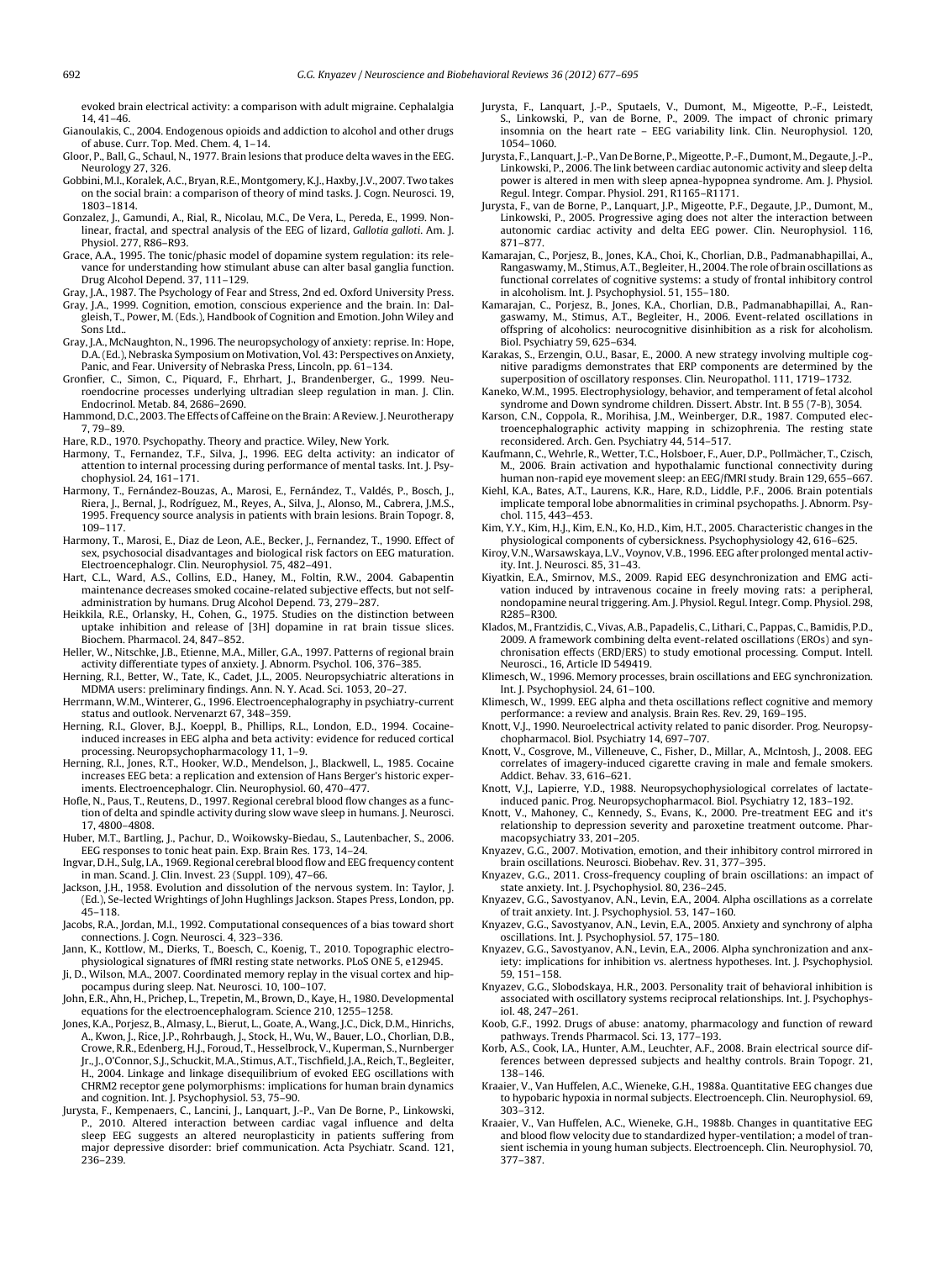<span id="page-16-0"></span>Kreppner, J.M., O'Connor, T.G., Rutter, M., 2001. Can inattention/overactivity be an institutional deprivation syndrome? J. Abnorm. Child Psychol. 29, 513–528.

- Kronenberg, G., Schredl, M., Fiedler, K., Heuser, I., 2001. In healthy volunteers responses to challenge with cholecystokinin tetrapeptide differ between administration during REM and delta sleep. Depress. Anxiety 14, 141–144.
- Kropf, W., Kuschinsky, K., 1993. Effects of stimulation of dopamine D1 receptors on the cortical EEG in rats: different influences by a blockade D2 receptors and by an activation of putative dopamine autoreceptors. Neuropharmacology 32, 493–500.
- Lakatos, P., Karmos, G., Mehta, A.D., Ulbert, I., Schroeder, C.E., 2008. Entrainment of neuronal oscillations as a mechanism of attentional selection. Science 320, 110.
- Lal, S.K.L., Craig, A., 2002. Driver fatigue: electroencephalography and psychological assessment. Psychophysiology 39, 313–321.
- Lal, S.K.L., Craig, A., 2005. Reproducibility of the spectral components of the electroencephalogram during driver fatigue. Int. J. Psychophysiol. 55, 137–143.
- Lambertz, M., Langhorst, P., 1998. Simultaneous changes of rhythmic organization in brainstem neurons, respiration, cardiovascular system and EEG between 0.05 Hz and 0.5 Hz. J. Auton. Nerv. Syst. 68, 58–77.
- Lambertz, M., Vandenhouten, R., Grebe, R., Langhorst, P., 2000. Phase transitions in the common brainstem and related systems investigated by nonstationary time series analysis. J. Auton. Nerv. Syst. 78, 141–157.
- Lancel, M., Cronlein, J., Muller-Preuss, P., Holsboer, F., 1995. Lipopolysaccharide increases EEG delta activity within non-REM sleep and disrupts sleep continuity in rats. AJP – Regul. Physiol. 268, R1310–R1318.
- Langhorst, P., Lambertz, M., Kluge, W., Rittweger, J., 1992. Different modes of dampening influence from baroreceptors are determined by the functional organization of the NTS neuronal network. J. Auton. Nerv. Syst. 41, 141–156.
- Langhorst, P., Lambertz, M., Schulz, G., 1981. Central control and interactions affecting sympathetic and parasympathetic activity. J. Auton. Nerv. Syst. 4, 149–163.
- Lavin, A., Grace, A.A., 1996. Physiological properties of rat ventral pallidal neurons recorded intracellularly in vivo. J. Neurophysiol. 75, 1432–1443.
- Lee Kavanau, J., 2002. REM and NREM sleep as natural accompaniments of the evolution of warm-bloodedness. Neurosci. Biobehav. Rev. 26, 889–906.
- Le Pera, D., Svensson, P., Valeriani, M., Watanabe, I., Arendt-Nielsen, L., Chen, A.C., 2000. Long-lasting effect evoked by tonic muscle pain on parietal EEG activity in humans. Clin. Neurophysiol. 111, 2130–2137.
- Lesser, I.M., Poland, R.E., Holcomb, C., Rose, D.E., 1985. Electroencephalographic study of nighttime panic attacks. J. Nerv. Ment. Dis. 173, 744–746.
- Leung, L.S., Yim, C.Y., 1993. Rhythmic delta-frequency activities in the nucleus accumbens of anesthetized and freely moving rats. Can. J. Physiol. Pharmacol. 71, 311–320.
- Li, S.-J., Luo, F., Schulte, M., Hudetz, H., 2006. Negative BOLD signals correlate with synchronized delta oscillations induced by heroin in the nucleus accumbens of the rat brain. Proc. Intl. Soc. Mag. Reson. Med. 14, 797.
- Lu, H., Zuo, Y., Gu, H., Waltz, J.A., Zhan, W., Scholl, C.A., Rea, W., Yang, Y., Stein, E.A., 2007. Synchronized delta oscillations correlate with the resting-state functional MRI signal. Proc. Natl. Acad. Sci. U.S.A. 104, 18265–18269.
- Lukas, S.E., 1991. Topographic mapping during cocaine-induced intoxication and self-administration. In: Racagni, G., Brunello, N., Fukuda, T. (Eds.), Biological Psychiatry, vol 2. Elsevier Science Publishers, New York, pp. 25–29.
- Luoh, H.F., Kuo, T.B., Chan, A.H., 1994. Power spectral analysis of electroencephalographic desynchronization induced by cocaine in rats: correlation with microdialysis evaluation of dopaminergic neurotransmission at the medial prefrontal cortex. Synapse 16, 29–35.
- Luu, P., Tucker, D.M., Derryberry, D., 1998. Anxiety and the motivational basis of working memory. Cogn. Ther. Res. 22, 577–594.
- MacLean, P.D., 1990. The Triune Brain in Evolution. Plenum Press, New York.
- Makeig, S., Jung, T., 1996. Tonic, phasic, and transient EEG correlates of auditory awareness in drowsiness. Cogn. Brain Res. 4, 15–25.
- Maquet, P., 2000. Functional neuroimaging of normalhumansleep by positron emission tomography. J. Sleep Res. 9, 207–231.
- Maquet, P., Degueldre, C., Delfiore, G., et al., 1997. Functional neuroanatomy of human slow wave sleep. J. Neurosci. 17, 2807–2812.
- Marshall, P.J., Fox, N.A., the BEIP Core Group, 2004. A comparison of the electroencephalogram between institutionalized and community children in Romania. J. Cogn. Neurosci. 16, 1327–1338.
- Marshall, L., Helgadottir, H., Molle, M., Born, J., 2006. Boosting slow oscillations during sleep potentiates memory. Nature 444, 610–613.
- Mathias, C.W., Stanford, M.S., 1999. P300 under standard and surprise conditions in self-reported impulsive aggression. Prog. Neuropsychopharmacol. Biol. Psychiatry 23, 1037–1051.
- Matousek, M., Petersen, I., 1973. Automatic evaluation of EEG background activity by means of age-dependent EEG quotients. Electroencephalogr. Clin. Neurophysiol. 35, 603–612.
- McGinty, D., Szymusiak, R., Thomson, D., 1994. Preoptic/anterior hypothalamic warming increases EEG delta frequency activity within non-rapid eye movement sleep. Brain Res. 667, 273–277.
- Meerlo, P., Pragt, B.J., Daan, S., 1997. Social stress induces high intensity sleep in rats. Neurosci. Lett. 225, 41–44.
- Mellman, T.A., Uhde, T.W., 1989. Electroencephalographic sleep in panic disorder. A focus on sleep-related panic attacks. Arch. Gen. Psychiatry 46, 178–184.
- Mesulam, M., Mufson, E., 1982. Insula of the old world monkey. III: Efferent cortical output and comments on function. J. Comp. Neurol. 212, 38–52.
- Meyer, J.S., Waltz, A.G., 1960. Arterial oxygen saturation andalveolar carbon dioxide during electroencephalography. I. Comparison of hyperventilation and induced hypoxia in subjects without brain disease. Arch. Neurol. 2, 631–643.
- Michel, C.M., Henggeler, B., Brandeis, D., 1993. Localization of sources of brain alpha/theta/delta activity and the influence of the mode of spontaneous mentation. Physiol. Meas. 14, 21–26.
- Michel, C.M., Lehmann, D., Henggeler, B., 1992. Localization of the sources EEG delta, theta, alpha and beta frequency bands using the FFT dipole approximation. Electroencephalogr. Clin. Neurophysiol. 82, 38–44.
- Miskovic, V., Schmidt, L.A., Boyle, M., Saigal, S., 2009. Regional electroencephalogram (EEG) spectral power and hemispheric coherence in young adults born at extremely low birth weight. Clin. Neurophysiol. 120, 231–238.
- Mitchell, J.P., 2006. Mentalizing and Marr: an information processing approach to the study of social cognition. Brain Res. 1079, 66–75.
- Moeller, F.G., Barratt, E.S., Fischer, C.J., Dougherty, D.M., Reilly, E.L., Mathias, C.W., Swann, A.C., 2004. P300 event-related potential amplitude and impulsivity in cocaine-dependent subjects. Neuropsychobiology 50, 167–173.
- Mohedano-Moriano, A., Pro-Sistiaga, P., Arroyo-Jimenez, M.M., Artacho-Pérula, E., Insausti, A.M., Marcos, P., Cebada-Sánchez, S., Martínez-Ruiz, J., Muñoz, M., Blaizot, X., Martinez-Marcos, A., Amaral, D.G., Insausti, R., 2007. Topographical and laminar distribution of cortical input to the monkey entorhinal cortex. J. Anat. 211, 250–260.
- Montagna, P., Gambetti, P., Cortelli, P., Lugaresi, E., 2003. Familial and sporadic fatal insomnia. Lancet Neurol. 2, 167–176.
- Moruzzi, G., 1972. The sleep-waking cycle. In: Adrian, R.H., et al. (Eds.), Reviews of Physiology, Biochemistry and Experimental Pharmacology, Vol. 64. Springer-Verlag, Berlin, pp. 1–165.
- Muellbacher, W., Mamoli, B., 1994. Prolonged impaired consciousness in basilar artery migraine. Headache 34, 282–285.
- Mulert, C., Juckel, G., Giegling, I., Pogarell, O., Leicht, G., Karch, S., Mavrogiorgou, P., Moller, H.J., Hegerl, U., Rujescu, D., 2006. A Ser9Gly polymorphism in the dopamine D3 receptor gene (DRD3) and event-related P300 potentials. Neuropsychopharmacology 31, 1335–1344.
- Murphy, M., Riedner, B.A., Huber, R., Massimini, M., Ferrarelli, F., Tononi, G., 2009. Source modeling sleep slow waves. Proc. Natl. Acad. Sci. U.S.A. 106, 1608–1613. Naatanen, R., 1992. Attention and Brain Function. Erlbaum, Hillsdale, NJ.
- Nagata, K., Tagawa, K., Hiroi, S., Shishido, F., Uemura, K., 1989. Electroencephalographic correlates of blood flow and oxygen metabolism provided by positron emission tomography in patients with cerebral infarction. Electroenceph. Clin. Neurophysiol. 72, 16–30.
- Newton, T.F., Cook, I.A., Kalechstein, A.D., Duran, S., Monroy, F., Ling, W., Leuchter, A.F., 2003. Quantitative EEG abnormalities in recently abstinent methamphetamine dependent individuals. Clin. Neurophysiol. 114, 410–415.
- Nicolaua, M.C., Akaarir, M., Gamundi, A., Gonzalez, J., Rial, R.V., 2000. Why we sleep: the evolutionary pathway to the mammalian sleep. Prog. Neurobiol. 62, 379–406.
- Niedermeyer, E., Naidu, S.B., 1998a. Attention deficit disorder and frontal motor cortex disconnection. Clin. EEG 28, 130–136.
- Niedermeyer, E., Naidu, S.B., 1998b. Rett syndrome, EEG and the motor cortex as a model for better understanding of attention deficit hyperactivity disorder (ADHD). Eur. Child Adolesc. Psychiatry 7, 69–72.
- Ninomija, S.P., Funada, M.F., Yazu, Y., Ide, H., Daimon, N., 1993. Possibility of ECGs to improve reliability of detection system of inclining sleep stages by grouped alpha waves. In: Proceedings of the 15th Annual International Conference of the IEEE, pp. 1410–1411.
- Noble, E.P., Berman, S.M., Ozkaragoz, T.Z., Ritchie, T., 1994. Prolonged P300 latency in children with the D2 dopamine receptor A1 allele. Am. J. Hum. Genet. 54, 658–668.
- Nunez, P.L., 1995. Neocortical Dynamics and Human EEG Rhythms. Oxford University Press, New York.
- Nunez, P.L., 2000. Toward a quantitative description of large-scale neocortical dynamic function and EEG. Behav. Brain Sci. 23, 371–398.
- Olbrich, S., Jahn, I., Hegerl, U., Stengler, K., 2009. EEG-source estimates and vigilance regulation in obsessive compulsive disorder in comparison to healthy controls. Eur. Psychiatry 26, 977.
- Olesen, S.S., Hansen, T.M., Graversen, C., Steimle, K., Wilder-Smith, O.H.G., Drewes, A.M., 2011. Slowed EEG rhythmicity in patients with chronic pancreatitis: evidence of abnormal cerebral pain processing? Eur. J. Gastroenterol. Hepatol. 23, 418–424.
- Ortiz, J., Raine, A., 2004. Heart rate level and antisocial behavior in children and adolescents: a meta-analysis. J. Am. Acad. Child Adolesc. Psychiatry 43, 154–162.
- Otero, G.A.,Aguirre, D.M., Porcayo,R.,Millán, L., 1997. Neurobehavioral development of children living in poverty environments. Revista Internationaler americana de Psicología 31, 185–201.
- Ozaki, H., Watanabe, S., Suzuki, H., 1995. Topographic EEG changes due to hypobaric hypoxia at simulated high altitude. Electroencephal. Clin. Neurophysiol. 94, 349–356.
- Palva, S., Palva, J.M., 2007. New vistas for alpha-frequency band oscillations. Trends Neurosci. 30, 150–158.
- Panksepp, J., 1998. Affective Neuroscience. Oxford University Press, New York.
- Papageorgiou, C.C., Liappas, I.A., Ventouras, E.M., Nikolaou, C.C., Kitsonas, E.N., Uzunoglu, N.K., Rabavilas, A.D., 2004. Long-term abstinence syndrome in heroin addicts: indices of P300 alterations associated with a short memory task. Prog. Neuropsychopharmacol. Biol. Psychiatry 28, 1109–1115.
- Papageorgiou, C., Rabavilas, A., Liappas, I., Stefanis, C., 2003. Do obsessivecompulsive patients and abstinent heroin addicts share a common psychophysiological mechanism? Neuropsychobiology 47, 1–11.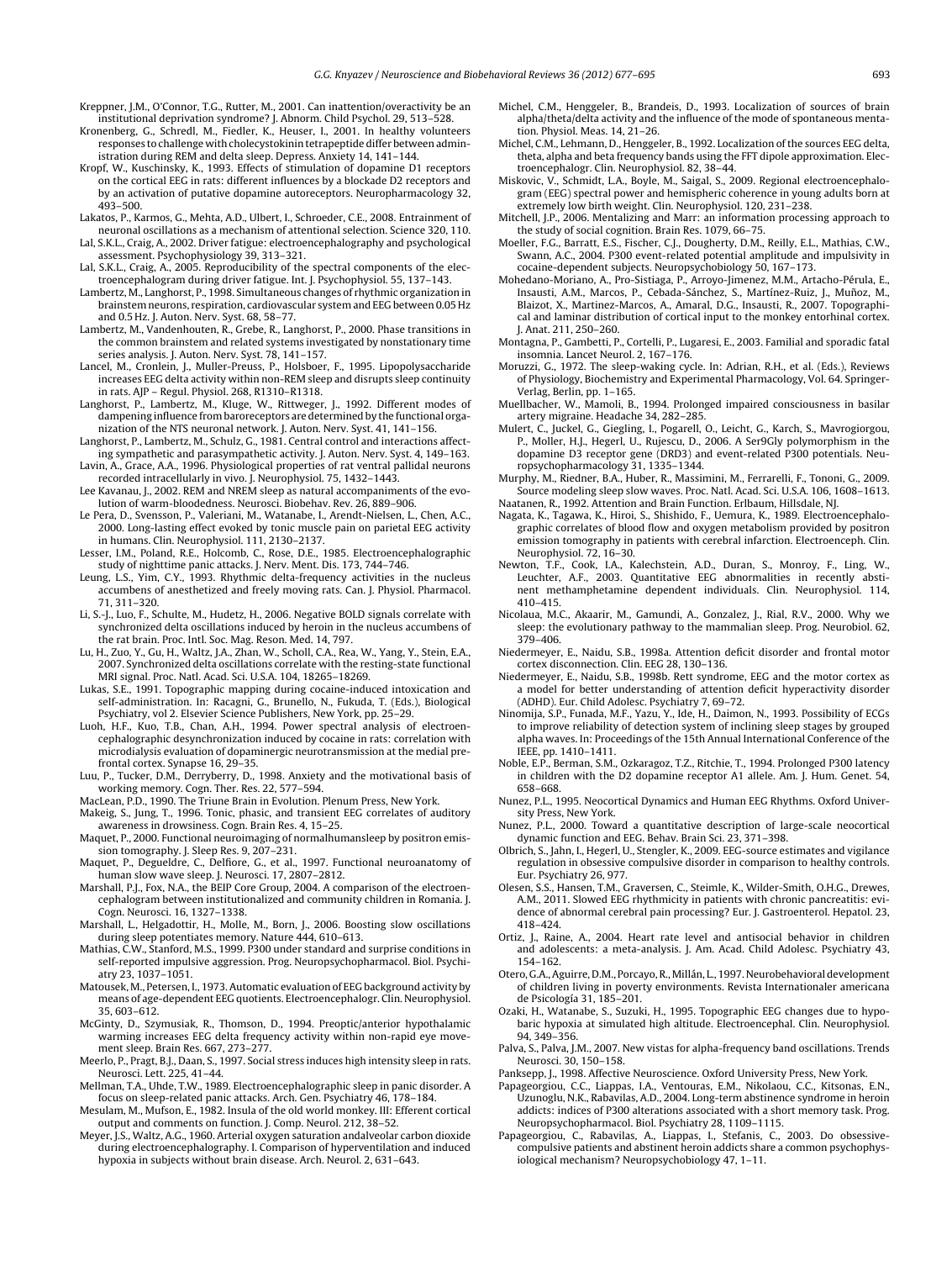<span id="page-17-0"></span>Parnefjord, R., Basar, E., 1999. Evoked delta oscillations on the hearing threshold. In: Basar, E. (Ed.), Brain Function and Oscillations. II. Integrative Brain Function. Neurophysiology and Cognitive Processes. Springer, Berlin.

Passier, P.E., Vredeveld, J.W., de Krom, M.C., 1994. Basilar migraine with severe EEG abnormalities. Headache 34, 56–58.

- Pedemonte, M., Rodriguez-Alvez, A., Velluti, R.A., 2005. Electroencephalographic frequencies associated with heart changes in RR interval variability during paradoxical sleep. Auton. Neurosci. Basic Clin. 123, 82–86.
- Peigneux, P., Laureys, S., Fuchs, S., Collette, F., Perrin, F., Reggers, J., Phillips, C., Degueldre, C., Del Fiore, G., Aerts, J., Luxen, A., Maquet, P., 2004. Are spatial memories strengthened in the human hippocampus during slow wave sleep? Neuron 44, 535–545.
- Penolazzi, B., Spironelli, C., Angrilli, A., 2008. Delta EEG activity as a marker of dysfunctional linguistic processing in developmental dyslexia. Psychophysiology 45, 1025–1033.
- Peyreton, J., Dusan-Peyreton, D., 1969. Etude poligraphique du cycle veille sommeil chez trois genres de reptiles. C. R. Soc. Biol. 163, 181–186.
- Phillips, R.L., Herning, R., London, E.D., 1994. Morphine effects on the spontaneous electroencephalogram in polydrug abusers: correlations with subjective selfreports. Neuropsychopharmacology 10, 171–181.
- Pizzagalli, D.A., Oakes, T.R., Fox, A.S., Chung, M.K., Larson, C.L., Abercrombie, H.C., Schaefer, S.M., Benca, R.M., Davidson, R.J., 2004. Functional but not structural subgenual prefrontal cortex abnormalities in melancholia. Mol. Psychiatry 9, 393–405.
- Porges, S.W., 1995. Cardiac vagal tone: a physiological index of stress. Neurosci. Biobehav. Rev. 19, 225–233.
- Porjesz, B., Rangaswamy, M., Kamarajan, C., Jones, K.A., Padmanabhapillai, A., Begleiter, H., 2005. The utility of neurophysiological markers in the study of alcoholism. Clin. Neuropathol. 116, 993–1018.
- Prichep, L.S., Alper, K.R., Kowalik, S., Merkin, H., Tom, M.L., John, R., Rosenthal, M.S., 1996. Quantitative electroencephalographic characteristics of crack cocaine dependence. Biol. Psychiatry 40, 986–993.
- Puelles, L., 2001. Thoughts on the development, structure and evolution of the mammalian and avian telencephalic pallium. Philos. Trans. R. Soc. Lond. B 356, 1583–1589.
- Raichle, M.E., 2006. Neuroscience: the brain's dark energy. Science 314, 1249–1250. Raine, A., 1993. The Psychopathology of Crime: Criminal Behavior as a Clinical Dis-
- order. Academic Press, San Diego. Raine, A., Venables, P.H., 1987. Contingent negative variation, P3 evoked potentials,
- and antisocial behavior. Psychophysiology 24, 191–199. Raine, A., Venables, P.H., Dalais, C., Mellingen, K., Reynolds, C., Mednick, S.A., 2001. Early educational and health enrichment at age 3–5, years is associated with increased autonomic and central nervous system arousal and orienting at age 11, years: evidence from the Mauritius Child Health Project. Psychophysiology
- 38, 254–266. Ramelli, G.P., Sturzenegger, M., Donati, F., Karbowski, K., 1998. EEG findings dur-
- ing basilar migraine attacks in children. Electroencephalogr. Clin. Neurophysiol. 107, 374–378.
- Rangaswamy, M., Jones, K.A., Porjesz, B., Chorlian, D.B., Padmanabhapillai, A., Kamarajan, C., Kuperman, S., Rohrbaugh, J., O'Connor, S.J., Bauer, L.O., Schuckit, M.A., Begleiter, H., 2007. Delta and theta oscillations as risk markers in adolescent offspring of alcoholics. Int. J. Psychophysiol. 63, 3–15.
- Rasch, B., Buchel, C., Gais, S., Born, J., 2007. Odor cues during slow-wave sleep prompt declarative memory consolidation. Science 315, 1426–1429.
- Rattenborg, N.C., 2006. Evolution of slow-wave sleep and palliopallial connectivity in mammals and birds: a hypothesis. Brain Res. Bull. 69, 20–29.
- Rattenborg, N.C., 2007. Response to commentary on evolution of slow-wave sleep and palliopallial connectivity in mammals and birds: a hypothesis. Brain Res. Bull. 72, 187–193.
- Rattenborg, N.C., Martinez-Gonzalez, D., Lesku, J.A., 2009. Avian sleep homeostasis: convergent evolution of complex brains, cognition and sleep functions in mammals and birds. Neurosci. Biobehav. Rev. 33, 253–270.
- Ray, W.J., Odenwald, M., Neuner, F., Schauer, M., Ruf, M., Wienbruch, C., Rockstroh, B., Elbert, T., 2006. Decoupling neural networks from reality: dissociative experiences in torture victims are reflected in abnormal brain waves in left frontal cortex. Psychol. Sci. 17, 825–829.
- Rechtschaffen, A., Bergmann, B.M., 2002. Sleep deprivation in the rat: an update of the 1989 paper. Sleep 25, 18–24.
- Reid, M.S., Flammino, F., Howard, B., Nilsen, D., Leslie, S., Prichep, L.S., 2006. Topographic imaging of quantitative EEG in response to smoked cocaine selfadministration in humans. Neuropsychopharmacology 31, 872–884.
- Reid, M.S., Prichep, L., O'Leary, S., Ciplet, D., Tom, M.L., Howard, B., 2003. Quantitative electroencephalographic studies of cue-induced cocaine craving. Clin. EEG 34, 110–123.
- Reiner, A., 1993. Neurotransmitter organization and connections of turtle cortex: implications for the evolution of mammalian isocortex. Comp. Biochem. Physiol. 104A, 735–748.
- Rial, R.V., Akaarir, M., Gamundi, A., Nicolau, C., Garau, C., Aparicio, S., Tejada, S., Gene, L., Gonzalez, J., De Vera, L.M., Coenen, A.M.L., Barcelo, P., Esteban, S., 2010. Evolution of wakefulness, sleep and hibernation: from reptiles to mammals. Neurosci. Biobehav. Rev. 34, 1144–1160.
- Rial, R.V., Nicolaua, M.C., Gamundia, A., Akaârira, M., Aparicio, S., Garau, C., Tejada, S., Roca, C., Gené, L., Moranta, D., Esteban, S., 2007b. The trivial function of sleep. Sleep Med. Rev. 11, 311–325.
- Rial, R.V., Nicolaua, M.C., Gamundia,A.,Akaârira, M., Garaua, C.,Aparicioa, S., Tejadaa, S., Morantaa, D., Genéa, L., Esteban, S., 2007a. Comments on evolution of sleep

and the palliopallial connectivity in mammals and birds. Brain Res. Bull. 72, 183–186.

- Rial, R.V., Nicolau, M.C., LoÂ pez-GarcõÂa, J.A., Almirall, H., 1993. On the evolution of waking and sleeping. Comp. Physiol. Biochem. 104A, 189–193.
- Roemer, R.A., Cornwell,A., Dewart, D., Jackson, P., Ercegovac, D.V., 1995. Quantitative electroencephalographic analyses in cocaine-preferring polysubstance abusers during abstinence. Psychiatry Res. 58, 247–257.
- Rubenstein, J.L.R., Martinez, S., Shimamura, K., Puelles, L., 1994. The embryonic vertebrate forebrain: the prosomeric model. Science 266, 578–580.
- Rubenstein, J.L.R., Shimamura, K., Martinez, S., Puelles, L., 1998. Regionalization of the prosencephalic neural plate. Annu. Rev. Neurosci. 21, 445–477.
- Salamone, J.D., Correa, M., 2002. Motivational views of reinforcement: implications for understanding the behavioral functions of nucleus accumbens dopamine. Behav. Brain Res. 137, 3–25.
- Saletu, B., Anderer, P., Saletu-Zyhlarz, G.M., 2010. EEG topography and tomography (LORETA) in diagnosis and pharmacotherapy of depression. Clin. EEG Neurosci. 41, 203–210.
- Saletu, B., Grunberger, J., 1985. Memory dysfunction and vigilance: neurophysiological and psychopharmacological aspects. Ann. N. Y. Acad. Sci. 444, 406–427.
- Saletu-Zyhlarz, G.M., Arnold, O., Anderer, P., Oberndorfer, S., Walter, H., Lesch, O.M., Boning, J., Saletu, B., 2004. Differences in brain function between relapsing and abstaining alcohol-dependent patients, evaluated by EEG mapping. Alcohol Alcohol. 39, 233–240.
- Sand, T., 1991. EEG in migraine: a review of the literature. Funct. Neurol. 6, 7–22.
- Sanz-Martin, A., Guevara, M.A., Amezcua, C., Santana, G., Hernandez-Gonzalez, M., 2011. Effects of red wine on the electrical activity and functional coupling between prefrontal–parietal cortices in young men. Appetite 57, 84–93.
- Savory, C.J., Kostal, L., 2006. Is expression of some behaviours associated with dearousal in restricted-fed chickens? Physiol. Behav. 88, 473–478.
- Scarpa, A., Raine, A., 1997. Psychophysiology of anger and violent behaviour. Psychiat. Clin. N. Am. 20, 375–394.
- Scher, M.S., 2008. Ontogeny of EEG-sleep from neonatal through infancy periods. Sleep Med. 9, 615–636.
- Schroeder, C.E., Lakatos, P., 2009. Low-frequency neuronal oscillations as instruments of sensory selection. Trends Neurosci. 32, 9–18.
- Schultz, W., 1998. Predictive reward signal of dopamine neurons. J. Neurophysiol. 80, 1–27.
- Schurmann, M., Basar-Erogly, C., Kolev, V., Basar, E., 2001. Delta responses and cognitive processing: single-trial evaluations of human visual P300. Int. J. Psychophysiol. 39, 229–239.
- Scott, J.C., Cooke, J.E., Stanski, D.R., 1991. Electroencephalographic quantitation of opioid effect: comparative pharmacokinetics of fentanyl and sufentanil. Anesthesiology 74, 34–42.
- Sebel, J.S., Bovill, J.G., Wauquier, A., Rog, P., 1981. Effects of high-dose fentanyl anes-thesia on the electroencephalogram. Anesthesiology 55, 203–211.
- Selton, D., Andre, M., Hascoet, J.M., 2000. Normal EEG in very premature infants: reference criteria. Clin. Neurophysiol. 111, 2116–2124.
- Seri, S., Cerquiglini, A., Guidetti, V., 1993. Computerized EEG topography in childhood migraine between and during attacks. Cephalalgia 13, 53–56.
- Shufman, E., Perl, E., Cohen, M., Dickman, M., Gandaku, D., 1996. Electroencephalography spectral analysis of heroin addicts compared with abstainers and normal controls. Isr. J. Psychiatry Relat. Sci. 33, 196–206.
- Siegel, J.M., 2005. Clues to the functions of mammalian sleep. Nature 437, 1264–1271.
- Siever, D., Berg, K., 2002. Helping the heart with audio-visual entrainment. Appl. Psychophysiol. Biofeedback 27, 313.
- Singer,W., 1999. Neuronal synchrony: a versatile code for the definition of relations? Neuron 24, 49–65.
- Siniatchkin, M., Gerber, W.D., Kropp, P., Vein, A., 1999. How the brain anticipates an attack: a study of neurophysiological periodicity in migraine. Funct. Neurol. 14, 69–77.
- Snidman, N., Kagan, J., Riordan, L., Shannon, D.C., 1995. Cardiac function and behavioral reactivity during infancy. Psychophysiology 32, 199–207.
- Soikkeli, R., Partanen, J., Soininen, H., Pääkkönen, A., Riekkinen, P., 1991. Slowing of EEG in Parkinson's disease. Electroencephalogr. Clin. Neurophysiol. 79, 159–165.
- Spanagel, R., Weiss, F., 1999. The dopamine hypothesis of reward: past and current status. Trends Neurol. Sci. 22, 521–527.
- Spironelli, C.,Angrilli,A., 2009. EEG delta band as amarker of brain damage in aphasic patients after recovery of language. Neuropsychologia 47, 988–994.
- Stampfer, H.G., Basar, E., 1985. Does frequency analysis lead to better understanding of human event related potentials. Int. J. Neurosci. 26, 181–196.
- Steriade, M., McCarley, R.W., 2005. Brain Control of Wakefulness and Sleep. Springer, New York.
- Steriade, M., Gloor, P., Llinas, R.R., Lopes da Silva, F.H., Mesulam, M.M., 1990. Basic mechanisms of cerebral rhythmic activities. Electroencephalogr. Clin. Neurophysiol. 76, 481–508.
- Steriade, M., McCormick, D.A., Sejnowski, T.J., 1993a. Thalamocortical oscillations in the sleeping and aroused brain. Science 262, 679–685.
- Steriade, M., Nunez, A., Amzica, F., 1993b. A novel slow (<1 Hz) oscillation of neocortical neurons in vivo: depolarizing and hyperpolarizing components. J. Neurosci. 13, 3252–3265.
- Stevens, A., Batra, A., Kotter, I., Bartels, M., Schwarz, J., 2000. Both pain and EEG response to cold pressor stimulation occurs faster in fibromyalgia patients than in control subjects. Psychiatry Res. 97, 237–247.